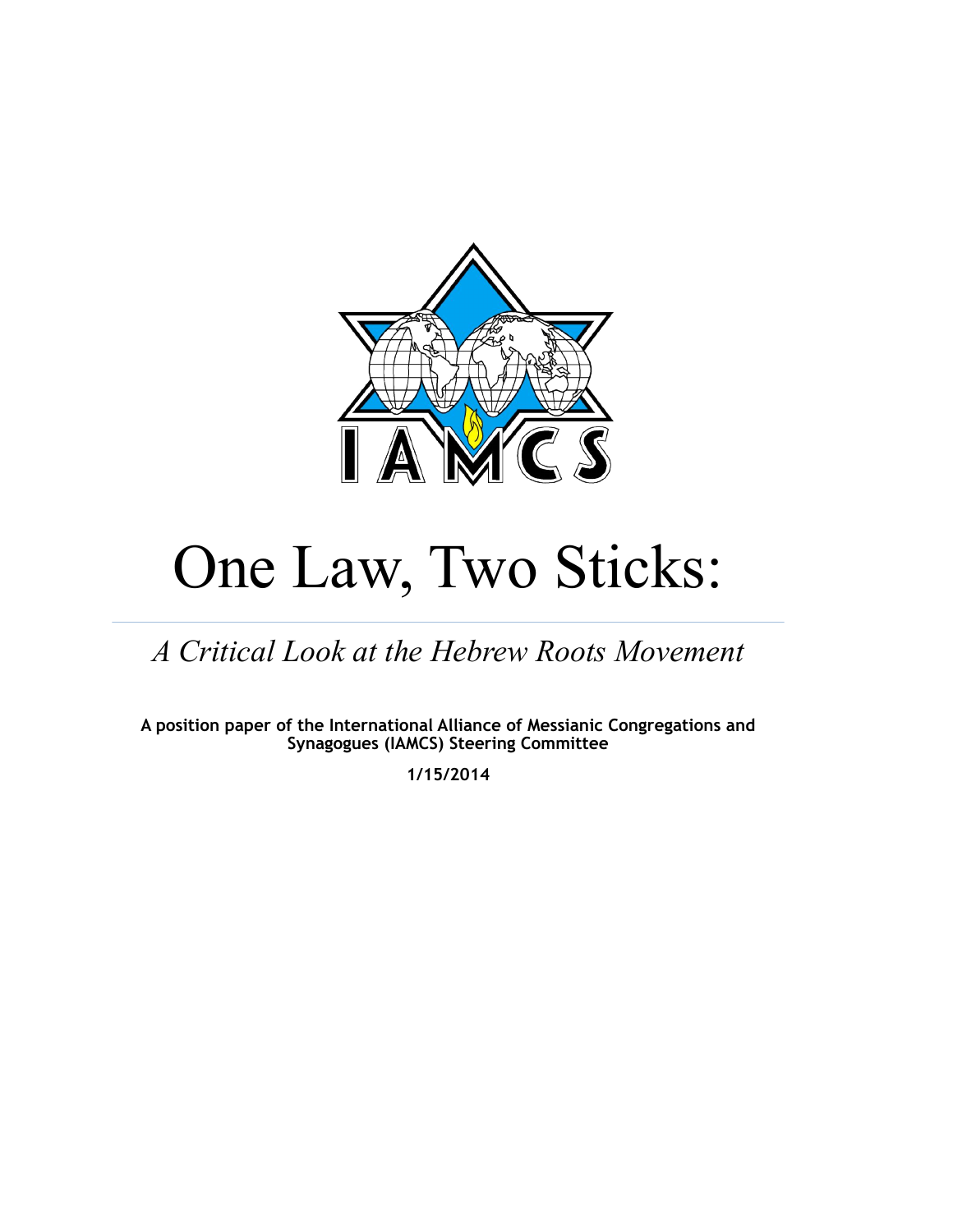

## **Table of Contents:**

- I. Introduction 2
- II. Definitions 4
- III. History and Background 6
- IV. The Post-Armstrong era: The Two House of Israel Movement 17
- V. The Hebrew Roots Movement 29
- VI. One Law Theology and First Fruits of Zion 50
- VII. Conclusion 55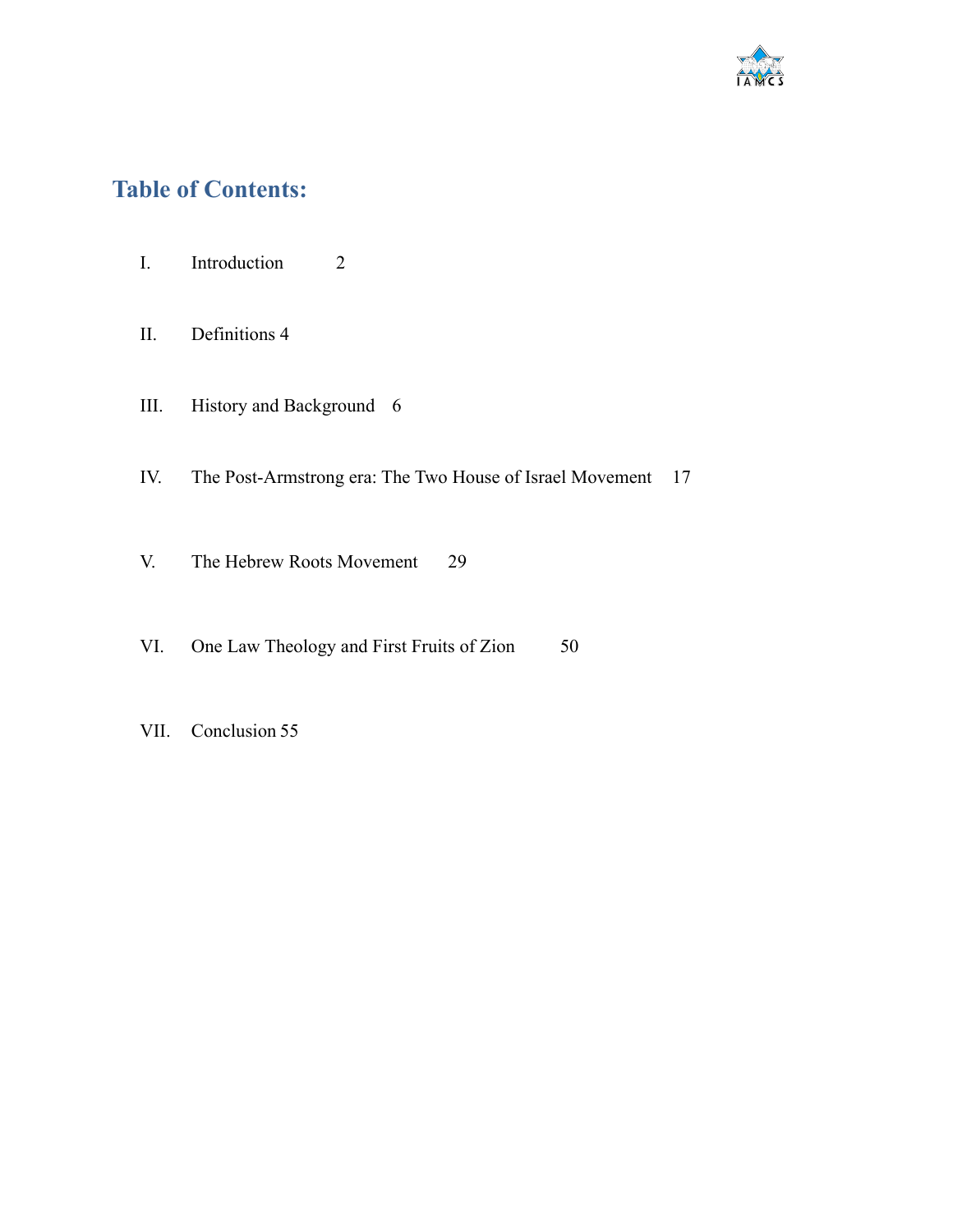

#### **One Law, Two Sticks:** *A Critical Look at the Hebrew Roots Movement*

#### I. **Introduction**:

#### **Preface**:

We, as Messianic Jewish leaders, have become increasingly concerned that there are a growing number of individuals and groups today promoting the idea that all the world's believers in the Messiah - Jewish and Gentile alike - ought to be keeping the Torah, particularly the Shabbat, the feasts, and kosher diet. The doctrine which is the subject of this paper has been around since the day of the Apostles, in different forms, but today it has come to be known as "One Law One People" or just "One Law," for short. It insists upon Gentile Torah observance universally. Most of those who teach it, also promote false theories about Israel identity as well. Recently, some of the more prominent One Law teachers have banded together and begun using the label "Hebrew Roots" to describe themselves as a movement. This nomenclature is regrettable from our point of view, since it causes confusion.

Obviously, the roots of the biblical faith are Jewish. Thankfully, many non-Jewish believers worldwide recognize the fact that their faith is rooted in a Jewish Messiah, Jewish Apostles, and a Jewish gospel. We note that many precious, well-meaning Gentile believers are drawn to Messianic Judaism because they wish to connect with Israel; they want to understand the Bible in historical context, or they simply have a desire to enrich their faith by acquiring a more Jewish understanding of the Lord.

Therefore, we wish to be clear up front that not everyone who uses the label "Hebrew Roots" is necessarily part of that "Hebrew Roots" camp which is the cause for our concern. Since we don't invent the names for these movements, we are resigned to have to use the names and labels which they apply to themselves.

#### **One Law Doctrine**:

One Law doctrine is based on the idea that everybody everywhere ought to be keeping the Torah given to the Jews at Sinai. In their view, the law wasn't intended just for Israel, but for everyone. Moreover, neither the coming of Messiah, nor the atonement provided in the New Covenant changes anything in terms of what they see as the universal human need to relate to God through the laws of Moses.

Accordingly, One Law teachers, as embodied today in the Hebrew Roots movement, are highly critical of what they see as the historical error of the Gentile church in not keeping the laws which God gave to Moses and Israel at Mount Sinai. Of particular concern to them seem to be the laws pertaining to Shabbat and festival observance, as well as the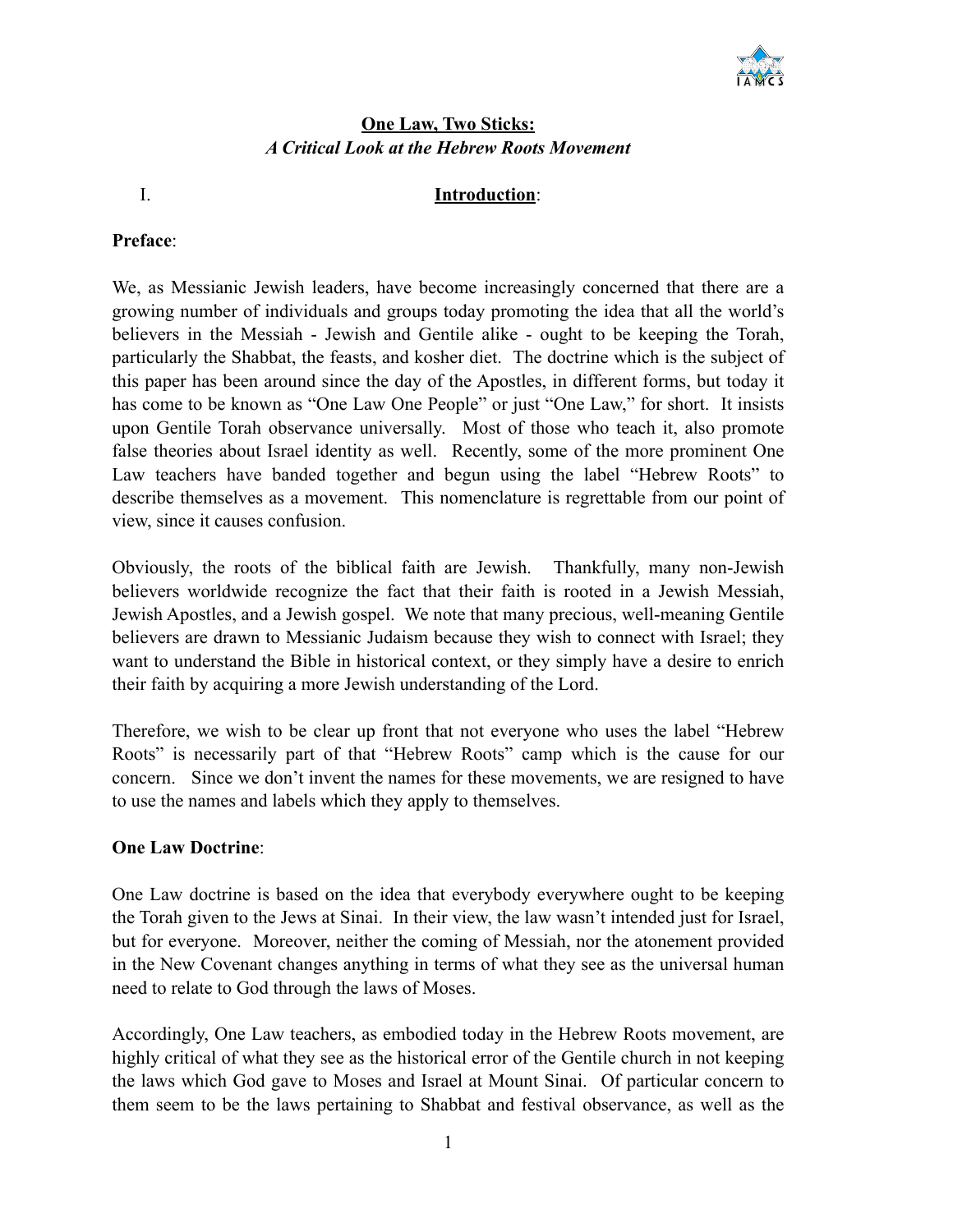

dietary laws. Those Gentile Christians who don't necessarily see the need to follow such laws are considered as "pagans."

One Law doctrine holds that the true "Hebrew roots" of the faith are to be found in keeping the laws of Moses given at Mt. Sinai. Their mission, as it seems, is to promote observance of the law as the means of restoring the body of Messiah to the supposed true Hebrew roots of the faith, which are to be found in the Sinai covenant. This mission takes on particular urgency in the end-times. One Law proponents advocate, therefore, the urgent need for all Gentile believers to depart from "paganism," and to return in zeal to the "true Hebrew roots" of their faith, which is supposedly to be found in the legal observance of Torah.

In recent years, they have bombarded the internet with their teachings. Some of them are very savvy when it comes to this.

#### **The Issue**:

Followers of "One Law One People" insist that everybody ought to be keeping the Torah. Since everybody does not keep the Torah, they typically see their Torah observance as some kind of evidence of their chosen-ness. Not only does this breed a sense of legalistic pride, but there are deeper concerns.

Almost inevitably, "One Law One People" teaching is associated with the idea that people who keep the Torah given to Israel actually ARE Israel. This idea is usually advanced by myths about the "lost tribes." The followers of "One Law" typically begin to identify Israel in Bible prophecy as somehow pertaining to them. Most of them think of themselves as belonging to the northern kingdom of Israel, as represented in the prophecy of the two "sticks" referenced in Ezekiel 37. Thus, they see Torah observance as their duty as members of the people Israel.

The question of Israel identity always seems to be related to this doctrine of One Law. Thus, not only is it wrong on its face, theologically, but it is deeply and intimately intertwined with replacement theology.

Obsession with the Torah, and with Israel identity, has caused many Hebrew roots groups to take on the external look and feel of being Jewish. In Hebrew roots conferences and in local congregational groups, for example, it is commonplace to hold meetings on Shabbat and during the Levitical feasts. In their meetings, they typically employ traditional articles of Jewish worship like davidic dancing, Jewish liturgical prayers, and shofarblowing. It is common for people to be wearing kippot and tzitzit, using Hebrew slogans on their banners, displaying the magen David, and even processing Torahs.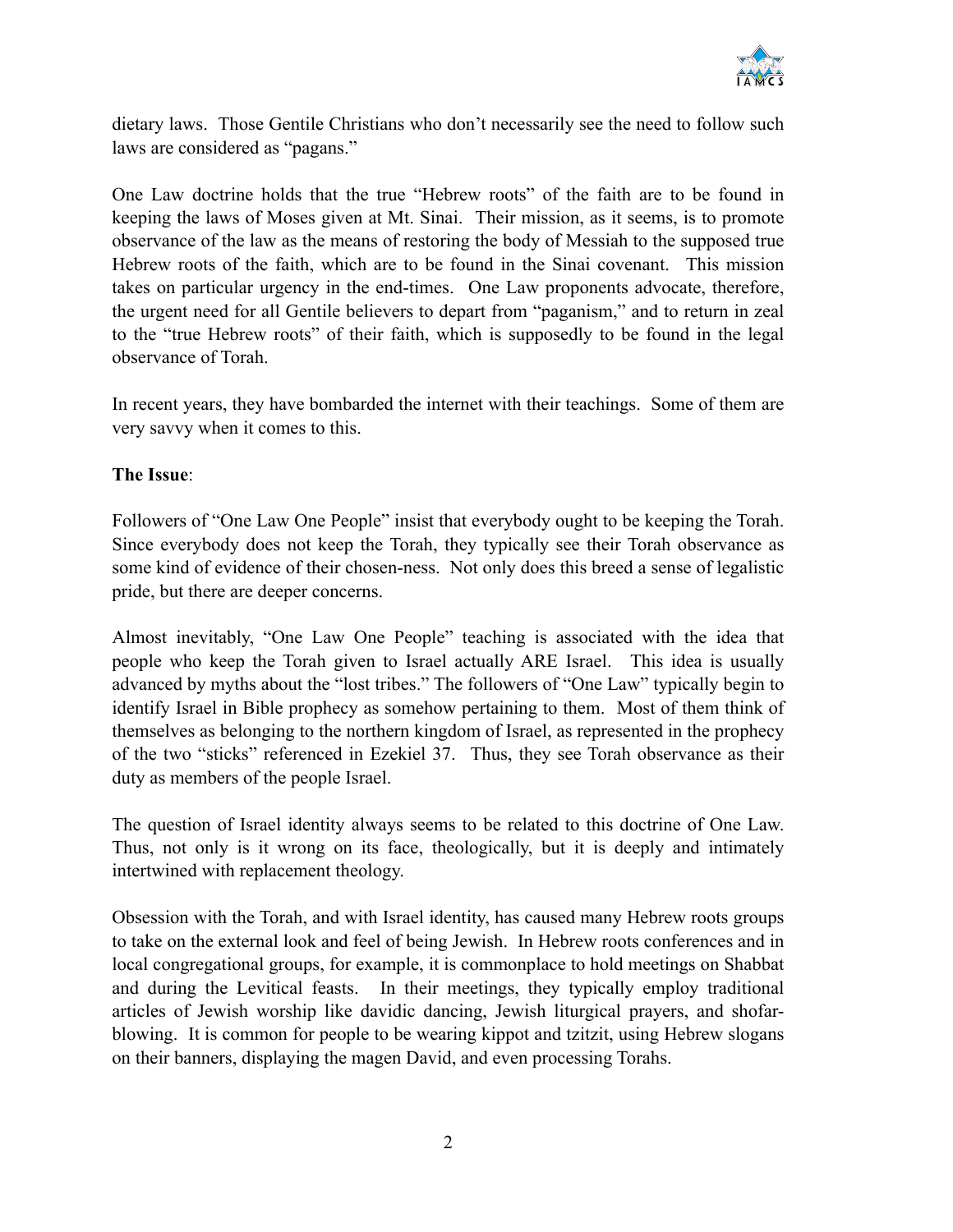

We don't disagree generally with the use of Jewish symbolism and expression by non-Jews. However, such usage by legalistic, non-Jewish groups, many of whom think they are the true Israelites, and who are often critical and divisive toward the Gentile church, can cause much offense and/or confusion in both the Jewish and Christian community. Both the Jewish and Christian communities may not be able to see the distinction between the Messianic Jewish community and the Hebrew Roots camp. Due to their external appearance, and the imitation of Jewish expression, there is potential that the practices and beliefs of these Hebrew Roots groups could wrongfully be attributed to Messianic Jews.

#### **Our Purpose in This Paper**:

By issuing this paper, we wish to identify and describe One Law theology and the related Hebrew Roots movement, both historically and today, and to give an informed opinion as to the errors as well as the inherent dangers of it.

We in the messianic Jewish movement also wish to make clear the fact that we are opposed to One Law theology, and to any doctrine which advocates, as One Law does, the idea that New Covenant faith among the Gentiles is to be fulfilled by embracing the Sinai covenant. We do not seek the fulfillment of God's plan for the salvation of Israel through the Sinai Covenant, but rather, through the gospel. If our own Jewish people have not been reconciled unto God by the Sinai covenant, then this must also certainly be true for the Gentiles, who were not given the Sinai covenant to begin with.

While many aspects of Torah are found in messianic Judaism as a unique expression of our Jewish faith in the Messiah, we do not believe that the Gentile church, or Gentile Christians universally, are called to the same expression as us. In fact, it is the unity of Jew and Gentile in Messiah, *in spite of* our cultural diversity, which glorifies God in the body of the Lord, via the one new man. (Eph. 2:15). In our view, therefore, it is wrong to admonish Gentile believers universally to think that they need to observe the Torah. It is clear, furthermore, that the Apostles dealt with this precise question of Gentile Torah observance and answered it on point in Acts 15. All of this will be discussed further in this paper.

At this point, we wish to be clear about our purpose and our heart's intent: In what we say in this paper, we are not in any way speaking against the many precious Gentiles who fellowship in messianic synagogues in response to a call from the Lord. Many non-Jews come into the messianic Jewish fold with the desire of knowing the Lord through the Jewishness of the scriptures, and in the ancient way of life, which was Yeshua's own culture and heritage, as preserved in the life of the Jewish people. We, in Messianic Judaism, have always welcomed and encouraged non-Jews to fellowship with us, to celebrate Messiah together, and help us restore Israel to faith in Yeshua. Our concern is with those who advocate legalism.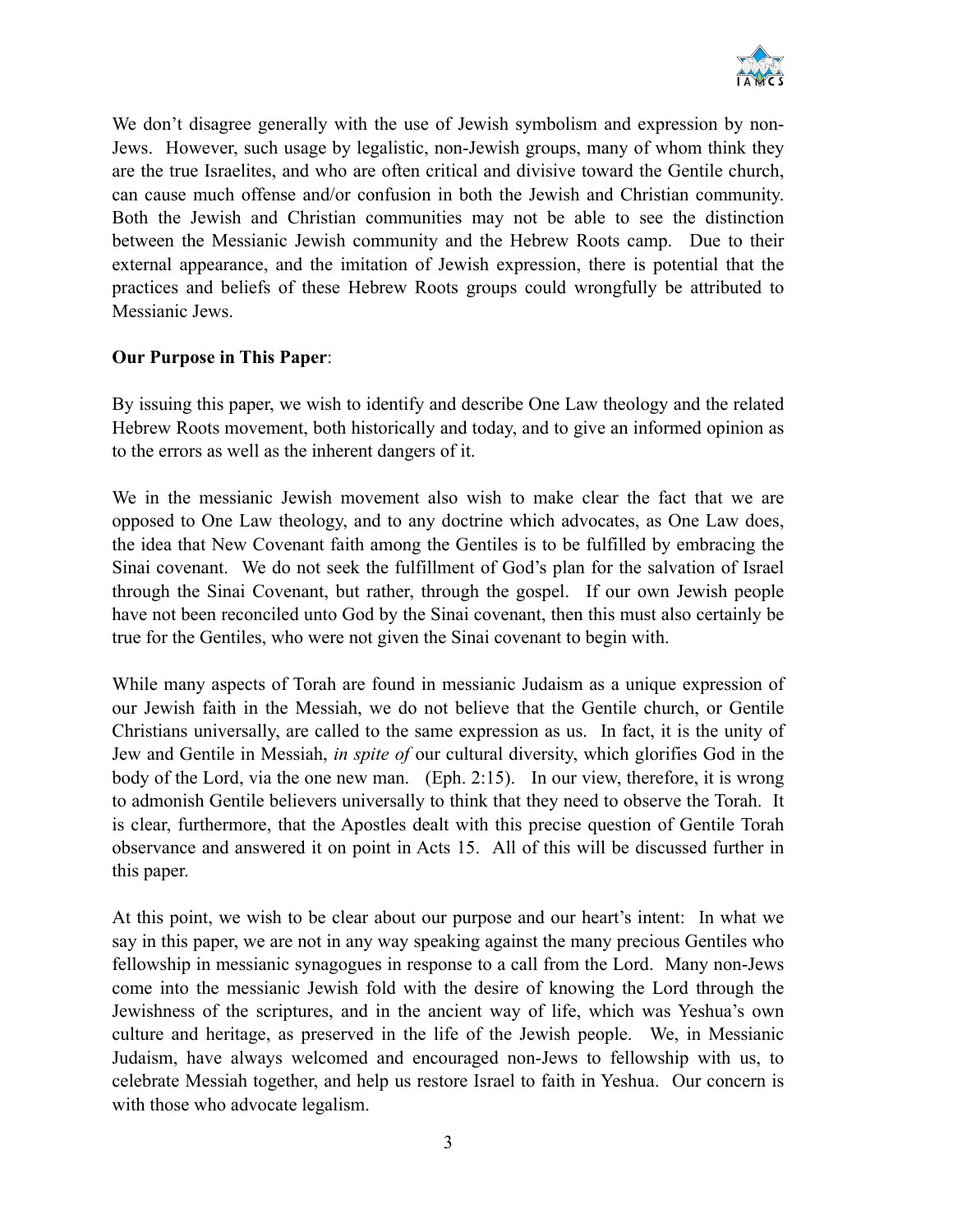

#### **II. Definitions**

#### **What do they mean by "Torah"**?

In addressing the errors of One Law theology, it will be necessary to frequently refer to the term "Torah." At times, this can be rather ambiguous, as the term "Torah" (law), of course, has different meanings depending on context. For example, there is not just the law given at Sinai. But there is the law which tells us how God created mankind and the universe in Genesis. There are the testimonies in the Torah of how Joseph was reunited with his brothers, how God fought with Israel against the Canaanites, how Aaron's rod budded, or how God split the Red Sea through Moses. Even when we talk about the actual legal part of Torah, there are 613 commandments. Many have to do with the service of the Temple.

Generically, the term "Torah" is often thought of as a set of laws providing a moral code for right living. Although there are such commandments in the Torah, the moral law is a very limited part of Torah, and is not a good basis for understanding what Torah is. While the Torah does contain certain moral laws given to Israel, it was not in fact, given in order to be the ultimate moral statement and standard of God to humanity for ethics and basic right v. wrong living. The Torah does not purport to be such a statement. While there clearly are universal moral laws in the Torah, there are many aspects of the Torah that have nothing to do with morality, and which therefore are not intended to be universal. For example, the commandment to Israel to wear tzitzit (Num. 15:38), or to be circumcised (Lev. 12:3).

The Torah does not approach being an exhaustive, all-encompassing, moral code. In fact, Paul's assertion in Romans 2:14 states:

#### "*Indeed, when Gentiles, who do not have the law, do by nature things required by the law, they are a law for themselves, even though they do not have the law.*"

The scripture acknowledges that there is at least a basic sense and assertion of morality in all of the world's cultures. Most societies eschew murder, stealing, adultery, rape, abuse of the weak and helpless, et cetera. There is a moral sense in the conscience of man that to some extent parallels that of scripture, but is able to discern right and wrong even in spite of never having read or heard the Torah which God gave to Israel.

The gift of the Torah to the Jewish people at Sinai, therefore, was not revelatory in the sense of the moral aspect of it. Noah was an "ish tzadik" or "righteous man" (See Gen. 6:9); and Abraham obeyed God's statutes and commandments (Gen. 26:5), even long before the law at Sinai was even given.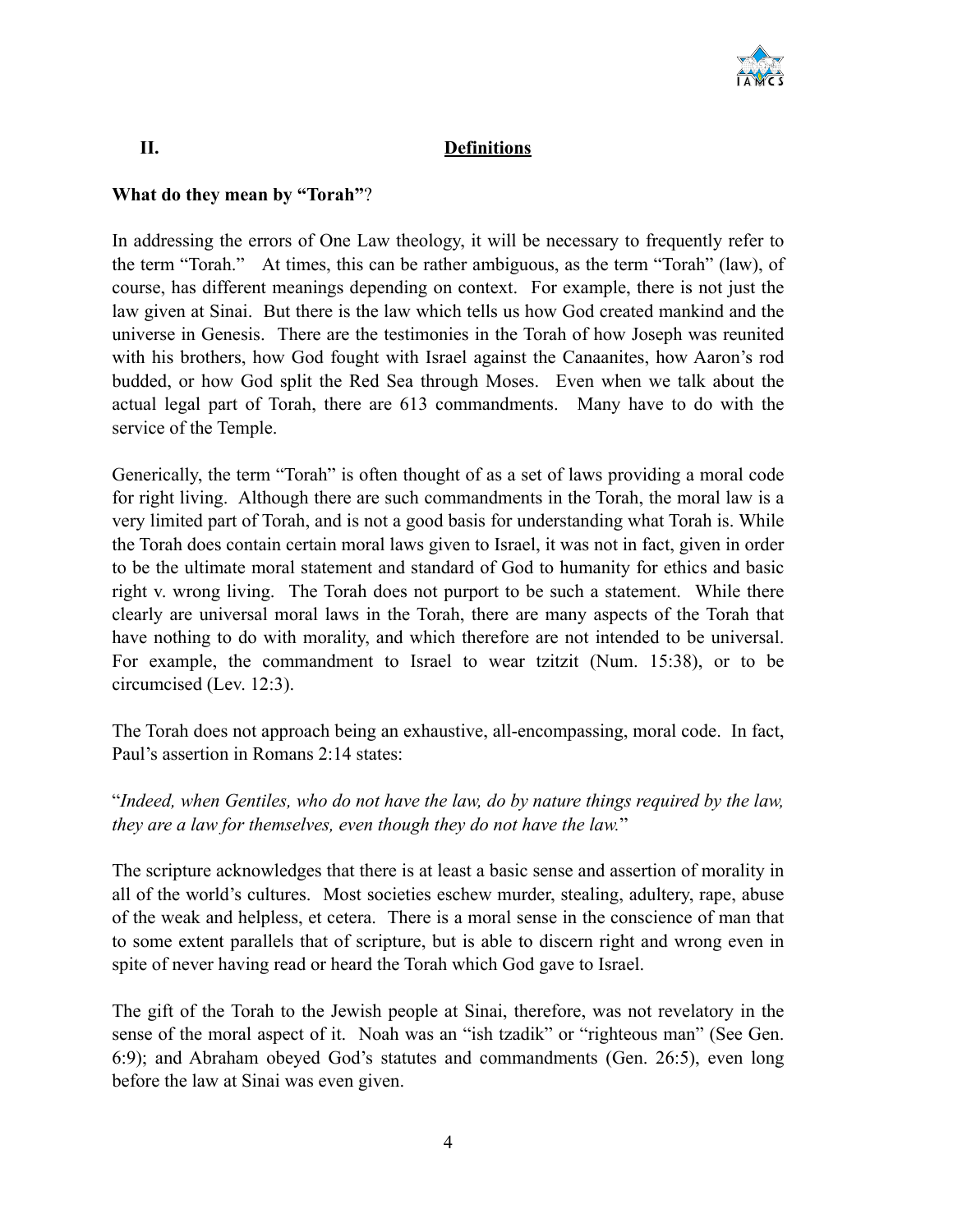

Torah is not a revelation of morality. Nor is the moral aspect of it unique in any way. A basic understanding of moral law is already embedded by God in the understanding of mankind. God did not appear to Israel at Sinai to present a moral code.

God gave the law at Sinai, creating a unique nation. There are things given in the Torah which are unique to Israel. Above all, the actual revelation at Sinai was not the law, but rather, the lawgiver. In fact, God not only gave the law at Sinai, but God revealed Himself unto the people Israel. (See Ex. 19 and 20). The Jews from the most ancient times have understood this.

Hence, the controversy over "Torah observance," as engendered by One Law teachers, does not involve questions of defining moral and ethical commandments. No one would argue whether moral laws, such as those found in Torah or anywhere else, are universal in application. Of course, prohibitions against murder, sexual immorality, theft, coveting, etc., are universal. Morality, as expressed in the Torah, is universal. It is incumbent upon all mankind to be moral. But one need not learn morality from the Jewish Torah in order to be moral. Morality as a standard is not the unique revelation of the Torah.

In the context of "One Law" theology, the "One Law" teachers have established a presence on the internet, where they often publish condemnations of the Gentile church for its alleged failure to keep "Torah." The implication is that failing to "keep the Torah" is a moral failure, which renders the Gentile church either unrighteous, unholy, or both, in the eyes of God. If in fact we were talking about breaching moral laws, then such accusations might hold water. However, that is not the case.

In fact, there are three major areas of the Torah in which the "One Law" teachers seem to feel that the Gentile church is at fault for failing to obey God: 1) The Sabbath, 2) the Levitical feasts, and 3) the dietary laws. To a lesser extent, some would also find fault in Gentile believers who do not obey ceremonial laws such as circumcision and wearing tzitzit (fringes). These Torah commands, which do not pertain to issues of morality, are the main focal point of the "One Law" controversy. Why these?

We note that the commandments in Torah which tend to be the main topic of controversy with One Law teachers are the laws which stand out as being uniquely identified with Israel. Not only the church today, but all civilized cultures, even going back to Egypt and Rome have had laws against murder and theft, but only the Jews have had laws pertaining to Yom Kippur or Passover. Thus, the issue is not with laws that are clearly universal, but with those that are Israel-specific.

#### **"One Law" as Replacement Theology**:

The idea behind "One Law" theology, whether stated or implied, is that he who keeps the law given to Israel, therefore IS Israel. Accordingly, "One Law" theology is simply a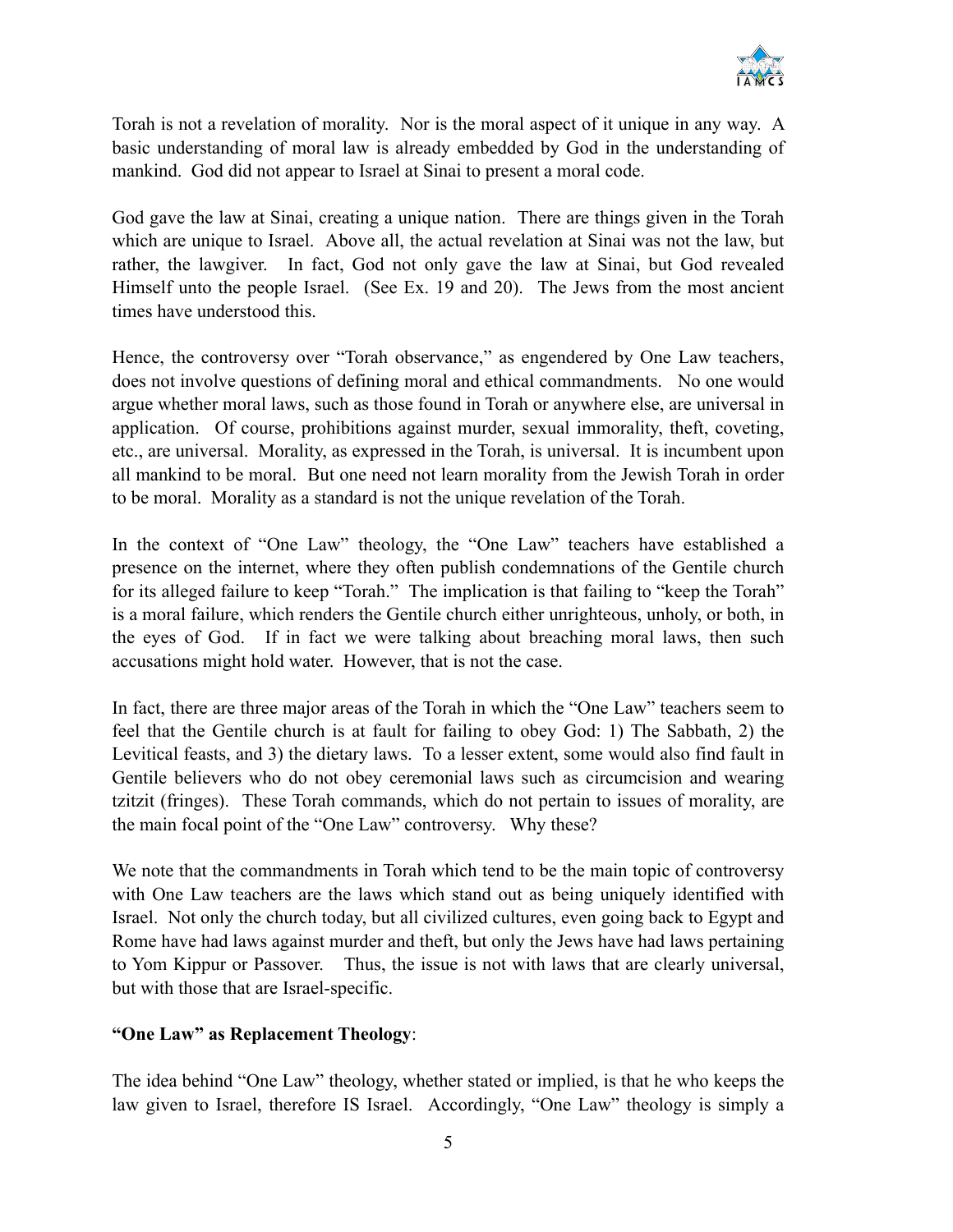

form of replacement theology. By keeping the laws which are specific to Israel, one thereby presumes to be Israel. This incorrect desire to "keep Torah" in order to become Israel is a deception that dates back to the time of the Apostles. (1 Tim. 1:4, Titus 3:9).

#### III. **History and Background**:

"One Law" doctrine of the 21st century has been greatly popularized in recent years by the emergence of the Hebrew Roots movement. But it is important to point out that the Hebrew Roots movement and its accompanying legalistic doctrine is not something new. We find in Paul's warning to Timothy, that in their time, too, there were Hebrew roots teachers who taught myths about Jewish genealogy and sought to promote themselves as expert Torah teachers, even though they had no idea what they were talking about. (1 Tim. 1:4-8). Paul describes the doctrine of such teachers as "meaningless talk." He further describes them:

*"They want to be teachers of the law, but they do not know what they are talking about or what they so confidently affirm.*" (1 Tim. 1:8)

In order to understand and explain the errors of the Hebrew Roots camp of today, it is necessary to consider its historical predecessors. While the whole matter can be traced back to the day of the Apostles, for our purposes here, we will go back to the  $19<sup>th</sup>$  century, and mention a few key religious movements in America which are most clearly the parents and grandparents of the modern Hebrew Roots movement. This will include the Millerite and Sabbatarian movements of the  $19<sup>th</sup>$  century. From that came forth the  $20<sup>th</sup>$ century Sacred Name movement, and the Worldwide Church of God (WCG), of Herbert W. Armstrong.

#### **The Millerites – Origins of legalisitic, end-time fanaticism** :

William Miller was a Baptist lay preacher who began preaching in the 1830's that the return of the Messiah was imminent. Up until that time, there was little teaching or discussion about the return of the Messiah or end-time prophecy in American churches. Most Christians never thought about the idea of Messiah literally coming back to set up a Kingdom and reign on earth. What we know and believe to be biblical fact today regarding the Lord's return was not being preached in America's churches. With the rise of new mediums of communication, like the high speed printing press, and the telegraph, a free marketplace of religious expression arose, independent of the mainstream church. This allowed for biblical expression that might otherwise not have been taught in church, but it also opened the door to fanaticism.

Miller not only insisted that Messiah would return to earth to set up a Kingdom, but he insisted that such return was imminent, and even narrowed it down to a date certain in 1844. Based on a combination of the Karaite Jewish calendar and the 2300 days of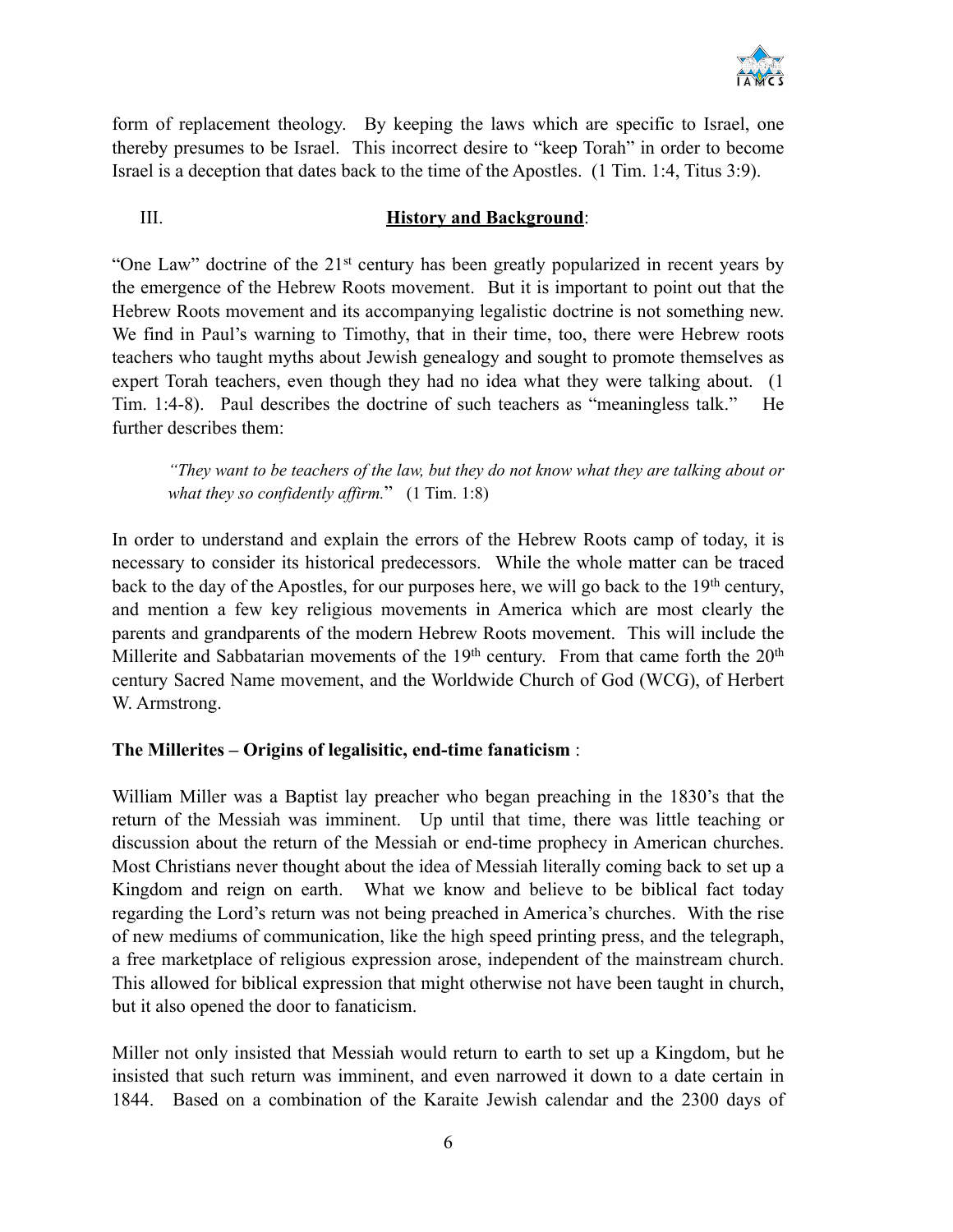

Daniel (Dan. 8:14), Miller and his followers were expecting the Messiah to return specifically on Yom Kippur, Oct. 22<sup>nd</sup>, 1844.

In 1840, Miller's end-time prophetic doctrine was transformed from being an obscure, local teaching to a national religious movement known as the "Millerite" movement. It was also referred to as "Adventism," since it was characterized by a certain obsession with the idea that the Messiah would return to earth a second time. The impetus for this change occurred mainly due to the help of Miller's alliance with a Boston Pastor who was an able and experienced publisher. Miller's magazine, *Sign of the Times*, soon began appearing in major cities all over America and Canada. During the 1840's alone, millions of copies were distributed.

The fanaticism created by the Millerites spread all the way to Great Britain and Australia. We note that Miller's Adventist theology was one of the first national religious movements in America to effectively make use of the mass media in widely disseminating fanatical beliefs based on a false interpretation of prophecy.

#### **Adventists and Sabbatarianism:**

Thousands of Millerite followers were literally waiting in the fields to see the Lord return on Oct. 22nd , 1844. When it did not occur, this resulted in what came to be known as the "Great Disappointment," in which countless Millerites were discouraged and disillusioned. Though the Lord did not return on schedule, the fanaticism created by the Millerites continued, and it found a new outlet of expression.

In the aftermath, many Millerite leaders began to proclaim that it was necessary for Christians to start keeping the Sabbath to be prepared for the final return of the Lord. Not the Sunday Sabbath, but the Sabbath of Israel.

The hook for the Sabbatarian idea is the belief that there is an end-time crisis at hand, in which a great controversy is brewing over God's concern with mankind not keeping the Sabbath. As it is presented, the implication is that those who keep the Sabbath of Israel, ARE Israel. And those who do not, are outside of the covenant people. They are under condemnation for their unbelief and disobedience to God.

Accordingly, it should be understood that there is a strong connection between Sabbatarianism and Adventism. Those who insist upon the need to keep the Sabbath (and other laws), will typically motivate their followers thru fanaticism, obsession, and false claims related to end-time prophecy.

In the wake of the fanaticism created by the Millerites, many people were already primed and ready to accept the idea that God was separating the "true Israel" from the rest of humanity over the issue of Sabbath-keeping. The acceptance of this belief gave rise to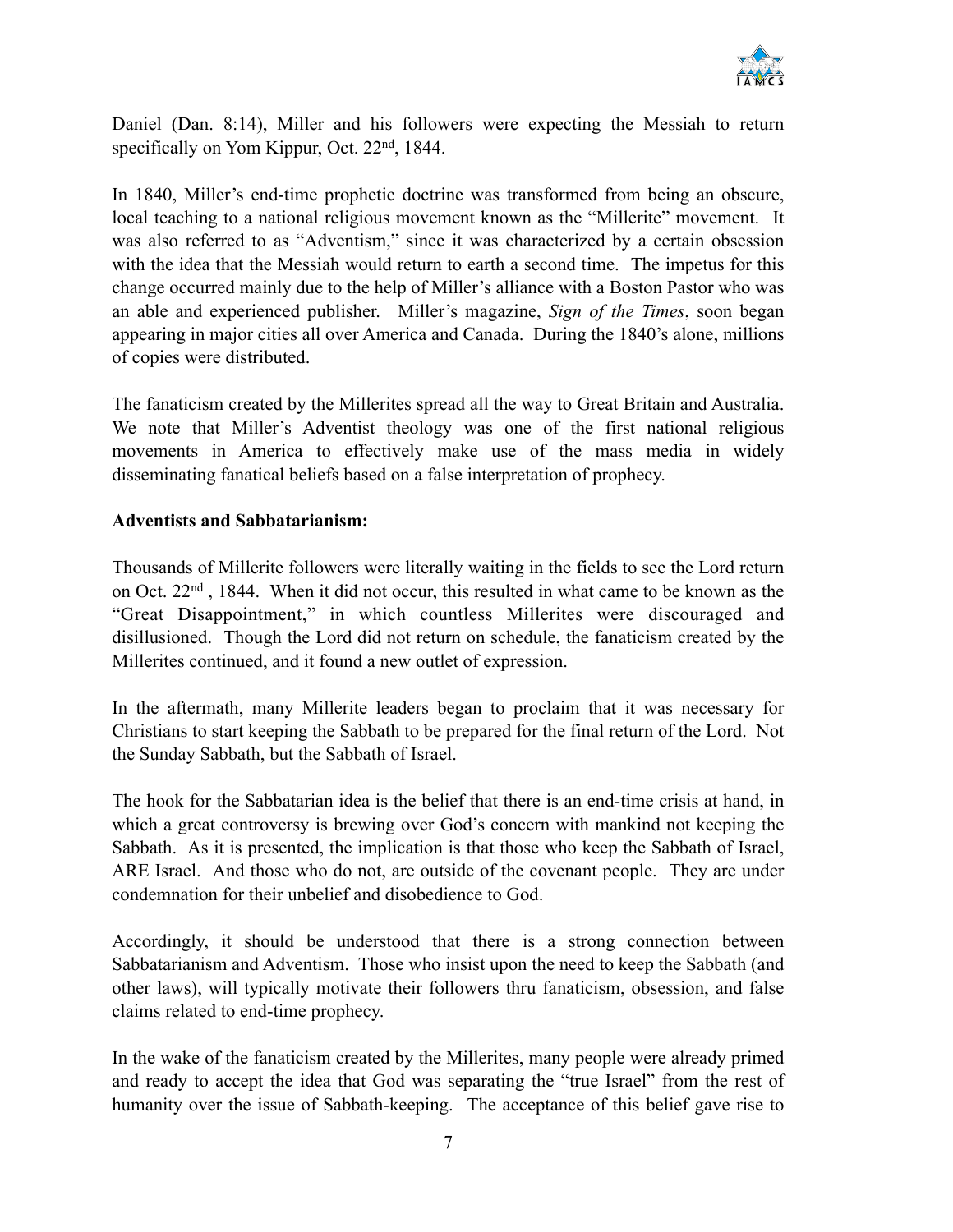

the Sabbatarian church movement of the latter part of the 19th century, which is based in a form of "One Law" theology and more closely resembles the modern Hebrew Roots movement in terms of its belief that Gentiles must keep the law of Moses to please God.

#### **Seventh Day Adventist Church**:

One Millerite who became a key advocate of the need to keep the Sabbath was Ellen White, one of the founders of the Seventh Day Adventist (SDA) church. White wrote:

*"I saw that the holy Sabbath is, and will be, the separating wall between the true Israel of God and unbelievers; and that the Sabbath is the great question to unite the hearts of God's dear, waiting saints."* <sup>1</sup>

The SDA church today, which continues to preach Sabbath observance as the mark of a true christian, boasts a membership of over 16 million members worldwide. Under "fundamental beliefs," it states the following on its website:

*"(The Sabbath) is a symbol of our redemption in Christ, a sign of our sanctification, a token of our allegiance, and a foretaste of our eternal future in*  God's kingdom. The Sabbath is God's perpetual sign of His eternal covenant *between Him and His people." 2*

Since SDA sees Sabbath-keeping as a sign of both salvation and of holiness, it further considers itself to be the "covenant people." Consequently, SDA has no vision whatsoever for the salvation of Jewish people or the birth of the Jewish State. It sees the State of Israel today as if it is in no way connected to anything in scripture. For example, in a major SDA publication, entitled "How Should Christians view Israel," it states:

*"The 1948 establishment of the State of Israel, an outgrowth of the Nazi Holocaust in which 6 million Jews were killed, is viewed by Adventists as a political, not a prophetic event." 3*

It should be understood that those who would compel Gentile Christians to keep the Sabbath, and other such laws given specifically to Israel at Sinai, will typically assign

<sup>&</sup>lt;sup>1</sup> Ellen G. White, *Early Writings*, p. 33, : [www.gilead.net/egw/books2/earlywritings/ewindex.html](http://www.gilead.net/egw/books2/earlywritings/ewindex.html)

<http://www.adventist.org/beliefs/fundamental/index.html> *<sup>2</sup>*

<sup>&</sup>lt;sup>3</sup> Mark Kellner, "*How Should Christians view Israel*?" (2007), http://www.adventistreview.org/article/ [1456/archives/issue-2007-1531/how-should-christians-view-israel](http://www.adventistreview.org/article/1456/archives/issue-2007-1531/how-should-christians-view-israel)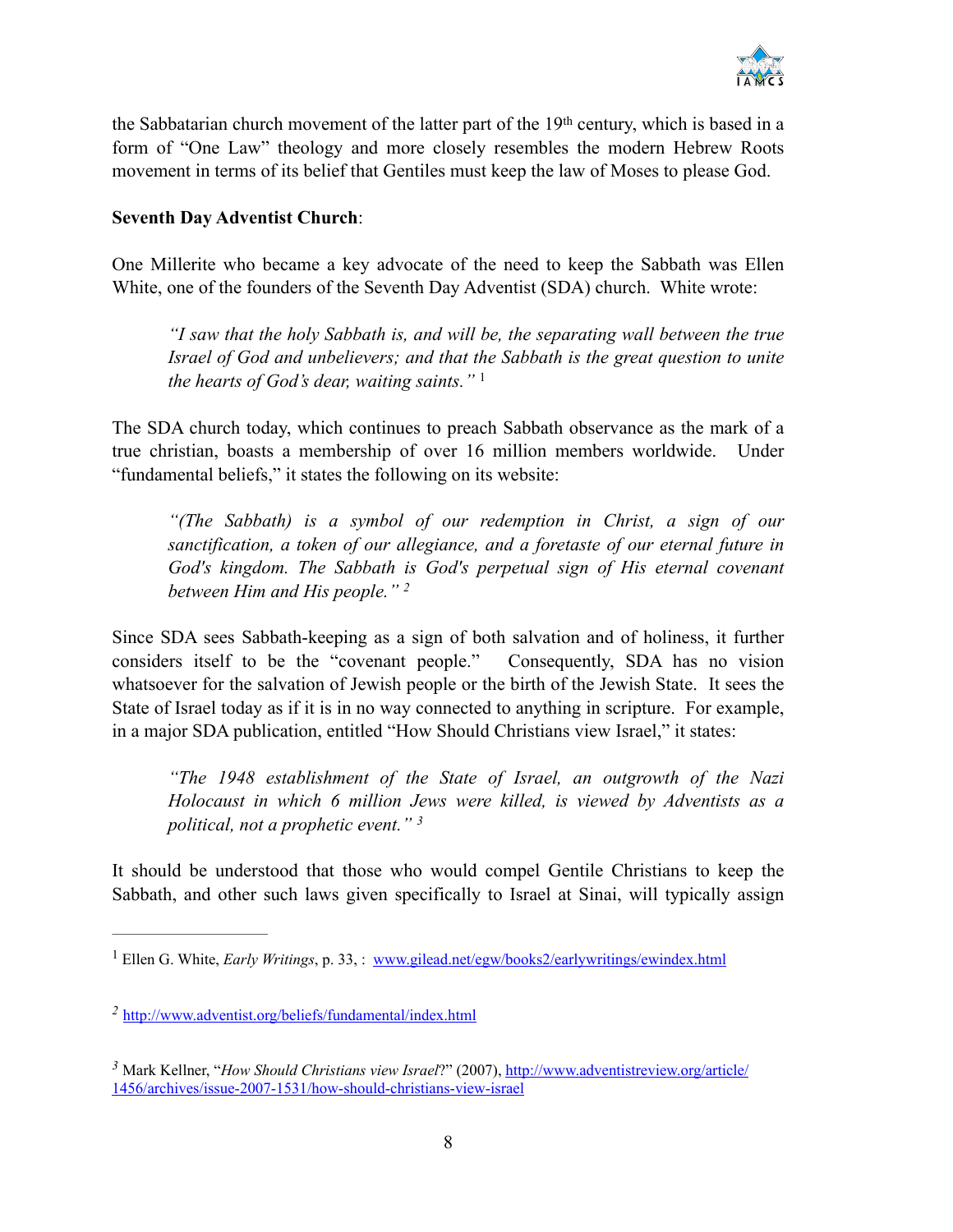

unto themselves the identity of being the "chosen people." This is necessary in order to provide their followers with a motive to think it necessary to keep the law. Their "chosen-ness" is thus confirmed by their presumed keeping of the commandments of God. Accordingly, they will challenge the true identity of Israel, and replace it, theologically, with themselves.

Hence, in this skewed, legalistic approach to the prophetic scriptures, Israel has nothing to do with the Jewish people, but it has everything to do with Gentiles observing laws that were once given to the Jews. The Jews, of course, broke those laws, and incurred God's wrath. Therefore, the Jews are replaced by one more worthy to be God's nation. Thus, Israel is no longer the Jewish nation, but rather, it is an end-time remnant of Gentile Sabbath-keepers. These Sabbatarian Christians are the true "Israel of God." Or so they seem to think.

In this Sabbatarian model, we see not only a poor understanding of prophecy but obvious replacement theology too. For the unfortunate gentile christian who is deceived by Sabbatarian teaching, the message comes across loud and clear: Salvation is not only by grace through faith, but also by the law; for the sign of the true gentile believer is seen in the keeping of the Sabbath.

By the  $20<sup>th</sup>$  century, and still today, SDA grew to become the largest Adventist/ Sabbatarian denomination in America, and in the world, spreading their beliefs and practices among Christians in every country.<sup>4</sup> But there were many others that arose in the wake of the Millerite fiasco of 1844, which did not accept the prophetic claims of Ellen White, and instead, founded their own Sabbatarian groups. Most non-SDA Adventist/Sabbatarian groups, which rejected Ellen White, came to be known as "Church of God", in one form or another.  $5$  Two of the "Church of God" denominations which shall be discussed in this paper are "Church of God (Seventh Day), and also the "Worldwide Church of God."

The impact of SDA and related Sabbatarian groups through the late  $19<sup>th</sup>$  and early  $20<sup>th</sup>$ century, particularly in America, was quite significant. The widespread promotion of the idea of Gentile Torah observance set the stage for what was to come later.

#### **Sacred Namers:**

By the early 20<sup>th</sup> century, many Sabbaterean Christians began to concern themselves not only with keeping the Sabbath, but also with the Lord's name. A new movement thus

<sup>&</sup>lt;sup>4</sup> J. Gordon Melton, *Encyclopedia of Protestantism*, Infobase Publishing, (Jan. 1, 2005), p. 478

<sup>&</sup>lt;sup>5</sup> Richard Nickels, *History of the Seventh Day Church of God*, Giving and Sharing Publications, (1999), pp. 11-12.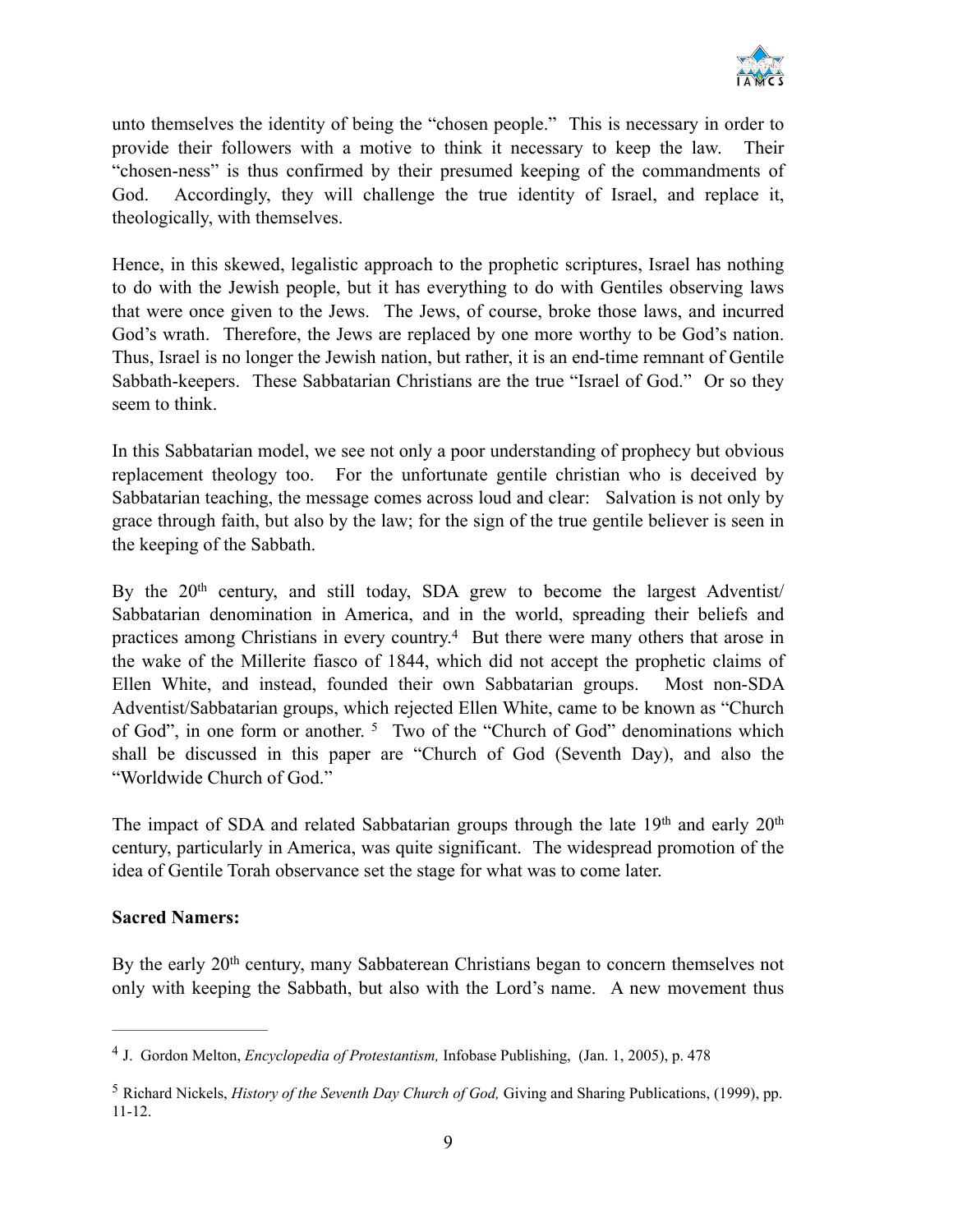

emerged within Sabbatarianism that came to known as the "Sacred name" movement. It arose particularly during the 1930's.

Based on the premise that true Christians must return to their Hebrew roots by keeping the law, Sacred-namers insisted that it was necessary to keep not only the 4<sup>th</sup> commandment (the Sabbath), but also the  $3<sup>rd</sup>$  commandment (You shall not take the Lord's name in vain). In their view, the mainstream church was in error, and out of favor with God, not only in regard to their non-observance of the Sabbath, but also because they pray to God in the wrong name.

The problem with praying to God by His so-called "sacred name," was that nobody was really quite sure what it was. Some said it was "Jehovah," while others decided it was "Yahweh," and there were other forms as well. Some Sacred-namers also advocated keeping the feasts of Lev. 23. The unifying factor among them was this abiding concern over using the "correct" Hebrew name of the Lord.

#### **Origins of the Sacred Name Movement**:

Although there were various contributing persons, the rise of the Sacred Name movement seems to have emerged largely out the efforts of key pioneer, Clarence Orvil Dodd. <sup>6</sup>

Dodd was an elder in a particular Church of God Sabbatarian church known as Church of God (Seventh Day). The Church of God (Seventh Day) was one of the major Millerite/ Sabbatarian churches that arose during the 1850's, after "the Great Disappointment". Church of God (Seventh Day) actually arose at the same time as the SDA church, but remained separate from SDA because its leaders rejected the writings of Ellen White.*<sup>7</sup>*

The Church of God (Seventh Day) made its mark on the Adventist/Sabbatarian movement beginning in 1863 when it began publication of its official magazine called *Hope of Israel.* The same is known today as *Bible Advocate.* (See: [http://baonline.org\)](http://baonline.org).

A colleague of Dodd's in the Church of God (Seventh Day) was one Herbert W. Armstrong. Both Dodd and Armstrong were dis-fellowshipped from the Church of God

J. Gordon Melton, *The Encyclopedia of American Religions*, McGrath Publishing Company, (1978), p. <sup>6</sup> 476.

Richard Nickels, *History of the Seventh Day Church of God,* Giving and Sharing Publications, (1999), pp. *<sup>7</sup>* 10-12.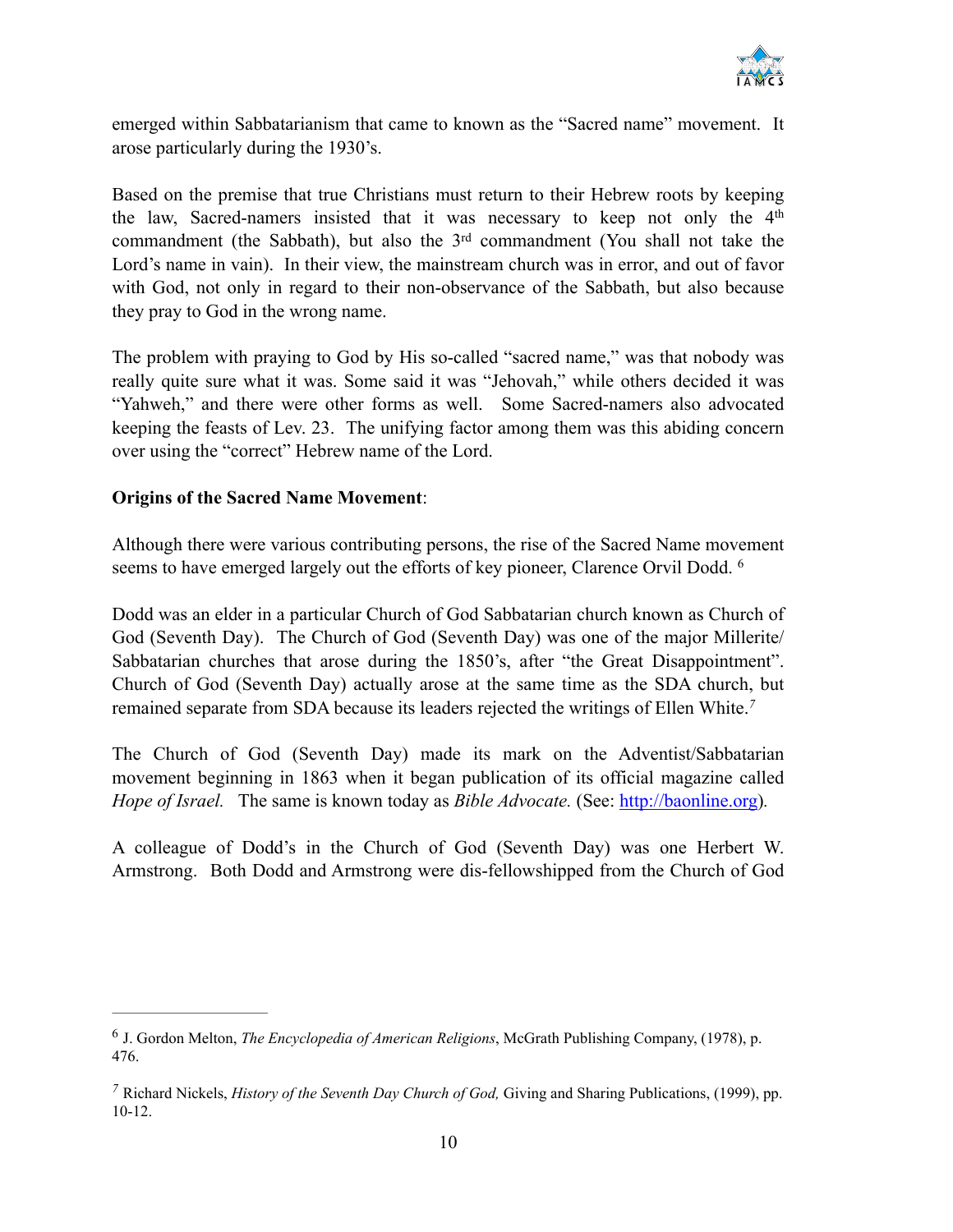

(Seventh Day) based on their dispute with the church over doctrinal issues, although for different reasons. In Dodd's case, the dispute was over the issue of the feasts of Lev. 23.<sup>8</sup>

Many Sabbatarian churches, including SDA, in spite of their insistence on keeping the Sabbath, did not believe it was necessary to keep the feasts of Lev. 23. But for a growing body of Sabbatarians in the 1930's, keeping the Sabbath wasn't enough. Now they wanted to keep the feasts too. Dodd was one of them.

In 1937, Dodd began publishing a magazine called "*The Faith,*" in which he advocated not only use of the Sacred name, but also keeping of the feasts of Lev. 23. His ideas were widely published through the magazine. It has been said that no single force in spreading the Sacred Name movement was as important as *The Faith* magazine. 9

Also important in advancing the movement was publication of the Sacred Name bible, by Angelo "A.B." Traina. A disciple of Dodd, Traina published Sacred Name editions of the scriptures. First, Traina published the *Holy Name New Testament* in 1950, and then the *Holy Name Bible* in 1962. These bibles were a major contribution to spreading the Sacred name doctrine and legalistic mindset.

Other sacred name groups which shared the same theology, such as the Assemblies of Yahweh, began to organize and help Dodd to promote the Sacred-name movement.

#### **Problems with Sacred-name Beliefs**:

Sacred-namers claim that it is wrong for people to pray in the "pagan" Greek-influenced name of "Jesus" or "the Lord." They insist upon using the "correct" Hebrew name. As previously mentioned, they do not agree universally on what that name should be. However, most Sacred-namers generally claim it is "Yahweh" as the presumed Hebrew name of the Lord in the Old Testament. They add to that, the name "Yahshua" as the supposed Hebrew name for "Jesus." This interpretation continues today even though in both cases their Hebrew is wrong.

Yet, Sacred-namers stubbornly insist upon the need to use these two names, staking their claim based on the third commandment:

"*Thou shalt not take the name of the LORD thy God in vain: for the LORD will not hold him guiltless that takes his name in vain*." Ex. 20:7.

*Sacred Name Movement History,* [Yahweh's Assembly in Yahshua \(2008\) p. 1, available at: http://](http://www.sacrednamemovement.org) <sup>8</sup> www.sacrednamemovement.org

<sup>&</sup>lt;sup>9</sup> J. Gordon Melton, *The Encyclopedia of American Religions*, McGrath Publishing Company, (1978), p. 476.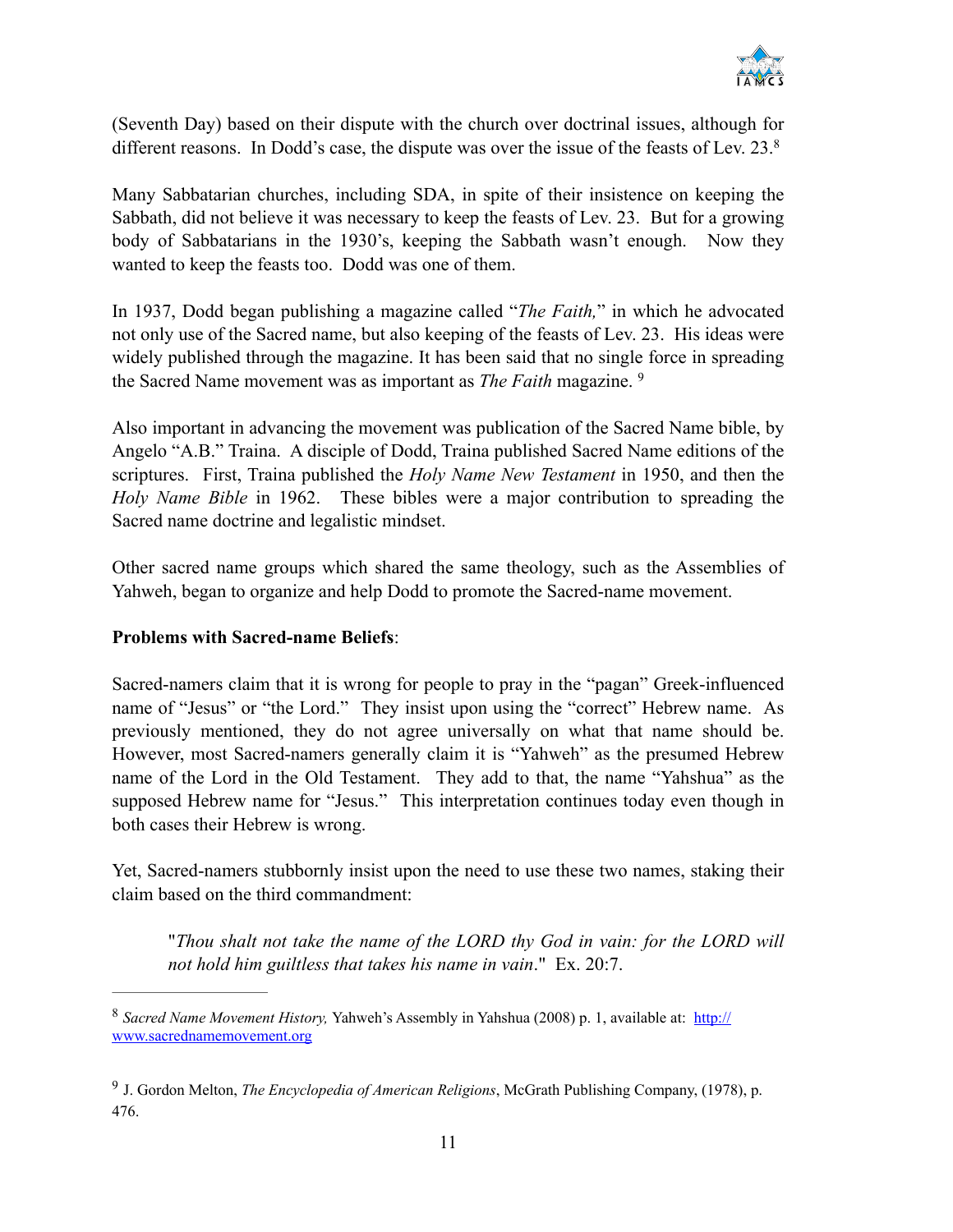

The correct way to pronounce the tetragrammaton ([יהוה](http://en.wiktionary.org/wiki/%25D7%2599%25D7%2594%25D7%2595%25D7%2594#Hebrew)), remains a mystery even to Jewish scholars to this day. There are varying ideas about how to pronounce the name, what it may mean, or if it is even meant perhaps to be an acronym. The reality is that nobody knows. Yet, if anyone did know, it would likely be the Jewish people.

In fact, among the millions of indigenous, Hebrew-speaking Jews, both in Israel and in the diaspora, no one knows definitively how to pronounce the name. Among the Jewish people, therefore, the common accepted practice is to say "Adonai," which means "Lord," rather than build a theology of speculation on how to pronounce the tetragrammaton.

The error of the Sacred-namers is far more serious than simple ignorance and misconstruction of the Hebrew language. The gist of the sacred name movement was to stake their claim upon the use of the name as evidence of their being "chosen."

Sacred-namers suggest that people who use the "true name" are part of the true Apostolic congregation, in fact, a continuation of the tradition of the first century congregation. Their mission, therefore, was to restore the body to its true roots, as it once was in the day of the Apostles, as if the mystery of the Holy Spirit, and the power in which the Apostles ministered the gospel, was connected to their knowledge and use of the true Hebrew "sacred name."

Sacred-namers insist not only upon use of the name "Yahweh," but they further insist that one must also use the Messiah's correct Hebrew name, which according to them is *Yahshua* (יהשע). This is another error. It was obviously created to try and conform to a theology, that "YAHshua" is the son of "YAHweh." However, the name "Yahshua" (יהשע) makes no sense linguistically in Hebrew. Nor is such a name anywhere to be found in the Old Testament.

Hebrew version New Testaments, created for the purpose of reaching Hebrew-speaking Jews with the gospel, typically use the name "Yeshua" (ישוע(. Thousands of Hebrewspeaking Messianic Jews are living today in Israel who pray in the name of Yeshua (not Yahshua). Before them, Hebrew-speaking missionaries and Jewish Christians living in the land used the name "Yeshua," as it is written in Hebrew New Testaments.

Of course, there are no known original books of the New Testament written in Hebrew. All Hebrew versions of the New Testament are translated from the Greek. However, the correct Hebrew translation of the Greek "Iesus" is not a mystery. It is well-established by Jewish and Christian scholars, historians, and linguists that the correct Hebrew name of the Messiah was "Yeshua" (ישוע), which means "Salvation" or "He saves." If you read a Hebrew New Testament, the name of the Lord as written therein is Yeshua (ישוע). Simply put, "Yahshua" is a fabrication popularized in the 20<sup>th</sup> century by the Sacred-namers.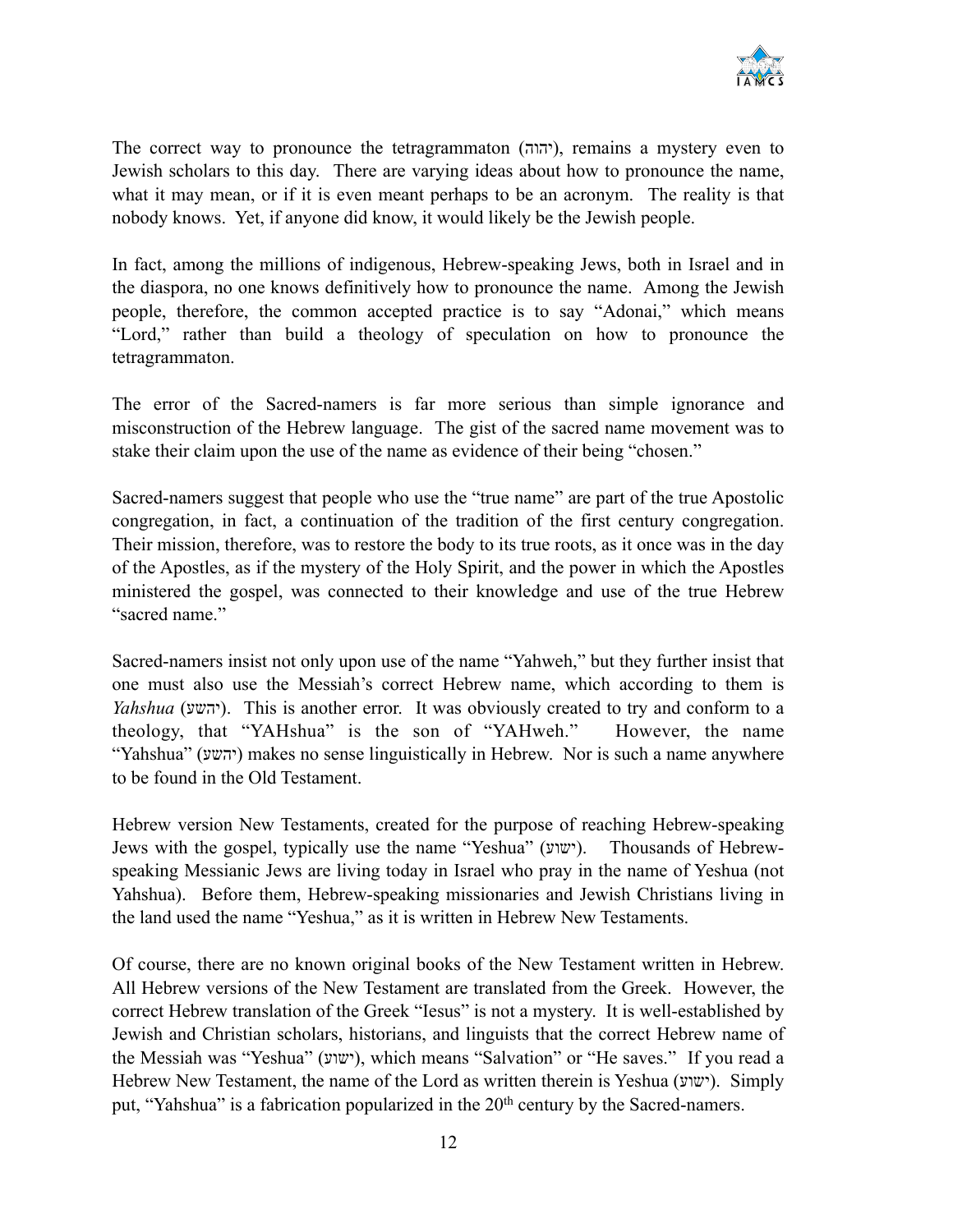

Unfortunately, a number of Hebrew roots adherents to this day still use the name "Yahshua," with insistence that it is the correct Hebrew name of Jesus. It is another example of a false theology being popularized through the use of mass media in the modern era of communications. The Sacred-name errors were widely published not only by Dodd's magazine *The Faith*, but also in a host of different Sacred Name version Bibles that have been in circulation since the 1950's.

The error of the Sacred-namers was not simply a linguistic one. The bigger error of the Sacred Name movement, and its successors who follow their traditions today, is in its legalistic insistence that using a little Hebrew is somehow going to improve a person's relationship with God. Using Hebrew is not indicative of a person's chosen-ness, nor does it increase righteousness, holiness, or intimacy with God. The fact that they use incorrect Hebrew only serves to highlight the error, and exposes the inaccurate nature of the Sacred Name movement.

#### **Herbert W. Armstrong**:

As previously mentioned, one of the early disciples of the Church of God (Seventh Day) was Herbert W. Armstrong, who came into it at the prodding of his wife in the late 1920's. Like Dodd, Armstrong identified not only with the Sabbath, but with the idea of keeping the feasts. Armstrong began his Worldwide Church of God (WCG) in 1934, after being dis-fellowshipped from the Church of God Seventh Day. The reason that Armstrong was kicked out was because he had become a proponent of a controversial doctrine which at the time was known as "British Israelism." An explanation of that doctrine is as follows:

#### **British/Anglo-Israelism**:

"British Israelism," also known as "Anglo-Israelism," is the theological belief that the Anglo-Saxon and associated cultures of northwestern Europe, and in particular Great Britain, are the actual racial descendants of the tribes of Israel. Thus, by extension, North Americans, including both the U.S. and Canadians, are supposedly composed of the same descendants of the ancient Israelites.

The theology is based on the myth that the 10 northern tribes of Israel wandered into the lands in northwestern Europe and settled there, after being exiled by the Assyrians in the 8<sup>th</sup> century B.C.. Though there is zero historical, archeological, biblical or any other kind of evidence in support, the theory became quite popular in the  $18<sup>th</sup>$  and  $19<sup>th</sup>$  century, as Great Britain became the leading world power.

For many of its proponents, the theory has had a broader application to include not just England, but the people of Germany, who have an historic blood kinship with the British. Others expand it to include most of Protestant northwestern Europe, including the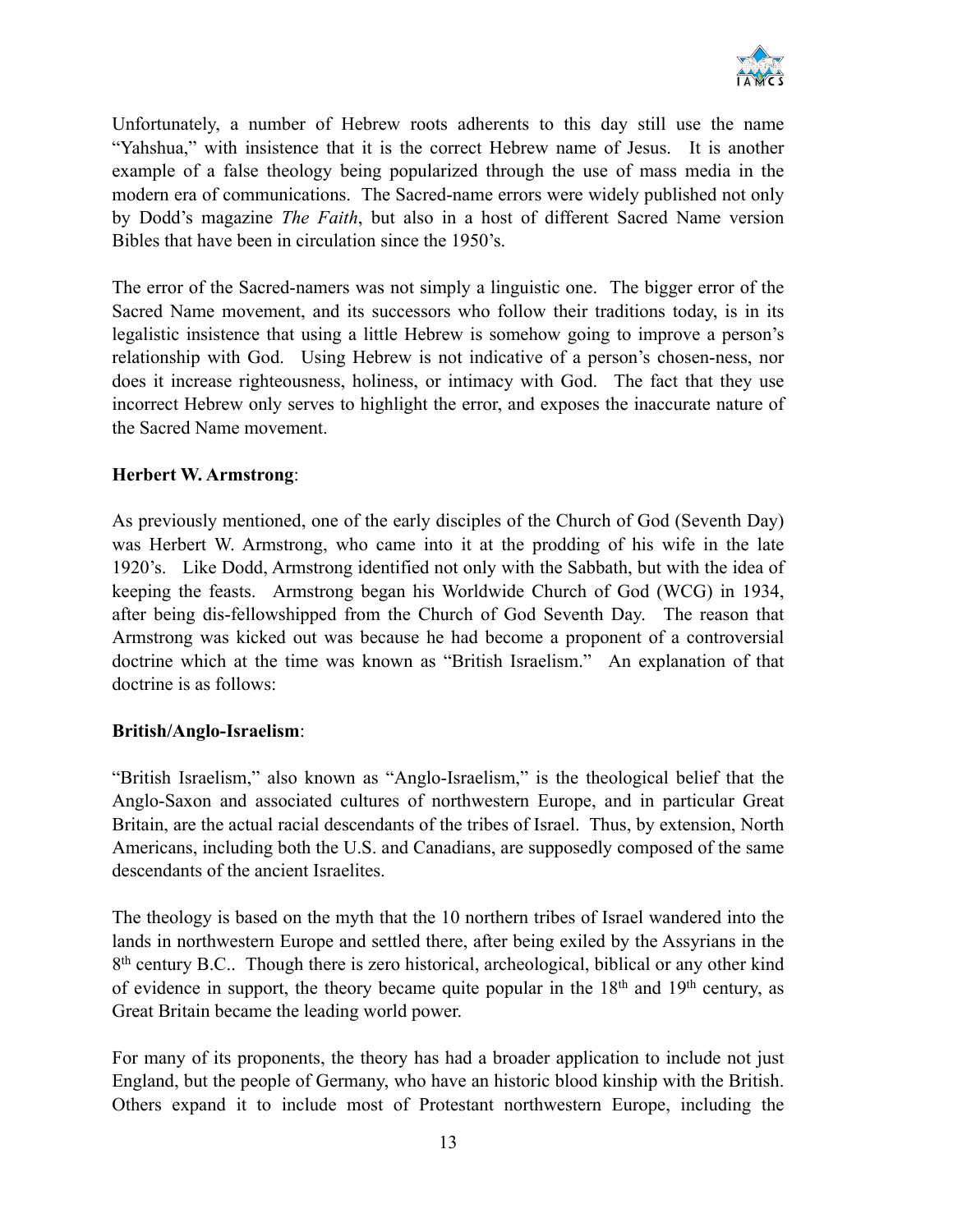

Netherlands and Scandanavia as part of the presumed Anglo-Israelite fold. The great national successes of Britain and Germany as leaders of post-Industrial Revolution Europe in the  $19<sup>th</sup>$  and early  $20<sup>th</sup>$  century, was often heralded as a kind of confirmation that the people of northwestern Europe were in fact of Israelite descent, and therefore the chosen people of God, destined to rule the earth.

False doctrine based upon genealogical myths is nothing new. Paul apparently dealt with similar myths in his day. He warned Timothy to take care to teach no doctrine rooted in genealogical speculation:

*Neither give heed to fables and endless genealogies, which minister questions, rather than godly edifying which is in faith.* (1 Tim. 1:4).

Anglo-Israelism is not only based on genealogical myth and false prophecy, but it is also a kind of replacement theology that is heavily-laced with racism and, in particular, anti-Semitism. Anglo-Israelism in the extreme cases is the driving vision of certain anti-Jewish hate groups such as the ultra-right wing "Christian Identity" movement in America. Christian Identity is a neo-Nazi and white supremacist movement, basing its dogma on classic Anglo-Israelite theory. The Christian Identity movement is listed as a dangerous, anti-Semitic hate group on the website of the Anti-Defamation League (ADL). The ADL says the following about the Christian Identity movement:

*"Christian Identity is a religious ideology popular in extreme right-wing circles. Adherents believe that whites of European descent can be traced back to the "Lost Tribes of Israel." Many consider Jews to be the Satanic offspring of Eve and the Serpent, while non-whites are "mud peoples" created before Adam and Eve. Its virulent racist and anti-Semitic beliefs are usually accompanied by extreme anti-government sentiments. Despite*  its small size, Christian Identity influences virtually all white supremacist and extreme *anti-government movements. It has also informed criminal behavior ranging from hate crimes to acts of terrorism."* <sup>10</sup>

In its more subtle, mainstream forms, Anglo-Israelism tones down the rhetoric against the Jews. It maintains the claim that the tribes of Israel can be traced to European descent, however, it concedes that the Jews are the descendants of at least one of the twelve tribes, that being Judah. However, mainstream Anglo-Israelism maintains that the fault for rejecting the Messiah is squarely upon "Judah" (the Jews). Of course, the 10 northern tribes of Israel had nothing to do with it, since they were living in Europe at the time, and were not present when Messiah came. Furthermore, in Anglo Israelism, it is Jewish Judah who still remain blind to the Messiah today, and are in need of salvation, while the 10 northern tribes are the true Christian church of our day.

<sup>&</sup>lt;sup>10</sup> [http://archive.adl.org/learn/ext\\_us/Christian\\_Identity.asp?xpicked=4&item=Christian\\_ID](http://archive.adl.org/learn/ext_us/Christian_Identity.asp?xpicked=4&item=Christian_ID)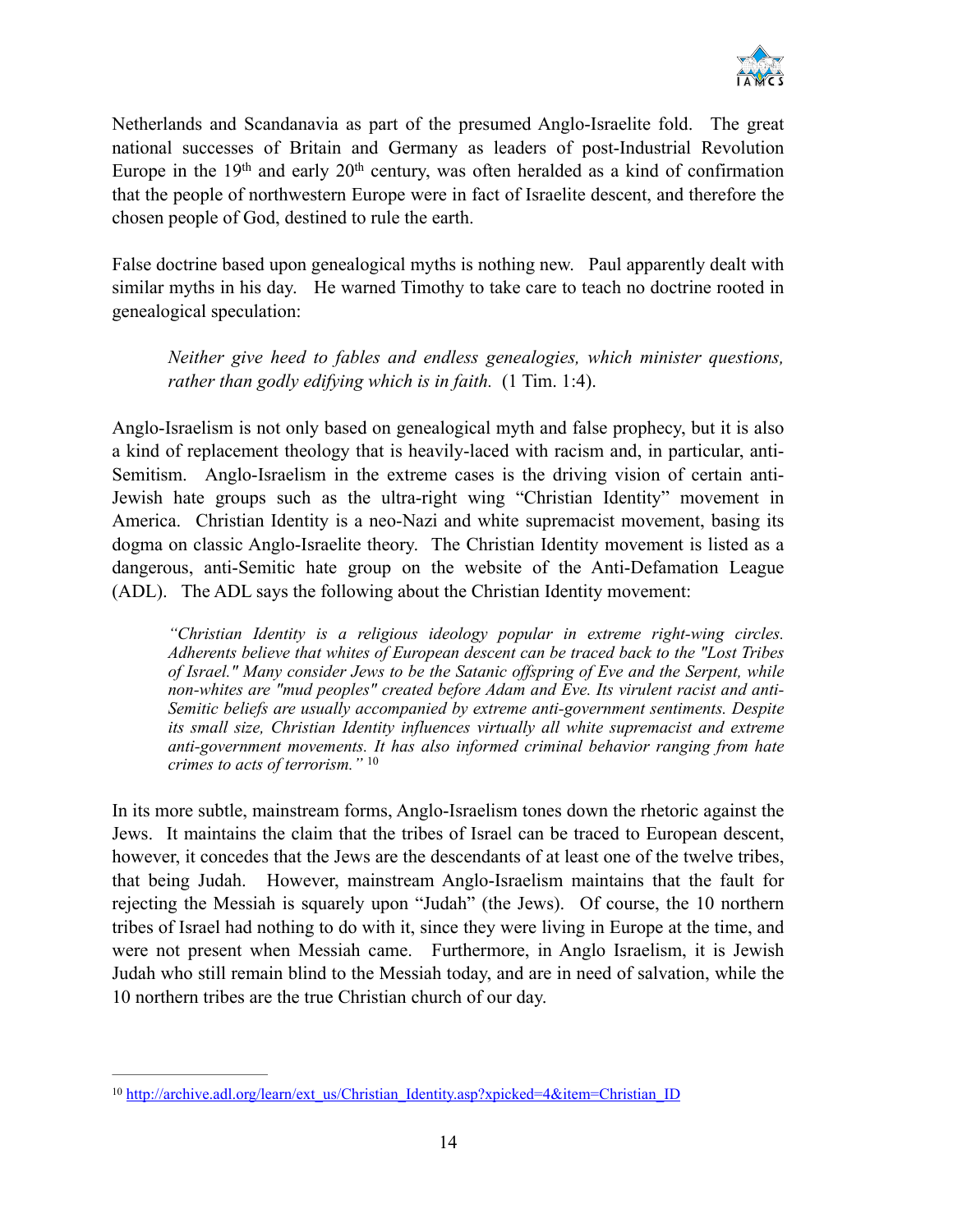

#### **Worldwide Church of God (WCG) of Herbert W. Armstrong:**

By the 1930's, many Gentile Christians in America were ready to embrace Herbert W. Armstrong's Anglo-Israelite message. Armstrong, who first called his church the "Radio Church of God," later changed to "Worldwide Church of God," made full use of the mass media available to him, especially including radio, but also TV and print journalism, to get his message out there loud and clear. And the message was: It is time for American Christians to reclaim their "birthright" as natural-born Israelites. The subtext of this message was that it was therefore necessary for "Israel" to return to the law of the Sinai covenant as the mark of the true church.

Accordingly, Anglo-Israelism is necessarily connected, and inevitably intertwined, with "One Law" theology. Though Armstrong did not become an advocate of the use of the "Sacred Name," he taught the same basic core theology as them, namely, that Gentile Christians need to return to their roots by observing the biblical laws of the Torah. For in Armstrong's world, the true Gentile believer is to consider himself physically descended from Israel. Not just grafted into the olive tree by faith. Not just the seed of Abraham by faith in the Messiah. But, rather, they are the actual, physical descendants of Israel. And if Israel, then they must live as Israel – by the Torah.

Armstrong even claimed that his Torah-keeping Anglo-Israelite followers were the true heirs of the land of Israel. For example, just one month after the State of Israel declared independence and was in the midst of the war for its survival, Armstrong wrote in his June 1948 edition of his magazine *The Plain Truth*:

"The dying Jacob passed the birthright, and possession of Palestine on through the tribes of EPHRAIM and MANASSEH, sons of Joseph (Gen.48:4-5, 15-16). He names HIS NAME (Israel) on them - Ephraim and Manasseh. It is their descendants today, the American and British people, therefore, who are truly the national Israel. The Jews come from Judah, and belonged to the nation Judah, not the nation Israel . . . the Jews want (the land of Palestine) because they come from Jacob but through JUDAH. Yet it belongs to none of them by divine right. It belongs to Great Britain and America, into whose hands God placed it, but who have been so valiantly trying to get rid of it." <sup>11</sup>

Thus, after the holocaust, as Jews poured into the land of Israel, WCG followers saw this event not as a fulfillment of divine will according to Bible prophecy, but rather, some kind of deception. Armstrong's followers had the idea that the right to possess the land of Israel belonged not to the Jews, but to the Gentile nations of Britain and America, under the banner of Ephraim. They were urged to observe the Sabbath, the feasts, and the biblical dietary laws, as a condition of fulfilling the right to be heirs to the land. This is

 $11$  Herbert W. Armstrong, Plain Truth, Vol XIII, No 02, June 1948, page 8.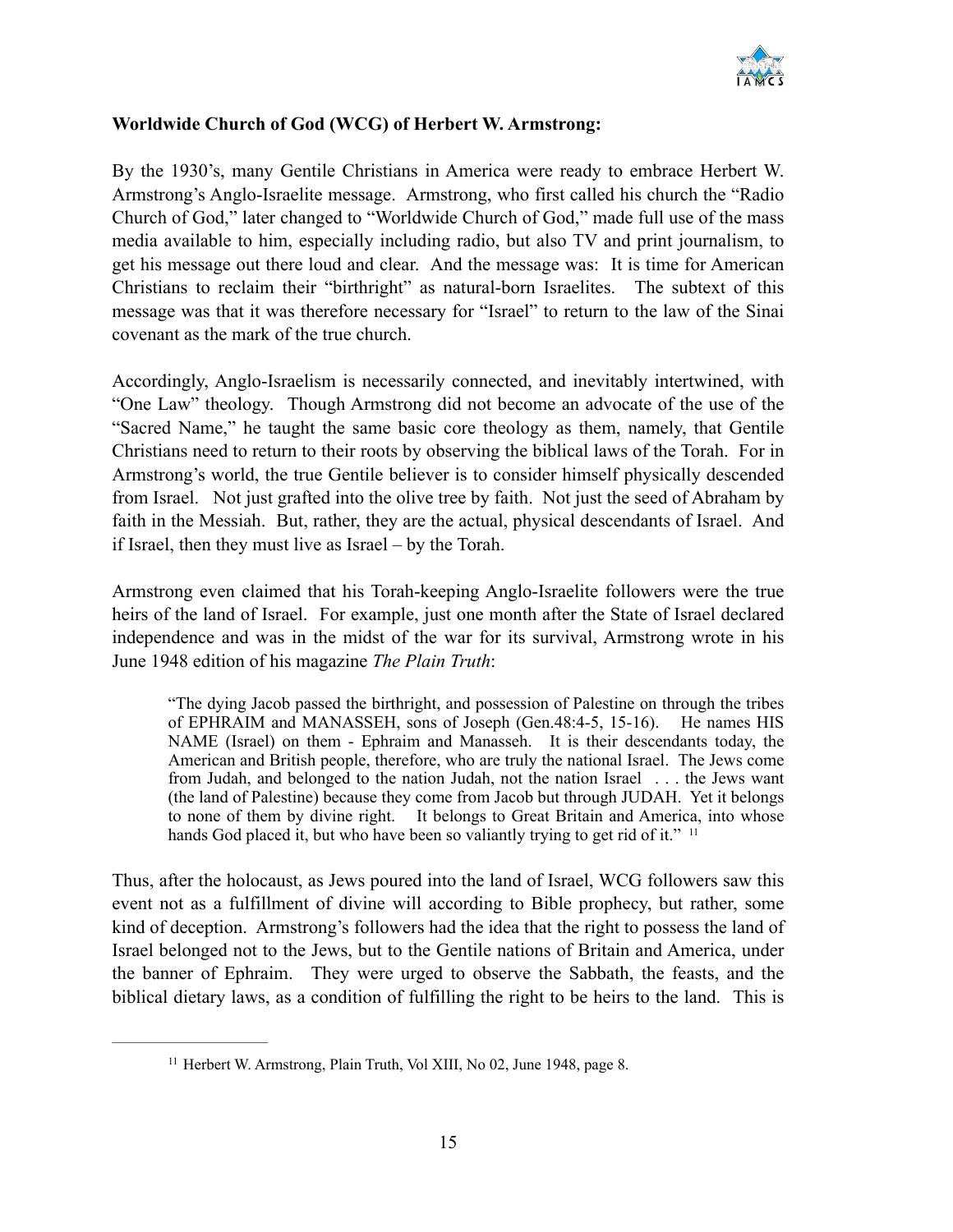

exactly on all fours with what is currently still being taught today in much of the Hebrew Roots movement by proponents of "One Law" theology.

In both Sacred Name churches and Armstrong's WCG, observance of three major aspects of the Torah was emphasized: the Sabbath, the feasts, and the dietary laws. Keeping those three biblical commandments of the Torah seems to have been a kind of mark of distinction from other Gentile Christians who are, in their minds, still under the "pagan" influence of the church because they meet on Sundays, don't keep the feasts which God gave to the Jews at Sinai, and because they eat "unclean" foods. The controversy over whether Gentile believers should feel compelled to keep the Sabbath, the feasts, and the dietary laws is the exact same controversy that Paul, as the Apostle to the Gentiles, addressed with the Colossians:

"*Let no man therefore judge you in meat, or in drink, or in respect of a holy day, or of the new moon, or of the sabbath days.*" (Col. 2:16).

From Paul's day, to the Sacred Namers and the WCG, right up to today, we find these Hebrew roots groups "judging" over the exact issues that Paul warned not to judge.

Armstrong's ministry was also characterized by an obsession concerning end-time prophecy. This kind of fanaticism is typical of legalistic groups who seem to think they are separated, chosen, or on a higher plane of holiness with God on account of their observance of the Sabbath, etc.

The eschatological views of legalistic groups such as Armstrong's, often seem to be rooted in the fact that they see their legal observance as somehow indicative of their "chosen-ness" among all others in the end of times. In the wake of the fanaticism, Armstrong declared himself to be a prophet of the Lord, and also God's true apostle. This hearkens back to Miller and to Ellen White.

The Hebrew roots version of end-time prophecy, as presented by Armstrong, replaces the Jews with Torah observant Gentiles. Thus, all scripture concerning Israel's prophetic rebirth is applied to Gentiles that keep the law. Instead of the Jews returning to the land, and instead of the salvation of Jewish people as a sign of the end-time (See, e.g., Ez. 39:27), the Hebrew roots message is that the Lord is preparing the way for His return by restoring Gentile believers to observance of the law. Only then will a "bride" be made ready to be redeemed by the Lord.

By the 1970's, Armstrong's use of television enabled him to publish his messages to millions of people worldwide. Armstrong's broad influence greatly contributed to setting the stage for the kind of legalistic thinking we see today in the modern Hebrew Roots movement. Armstrong's version of the Hebrew roots "true church" message spread more than any other because he made English-speaking white protestants believe that they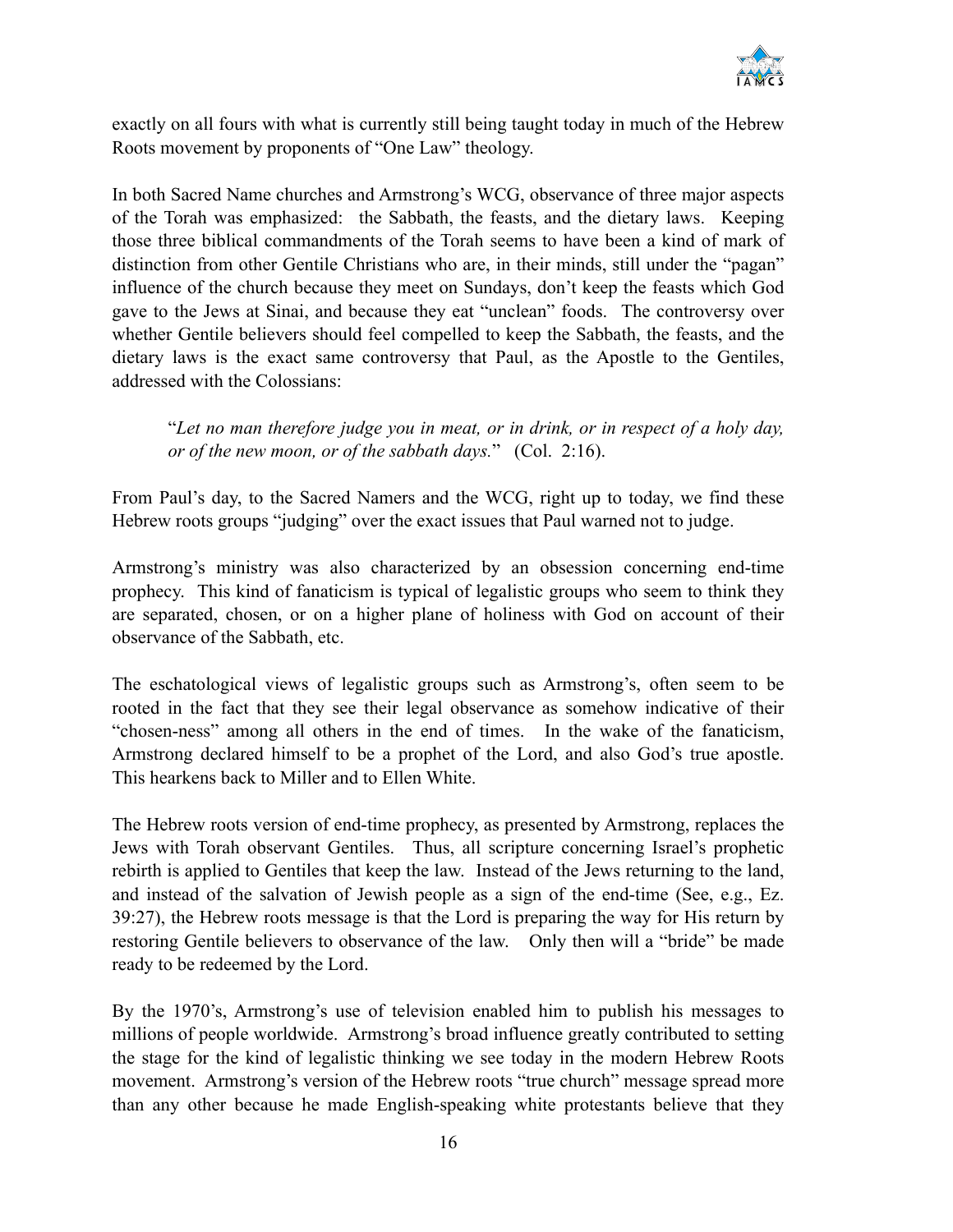

were the physical descendants of Israel, and therefore entitled to inherit the land of Israel as a matter of race. All they needed to do to perfect their claim was to observe the law.

Hence, by the latter part of the  $20<sup>th</sup>$  century, the stage was set for a great apostasy in the Gentile church as people embraced the lie that their great hope for deliverance from the upcoming tribulation and final judgment of mankind rests not in their faith in Messiah, but rather, in keeping the Sabbath, festivals and dietary laws of the Torah. This is what Sacred Namers, Armstrong, and their modern day Hebrew Roots successor preach. It is not the gospel handed down by the Apostles. It is a different "gospel."

It should be noted that after Armstrong's death in 1986, his Worldwide Church of God repudiated all of Armstrong's teachings, including Anglo-Israelism, Sabbath and feast observance, etc.<sup>12</sup> What was essentially a religious cult for over 50 years, continues today under the name "Grace Communion International" (GCI), under former elders and former associates of Herbert W. Armstrong, who repented of his teachings. Their own words tell so much about what is wrong with that which we are describing herein:

*"We have worked hard to inform our members about where we went wrong — and we say "we" honestly, for the current leaders of the church once believed and taught these erroneous doctrines. We have criticized other Christians as false, deceived, children of the devil. We have much to apologize for. We are profoundly sorry that we verbally persecuted Christians and created dissention and disunity in the body of Christ. We seek forgiveness and reconciliation." <sup>13</sup>*

This move, no doubt, came at great cost to the organization, in terms of loss of members and finances. The GCI nevertheless continued to renounce and repudiate Armstrong's core teachings, and removed all of his writings from publication by the church. In fact, GCI has moved into line theologically with mainstream evangelical Christianity, and has even become a member of the National Association of Evangelicals. As of 2009, GCI is reported to have 42,000 members in 900 congregations in about 90 countries.14

#### **IV. The Post-Armstrong era: The Two-House of Israel Movement**

After Herbert W. Armstrong passed away in 1986, and with his church having repudiated British Israelism and Torah observance, and having characterized its former founder and Senior Pastor as a cult leader, a great void was formed. The countless masses of people influenced by over 50 years of Armstrong's messages were now looking for new leadership and direction. The barn door was left wide open for others to step into the

 $12$  <http://www.gci.org/prophecy/usb>

<http://www.gci.org/aboutus/history> *<sup>13</sup>*

<sup>&</sup>lt;sup>14</sup> <http://www.youtube.com/watch?v=LWAtvE1xiRk>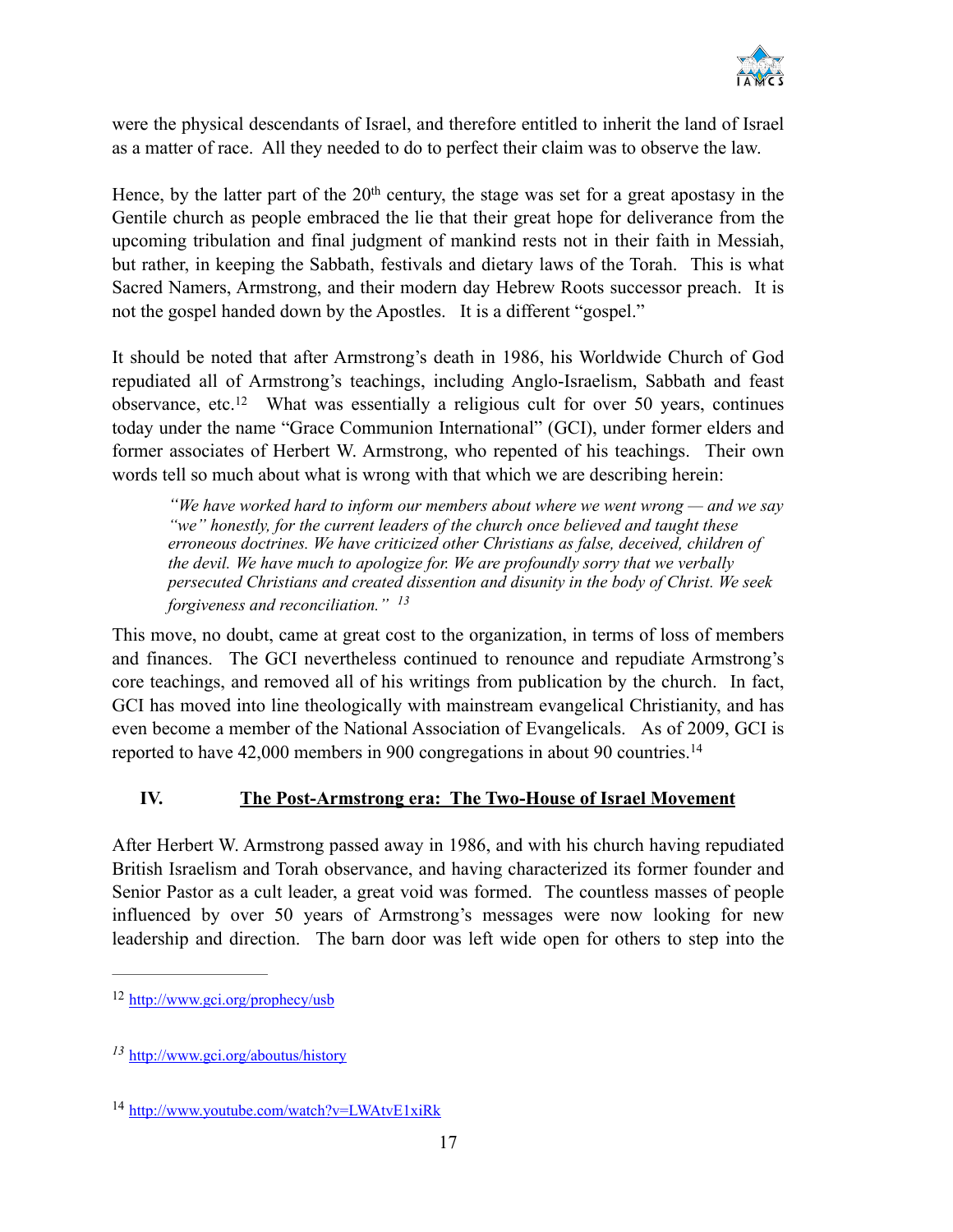

void left by Armstrong's departure. Thus, a new cast of characters quickly arose on the scene, to carry the baton of Anglo-Israelism through the 1990's and into the 21<sup>st</sup> century.

#### **From British Israelism to Messianic Israelism - a Change of Name**:

After Armstrong's passing, instead of "British Israelism," which was the term favored by Armstrong, the teachers and followers of British Israelite doctrine in the post-Armstrong era began to use a different name to express their vision. Considering the stigma attached to all things associated with Herbert W. Armstrong, this new name may have arisen out of a desire to avoid such associations. Certainly, the doctrinal beliefs did not change.

Consequently, beginning in the late 90's, instead of "British Israelism" or "Anglo Israelism," most folks who followed British Israelite doctrinal beliefs in the post-Armstrong era, began using the name "Messianic Israel" and/or "Messianic Israelites" to describe themselves. That name seems to have been coined by **Batya Wooten** who, as a writer of books, preached in essence the same doctrine as Armstrong in terms of the identity of the northern tribes of Israel. Wooten had a profound impact on carrying British Israelism through the 1990's and into the 21<sup>st</sup> century. Another major proponent was **Marshall "Moshe" Koniuchowsky**. Both Wooten and Koniuchowsky will be discussed further below.

Followers of British Israelism after Armstrong also became known as "Ephraimites," or, as we generally refer to them, the "Two House" movement.

#### **The Two-house Movement**:

In spite of the best efforts of some Two-housers to deny it, there can be no doubt of the direct historic link between the Two-house movement and Herbert W. Armstrong. It is a different name, but it is essentially the same foundation of false theories about the identity of Israel, together with the legalistic message concerning the need to keep the law.

In our official position paper entitled, *The Ephraimite Error*, released by the International Messianic Jewish Alliance (IMJA) in 2000, endorsed and published by the MJAA, IAMCS, and UMJC, Dr. Kay Silberling Smith examined the writings of Batya Wooten in exhaustive fashion, and exposed the errors as well as the connections to Herbert W. Armstrong and British Israelism.<sup>15</sup> Dr. Silberling Smith concisely and accurately describes the Two-house movement as follows:

<sup>&</sup>lt;sup>15</sup> Kay Silberling Smith, Ph.D., *The Ephraimite Error*, 2000, available at: [www.mjaa.org/site/DocServer/](http://www.mjaa.org/site/DocServer/EphraimiteError.pdf) EphraimiteError.pdf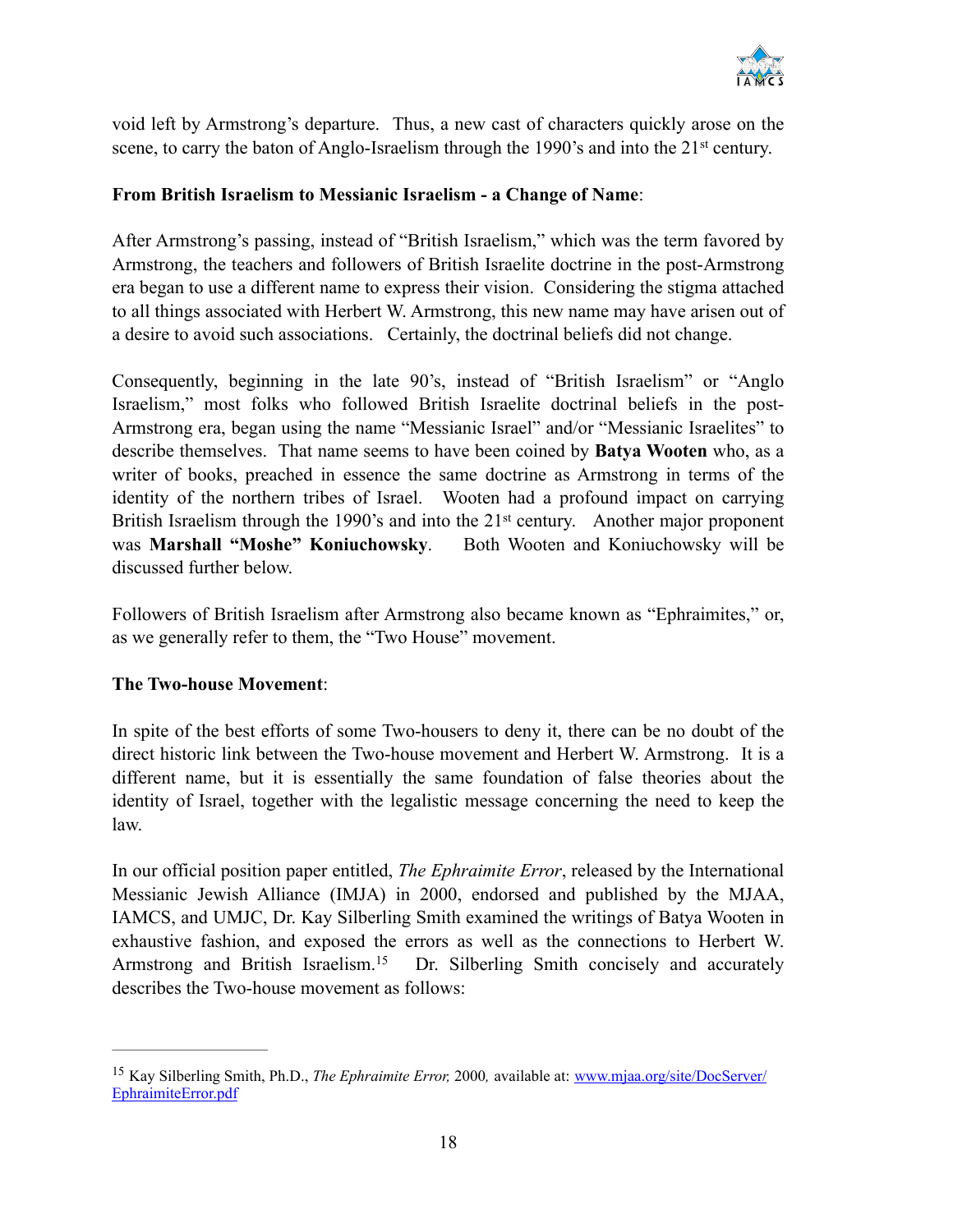

*"Proponents of this (Two-house) movement contend that members of the "born-again" segment of the Christian church are, in fact, actual blood descendants of the biblical Israelites who were dispersed as a result of the Assyrian invasion of the ancient kingdom of Israel in 722 B.C.E.*

*The movement's proponents further argue that these dispersed "Israelites," or "Ephraimites," whose identities have remained undisclosed even to themselves until recent times, primarily settled in areas now recognized as largely populated by Anglo-Saxons. At times they argue that all Anglo-Saxons, and even all of humanity, are descended from these lost Ephraimites. At other times, that only born-again Christians can claim descent. In either case, Christians from Anglo-Saxon lands, such as Great Britain, Australia, Canada, and the United States, can feel assured that they are most likely direct blood descendants of the ancient people of Ephraim."16*

We do not at this time, by any means, intend to revisit, nor rehash the theological issues which have already been addressed in *The Ephraimite Error*. However, there are a few developments with the Two-house movement that have occurred since 2000, which need to be mentioned herein.

While Armstrong made use of mass communications available through radio and TV, the Two-housers today are extremely savvy at promoting themselves through the internet. Quite recently, internet TV and video has become the main vehicle of expression for Two-housers.

Other than the name change, and the use of different media for promotional purposes, the Two-housers continue today where Armstrong left off. In spite of slight stylistic differences, and other subtleties, the Two-housers espouse the same British Israelite doctrine as Armstrong, claiming that the Gentile believers are actually the physical descendants of the ten northern tribes of Israel.

#### **Sacred Name meets the Two-Housers**:

Two-house groups are also well-known for use of the "sacred name." Among Twohousers, the common language is "Yahshua" and "Yahweh." For Two-housers, the issue of the "sacred name" is part of its repertoire of complaints against the mainstream evangelical church. Many Two-housers see the evangelical church as "pagan" because, among other reasons, it uses the "Greco-Roman" names of "Jesus" and "Lord."

Moreover, the Two-housers insistence upon using the name "Yahshua," instead of the correct Hebrew "Yeshua," has often been used as a way for the Two-housers to distinguish themselves from Messianic Jews. Apparently, because they pray in the true "Sacred-name," they assume to have more favor with God then we do.

Ibid, p.1 *16*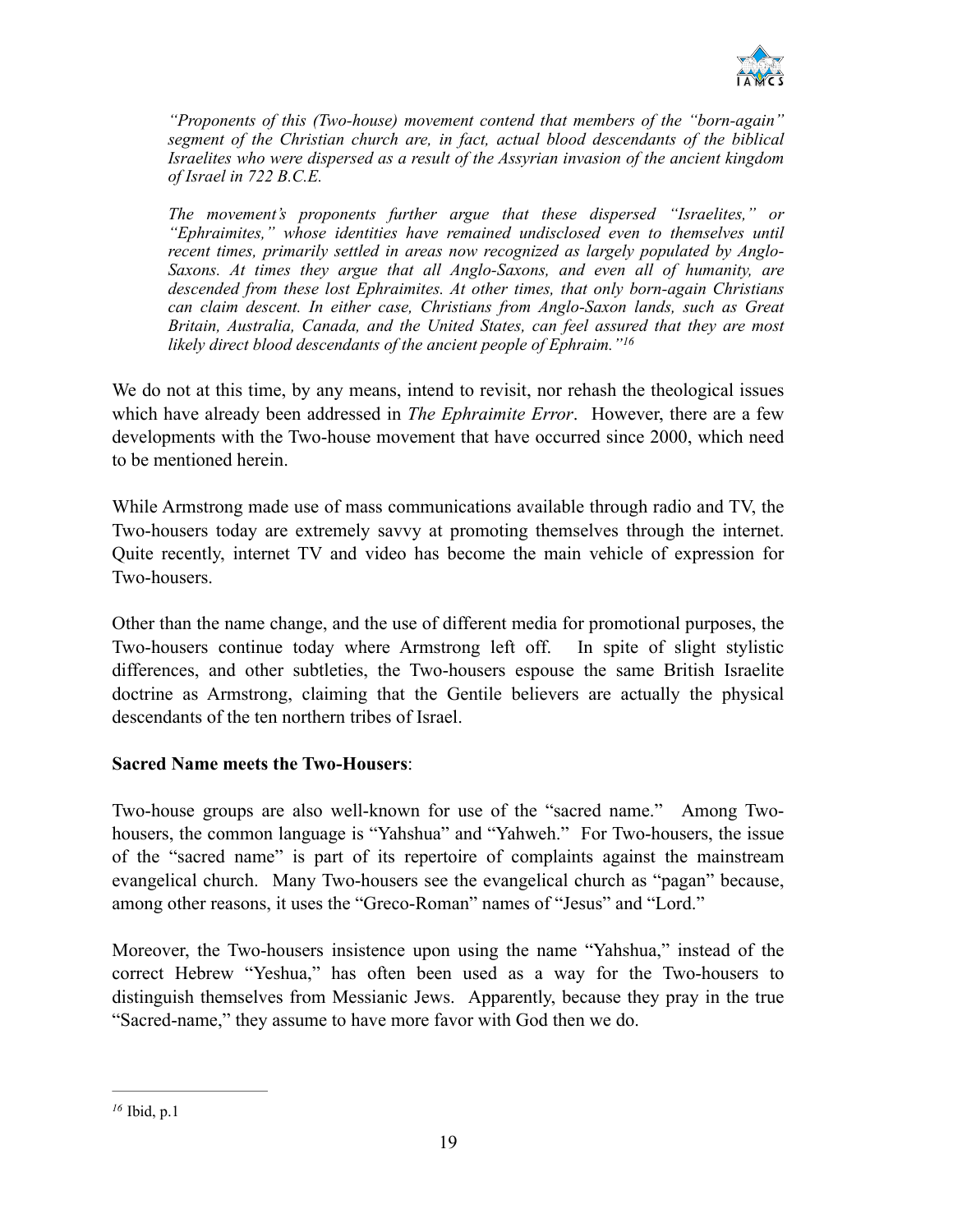

The Sacred-name issue is just one of many issues about which the Two-housers find fault with us. The main reason, however, is because we don't recognize their core theory, specifically, their claim to be the physical descendants of Israel.

#### **A Strange kind of "Zionism"**:

Zionism is one of the great ideals of the Jewish people. Few things in the Jewish mind and heart are as sacred as the belief in the basic right of the Jewish people to return to Eretz Yisrael (the land of Israel). This dream of the Jewish people, which came at great cost, is at last being realized today, as post-holocaust Jewry has returned to the land.

Two-housers have a warped view of Zionism. As proponents of "One Law One People" theology, they presume to be under a calling to observe the law given to Israel at Sinai. Keeping the law, they believe, serves as confirmation of their identity as Israelites. But, moreover, they presume an even greater incentive to keep the law. For Two-housers, keeping the law of Moses not only proves that they are the true Israel, but they seem to think it confirms a "biblical" right to possess the land which God promised to Israel.

Hence, for Two-housers, as it was for their predecessor, Herbert W. Armstrong, the modern miracle of the Jewish State is not something to be celebrated. Zionism is redefined as pertaining not to just the Jews, but to the Gentile "Israelites" as well. Thus, the imperative of keeping the law is in every way connected to this absurdly skewed misunderstanding of Zionism, which seems to think that Gentile believers have the same relationship to Eretz Yisrael and even the same inherent right to possess and live in the land as do the Jewish people. This doctrine is not only strange, but it is also anti-Semitic.

In the official paper entitled, *The Ephraimite Error*, released by the IMJA, MJAA, IAMCS and UMJC in 2000, Dr. Kay Silberling Smith quite accurately characterizes the Two-House movement's concept of Zionism, as follows:

"*It is now incumbent upon these members of Ephraim, they argue, to accept their birthright and live as members of Israel. They urge Gentile Christians to keep the Torah in obedience to the Hebrew scriptures, to strive to re-educate Jews and other Christians about their new "latter day prophecy," and to work toward the repatriation of the land of Israel by their own number.*" 17

The bottom line is this: The ultimate goal of "One Law One People" theology, as embodied today in the Two-house movement, is replacing the Jewish people as Israel. With Two-housers, replacement theology goes so far as even to the extent of possessing the land.

 $17$  Ibid.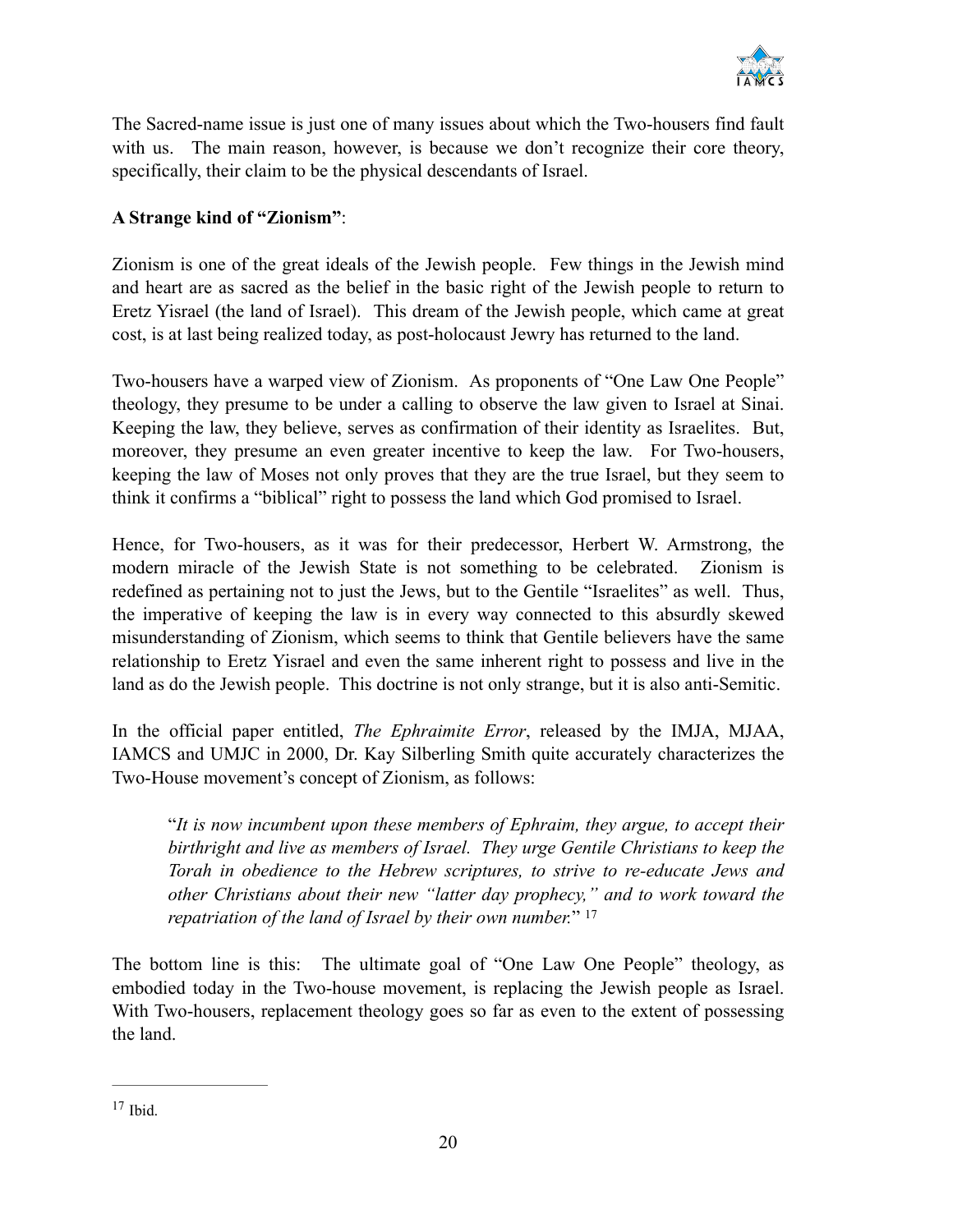

Thankfully, there are millions of Christians in the world today who feel they have a biblical calling to bless the State of Israel. This Christian love shown to Israel is a powerful witness of the gospel to Jewish people. Because of it, thousands of Jews are turning to Messiah Yeshua. However, needless to say, a Gentile group which claims it has some kind of biblical right of its own to possess the ancient Jewish homeland, is not a blessing to Israel. Such a claim is not well-received by Jews. It is nothing but an offense to Israel.

#### **Pioneering the Two-House Movement**: **Wooten, Koniuchowsky and the MIA**

In the late 1990's, Batya Wooten and Moshe Koniuchowsky were the key pioneers of the organized, mainstream post-Armstrong form of British Israelism. There were others who were involved, but we can't possibly address all of them in this paper. A few key players will therefore be discussed herein.

The core of the Two-house movement began with its organization, by Wooten and Koniuchowsky, into a body which they called the Messianic Israel Alliance (MIA). This occurred in about 1998. At that time, Batya Wooten, along with her husband Angus Wooten, were closely allied with Koniuchowsky. Working together, both the Wootens and Koniuchowsky were co-founders of the MIA. The name obviously sounded a lot like the Messianic Jewish Alliance of America.

The MIA was an umbrella organization for a network of Two-house congregations. Through the use of the emerging forum of the internet, the MIA quickly made a splash and became the leading voice for Two-housers at that time. Its rhetoric against the Messianic Jewish movement, and against established organizations such as the Messianic Jewish Alliance of America, as well as the Union of Messianic Jewish Congregations, was often quite vitriolic.

Wooten wrote and published books addressing the topic of Israel's identity with a foundation clearly based in British Israel theology. Her writings, with the help of Koniuchowsky, greatly helped to inspire and organize the Two-house movement during the 1990's.

In *The Ephraimite Error*, it was mainly the teachings of Wooten and Koniuchowsky which were examined and refuted. In spite of their refusals to admit it, their teachings regarding the identity of Israel were practically identical to Armstrong's, as described by Dr. Kay Silberling Smith:

"*The parallels between their (Wooten and Koniuchowsky's) teachings and those of Anglo-Israelism are uncanny*"18

 $18$  Ibid, p. 24.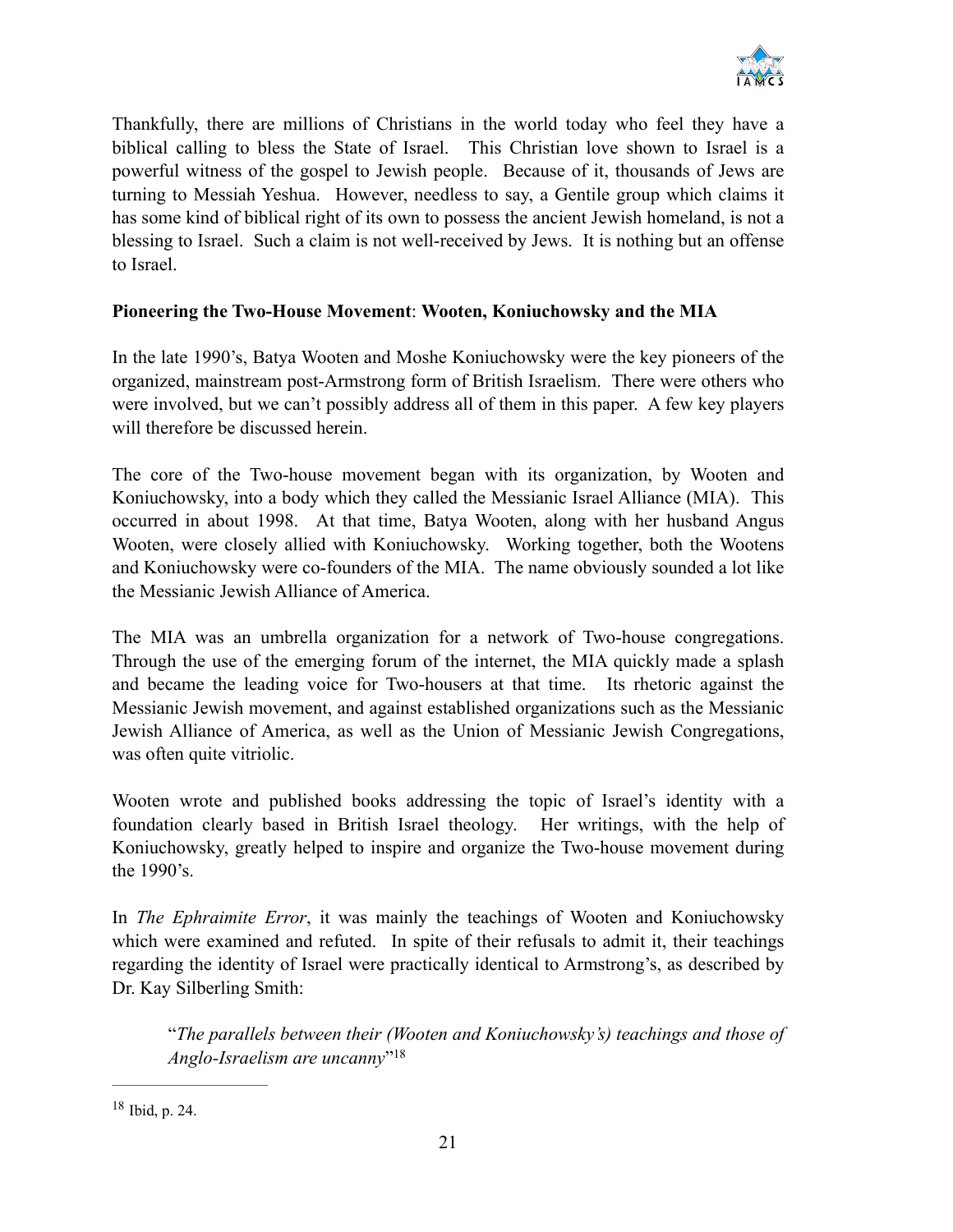

"*Both Wooten and Koniuchowsky share many theories with traditional Anglo-Israelite teachings, although they acknowledge no dependence upon them*."19

Dr. Silberling Smith also quite accurately described the teachings of Wooten and Koniuchowsky as anti-Semitic, and a form of replacement theology.<sup>20</sup>

The errors of Two-house theology have been fully addressed on behalf of the Messianic Jewish movement in Dr. Silberling Smith's excellent paper. *The Ephraimite Error* addresses and exposes a multitude of errors with the Two-house theology. For a full discussion of those errors we would refer the reader to that paper.

We reiterate, there is no need to further address and delineate those theological errors in this paper, nor is it our intent to do so in this paper.

#### **Ralph Messer**:

At the time that Wooten and Koniuchowsky were founding and forming the MIA, another key figure in the Two-house movement, who was closely allied with them, was Ralph Messer. In an article critical of Messer, which was published by Batya and Angus Wooten via the Messianic Israelite Alliance website, they describe the relationship with Messer as follows:

*"As for the MIA and Messer, when we were forming the Alliance in 1999, we invited him to speak at some of our early conferences. As a pastor, Messer offered to help us. Being a fledgling organization, we were happy to receive an offer of help. But, in our opinion, he soon began to try to take over the MIA. When it became apparent that we were not going to yield to his ways, he left and took whoever he could with him. We have not had a relationship with Ralph Messer since 2002."21*

Aside from being a Two-house teacher, who apparently is ostracized by his own colleagues in the Two-house movement, Ralph Messer is also widely-known for bizarre religious showmanship that has caused great offense to Jewish people. One of Messer's best-known tactics is a ceremony in which he uses a Torah scroll to wrap a fallen church leader as a symbol of redemption.

 $19$  Ibid, p. 25.

 $20$  Ibid, pp. 30-31

Angus and Batya Wooten, *Jewish Leaders Offended by Ralph Messer's Ceremony*, (Messianic Israelite *<sup>21</sup>* [Alliance, 2012\). Available at: http://www.messianicisrael.com/m/index.php?](http://www.messianicisrael.com/m/index.php?option=com_content&view=article&id=1921:offended&catid=13&Itemid=35) option=com\_content&view=article&id=1921:offended&catid=13&Itemid=35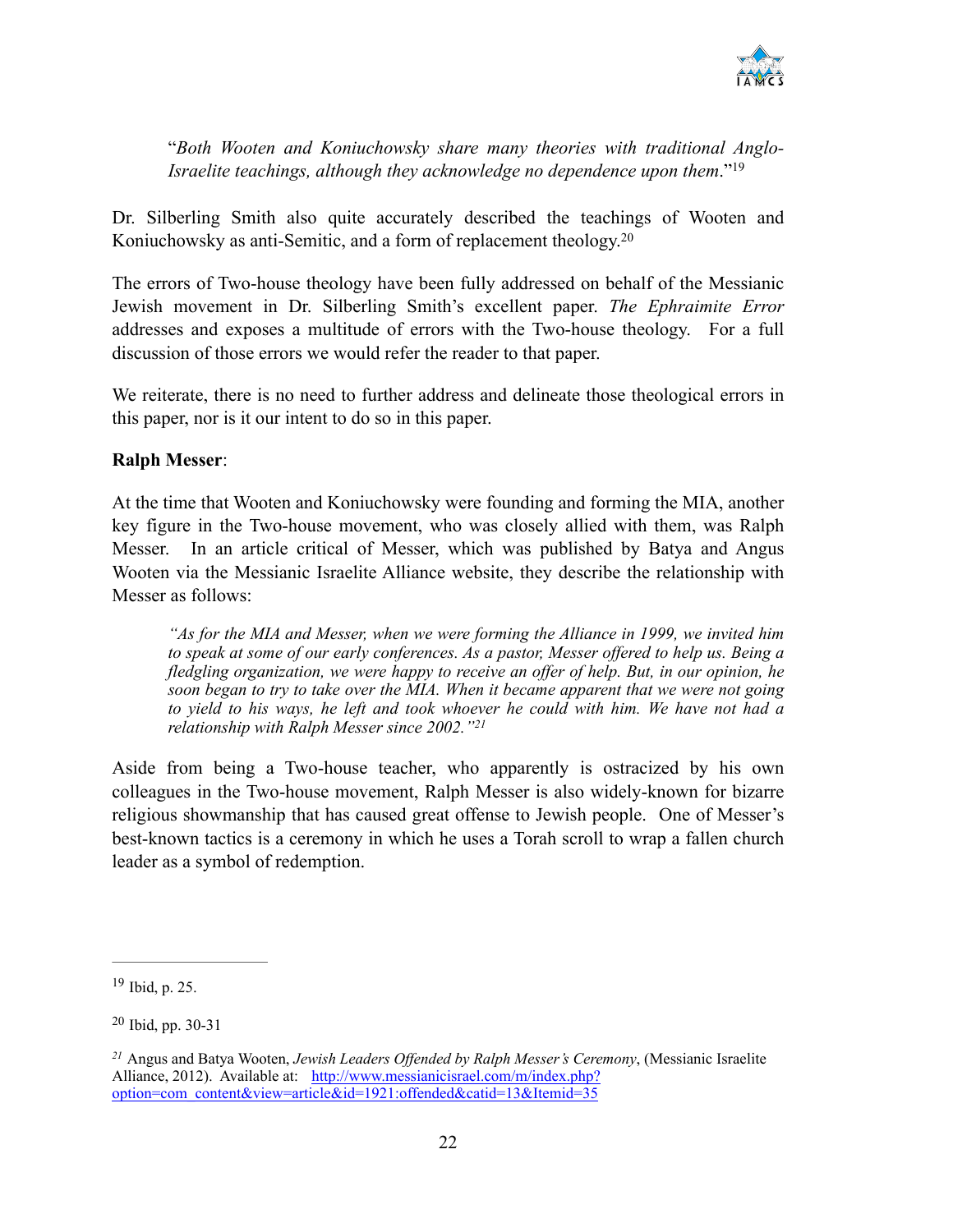

Most widely known of Messer's Torah-wrapping ceremonies was the one which he performed upon Bishop Eddie Long of Atlanta. The ceremony was heralded by Messer as not only a sign of Long's restoration, but also a kind of "coronation" of Long.

As media outlets reported the story, it quickly circulated across the internet, causing an outcry from Jewish leaders.<sup>22</sup> Many Jewish leaders, who are not familiar with the antics of the Two-house movement, at first believed that Messer, who claims to be a "Rabbi," was somehow connected to Messianic Judaism. In response, the Messianic Jewish Alliance of America (MJAA) and Union of Messianic Jewish Congregations (UMJC) collaborated in issuing a joint statement condemning Messer's antics. 23

#### **Koniuchowsky**:

By 2002, the Wootens had a falling out not only with Messer, but also with their close ally and MIA co-founder, Koniuchowsky. After the break up with Koniuchowsky, the MIA continued under the Wootens. Meanwhile, Koniuchowsky went on his own path.

In 2003, Koniuchowsky formed a new alliance with another controversial character in the Two-house movement, **James Trimm**. Since the break-up with Batya Wooten, Koniuchowsky and his followers were no longer calling themselves "Messianic Israelites." Instead, together with Trimm, they became the "Nazarene Yisraelites." Koniuchowsky also made another change. Originally a user of the so-called sacred names of "Yahshua" and "Yahweh," Koniuchowsky switched to the new sacred names: "Yahushua" and "Yahuwah."

At the time that *The Ephraimite Error* was published as a position paper of the IMJA, MJAA, IAMCS, and UMJC in 2000, Marshall "Moshe" Koniuchowsky was the most vocal of the Two-house leaders. For several years, his bombastic rantings over the internet made him somewhat of a comical figure. His brash, confrontational style caused him to be considered as the mouthpiece of the Two-house movement during the time that he was allied with Wooten.

#### **The RAMYK**:

Like Herbert W. Armstrong, Koniuchowsky has begun calling himself "the Apostle." He also uses an acronym for himself - the RAMYK (Rabbi Apostle Moshe Yoseph

<sup>&</sup>lt;sup>22</sup> Associated Press, *Jewish Leaders Offended by Ga. Preacher's Ceremony*, Feb. 2<sup>nd</sup>, 2012. Available at: <http://www.foxnews.com/us/2012/02/02/jewish-leaders-offended-by-ga-preachers-ceremony/>

<sup>&</sup>lt;sup>23</sup> Joel Chernoff, Paul Liberman, Russ Resnik, et al., *UMJC and MJAA respond to Messer Video*, (Feb. 3<sup>rd</sup>, 2012), available at: http://www.mjaa.org/site/News2? [page=NewsArticle&id=7533&security=1&news\\_iv\\_ctrl=1581](http://www.mjaa.org/site/News2?page=NewsArticle&id=7533&security=1&news_iv_ctrl=1581)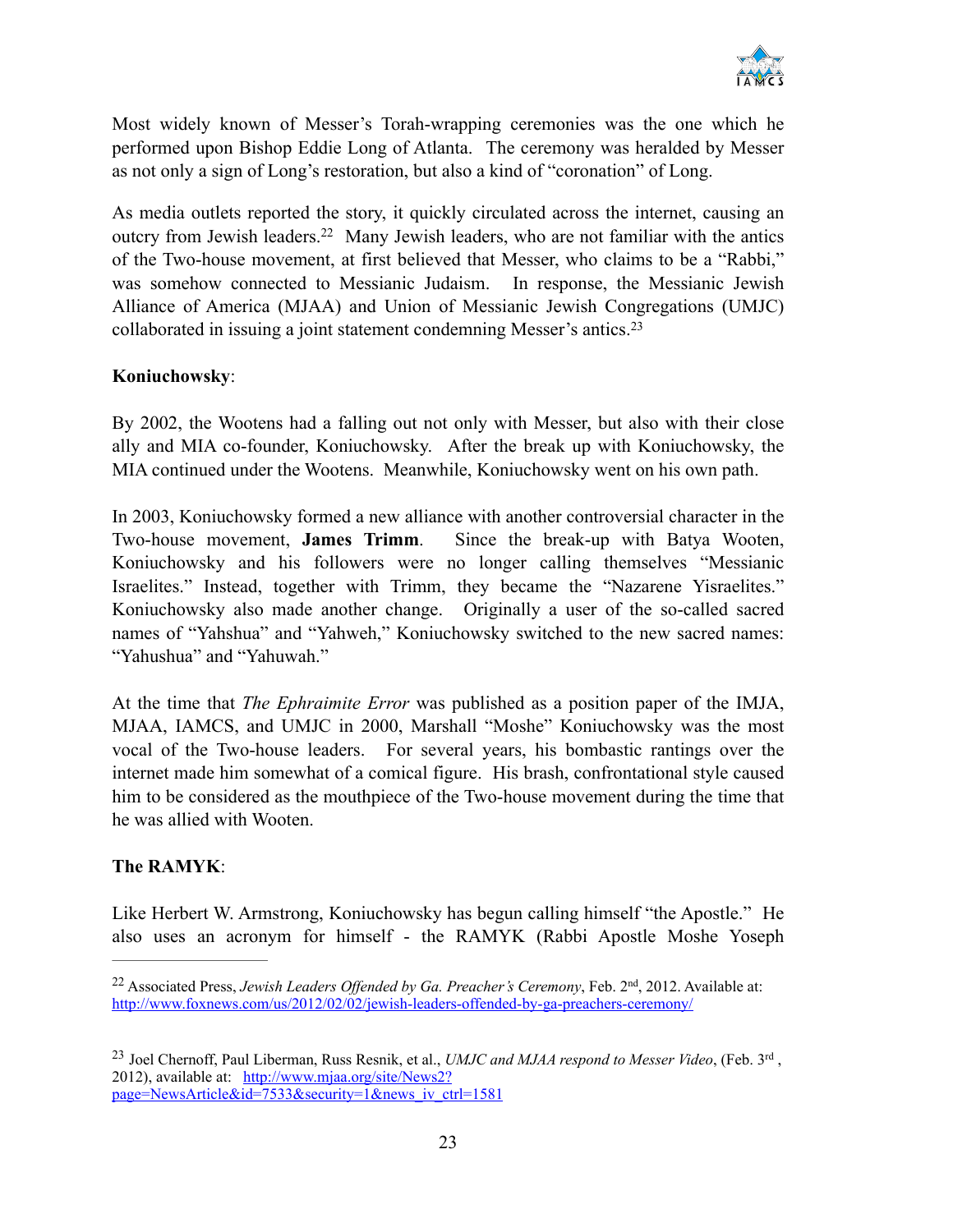

Koniuchowsky). Moreover, Koniuchowsky has authored a book entitled *The Rebirth of Yisraelite Marriage – Sexual Freedom of Torah.* The subtitle promises that the book will "turn generational hangups into spiritual truths." As one might imagine from the title of the book by the "RAMYK," Koniuchowsky plainly advocates polygamous marriage as the sacred way of life for true believers living by the Torah.24

In addition to his book, Koniuchowsky also advocates polygamy in voluminous papers he has published on his website.<sup>25</sup> This advocacy of polygamy apparently has resulted in a split from his "Nazarene Yisraelite" comrade, James Trimm. Trimm responds to Koniuchwosky in a 2008 article entitled *Wolf in the Fold:*

"*Over the last week we have been flooded with emails, many from persons who had, until now, studied under the teaching ministry of Moshe K. (Koniuchowsky). The common denominator of these emails is that they were all shocked and dismayed by Moshe K's recent actions and teaching. Just this last week, Moshe K. sent out an email soliciting single women to match into polygamous marriages. And all of this is being done in the names of "Messianic" and "Nazarene" …*

*… My friends, fear not! The "Nazarene" movement will endure this latest trial…* 

*… In seeking to promote polygamy, Moshe K. has only succeeded in relegating himself and his ministry to the position of "obscure polygamist cult" and thus to a position of irrelevancy to the movement…*

*… This last week Moshe K. announced an "Emancipation Proclamation of Plural Families" with the following BYSW "Rabbis" overseeing the proclamation: Rabbis' Jenkins, Nolan, Altaf, Aguilar, Thompson and Koniuchowsky and then soliciting "single women" for these polygamous marriages*."*<sup>26</sup>*

By all appearances, Koniuchowsky's work has degenerated into what would be considered an outright cult by most standards. None of this, however, should come as much of a surprise, considering the same patterns seen now in Koniuchowsky were already established in the forebearer of the Two-house movement, Herbert W. Armstrong.

Koniuchowsky*, The Rebirth of Yisraelite Marriage – Sexual Freedom of Torah, A manual that will turn* <sup>24</sup> *generational hangups into spiritual truths, by the RAMYK-Apostle to Yisrael Moshe Yoseph Koniuchowsky,*  [2010. The book can be accessed for free in pdf at: http://www.yourarmstoisraelglobal.com/the-rebirth-of](http://www.yourarmstoisraelglobal.com/the-rebirth-of-yisraelite-marriage.html)yisraelite-marriage.html

<http://www.yourarmstoisraelglobal.com/scriptural-marriages.html> <sup>25</sup>

James Trimm, *Wolf in the Fold, (July 20, 2008). <sup>26</sup>*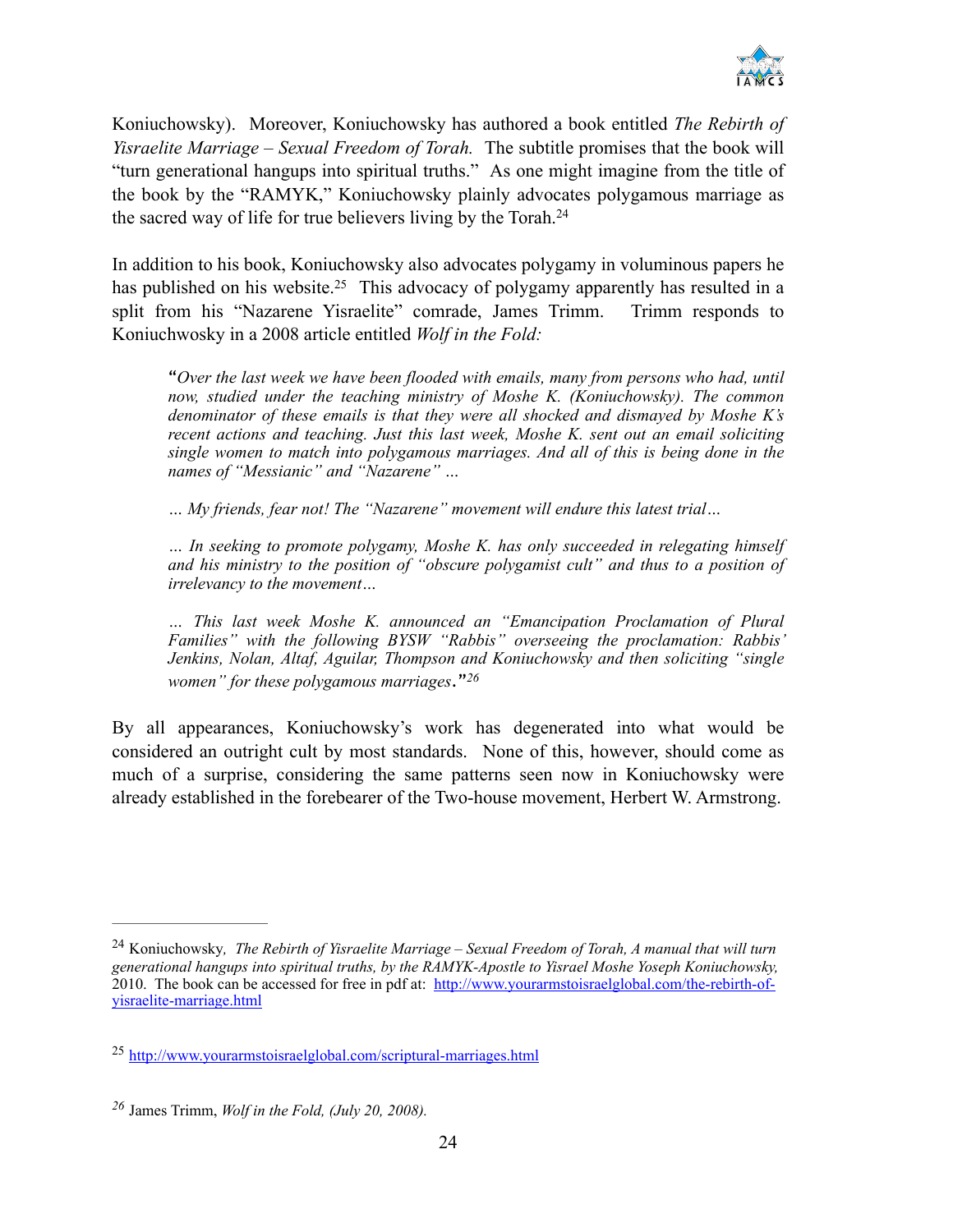

#### **Eddie Chumney**:

One key figure in the Two-house movement beginning in the late 90's was Eddie Chumney. Though he does not appear to be a formal affiliate with the MIA, Chumney has been a regular speaker at their events. On his own behalf, Eddie Chumney has used the internet to broadly publish his writings, proclaiming the Two-house theology. He has thus succeeded to become a major voice in the Two-house movement, somewhat independently of the MIA. Chumney has published voluminous materials, including articles, books, as well as videos espousing the Two-house doctrine, most of which can be found on his website at: [www.hebroots.com.](http://www.hebroots.com)

Even though he calls his ministry "Hebraic Heritage Ministries," and even though the terminology "Hebrew Roots" is found all over Chumney's website and materials, Chumney's teachings are heavily focused on Two-house theology. He is unmistakably, and unabashedly, dedicated to preaching and promoting Two-house theology. Other Twohouse teachers have also leaned on Eddie Chumney to promote their work and make their voice known in the Two-house movement.

In fact, Chumney uses his website to promote not only himself and his own materials, but several other teachers and their materials. These are individuals who apparently are worthy, in Chumney's view, of being promoted on his Two-house website. As of the date of this writing, featured on Chumney's website as fellow teachers are: **Monte Judah, Bill Cloud, Rico Cortes, Brad Scott, and Avi Ben Mordechai.**

#### **Monte Judah:**

Monte Judah is another figure who has made his mark as a key teacher of Two-house theology and a major voice in the Two-house movement. In 2003, Eddie Chumney teamed up with Monte Judah, in an effort to defend Two-house teaching. As a result, Chumney and Judah published a letter that attempted to explain the basic tenets of Twohouse theology as being biblical:

*"Monte Judah of Lion and Lamb Ministries, and Eddie Chumney, of Hebraic Heritage Ministries International, actively teach that Yeshua / Jesus, the Messiah, died on the tree (John 10:14-17, 11:49-52) to redeem and restore both houses of Israel (Ephraim and Judah)."27*

Monte Judah has definitely made his mark as a vocal teacher of Two-house theology, and has quite a significant following via his Lion and Lamb Ministries. Monte Judah has also become known for his controversial teaching which proclaims that the book of Hebrews is not the word of God. In his 2005 ministry newsletter, Monte Judah proclaims:

Monte Judah and Eddie Chumney, *Report to the Body of Messiah*, (2003), available on Eddie Chumney's *<sup>27</sup>* website at: [www.hebroots.org/twohousemeeting.htm](http://www.hebroots.org/twohousemeeting.htm)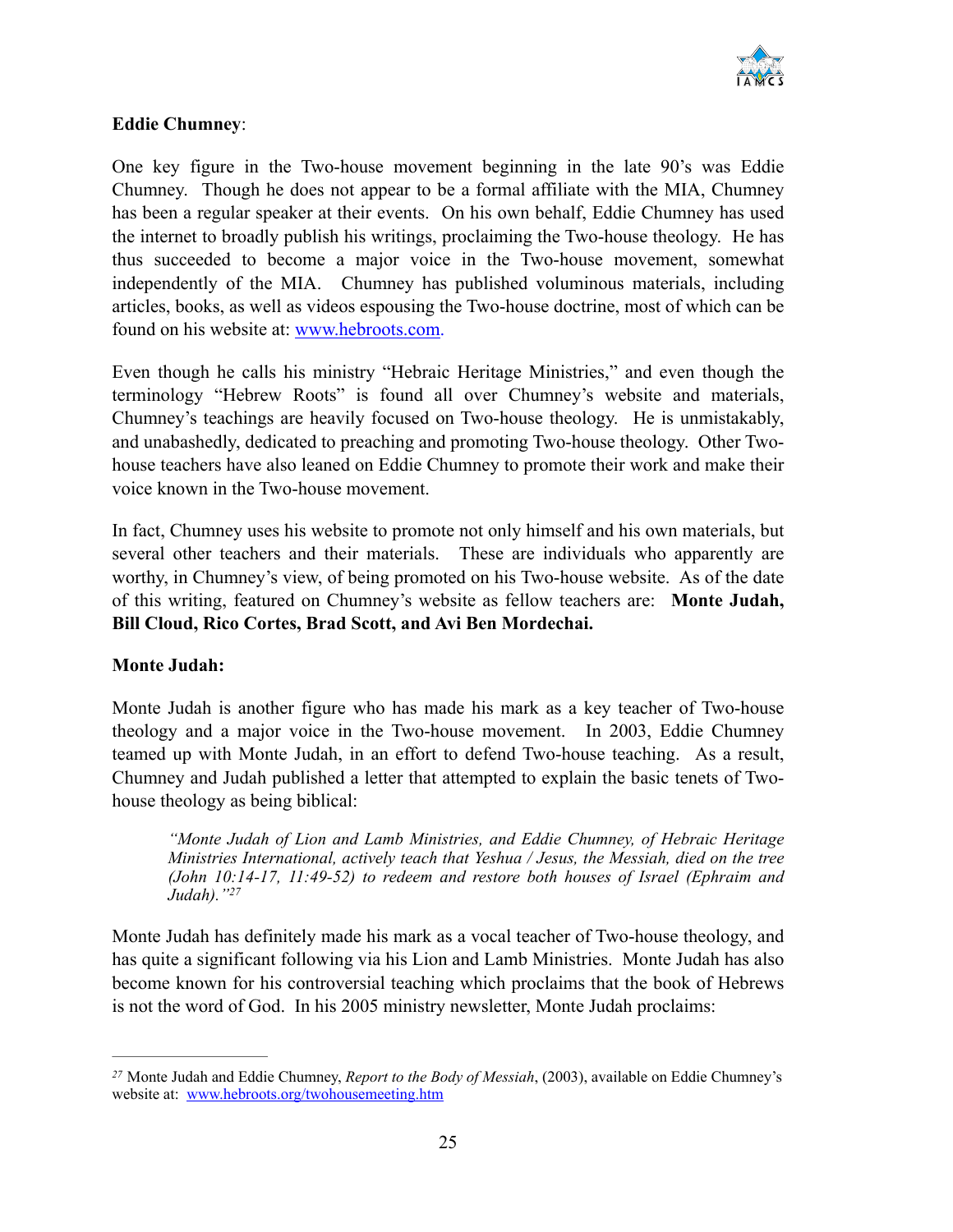

*Why do we believe that the book of Hebrews is the authoritative Word of God, inspired by the Holy Spirit, and inerrant? It appears that the answer is primarily because it is already printed in the Bible, it speaks for the Messiah, and because of the Paradigm. As presently printed in our Bibles, the book of Hebrews in a side-by-side comparison does not accurately reflect the Law of Moses. It appears to misrepresent Hebrew definitions and concepts by willfully substituting Greek definitions and concepts.* 28

On Sept.  $9<sup>th</sup>$ , 2005, Monte Judah reportedly gave this statement in one of his teachings, aired publicly over the internet, in regard to the book of Hebrews:

"*The book of Hebrews is written against every messianic believer there is. If you're a messianic believer, the book of Hebrews is intentionally your enemy and against you . . . We've been bullied into this. This is false teaching. Passed off as the word of God.*"29

Why the attack on the book of Hebrews? Monte Judah, like all Two-house leaders, is a "One Law One People" teacher. They advocate that all people, Jew and Gentile alike, should equally be keeping the Torah. The attack on the book of Hebrews is necessitated by the fact that it is a portion of scripture which totally contradicts "One Law One People" teaching. In fact, the book of Hebrews is a book specifically telling the Jewish people to seek righteousness through the Son of God and not through the Sinai covenant. It presents the Messiah as the Great High Priest, not descended from the Aaronic order, but associated with David, who is not designated a Priest according to the Law of Moses, but according to the order of Melchizedek. As it says in Hebrews 7:11-12:

*"If perfection could have been attained through the Levitical priesthood—and indeed the law given to the people established that priesthood—why was there still need for another priest to come, one in the order of Melchizedek, not in the order of Aaron? For when the priesthood is changed, the law must be changed also."*

Hebrews presents a way in which not only the Jewish people, but all people, may come to God. It is not through the law given at Sinai, but rather, it is through the Messiah, whose blood cleanses from sin, a Messiah who "ever lives to make intercession" (Heb. 7:25). He is the mediator of "a better covenant, which was established upon better promises" (Heb. 8:6). He did not come to bring people under the Sinai covenant, as the "One Law" teachers say, but rather, He came to pay the penalties of our sins, and thereby to reconcile people unto God. The book of Hebrews is clear: The New Covenant is not like the covenant made previously at Sinai. The book of Hebrews thus presents peculiar problems for those who advocate, in one form or another, adherence to the Sinai

<sup>&</sup>lt;sup>28</sup> Monte Judah, *The Paradigm of Hebrews*[, Yavoh Magazine, Nov. 2005. Available at: http://lionlamb.net/](http://lionlamb.net/v3/YAVOHArchives/Volume11/11) v3/YAVOHArchives/Volume11/11

Boaz Michael, *Answering the Questions regarding the Epistle of Hebrews, A Response to Monte Judah's* <sup>29</sup> *Questions of Canonicity*, First Fruits of Zion, Oct. 5<sup>th</sup>, 2005.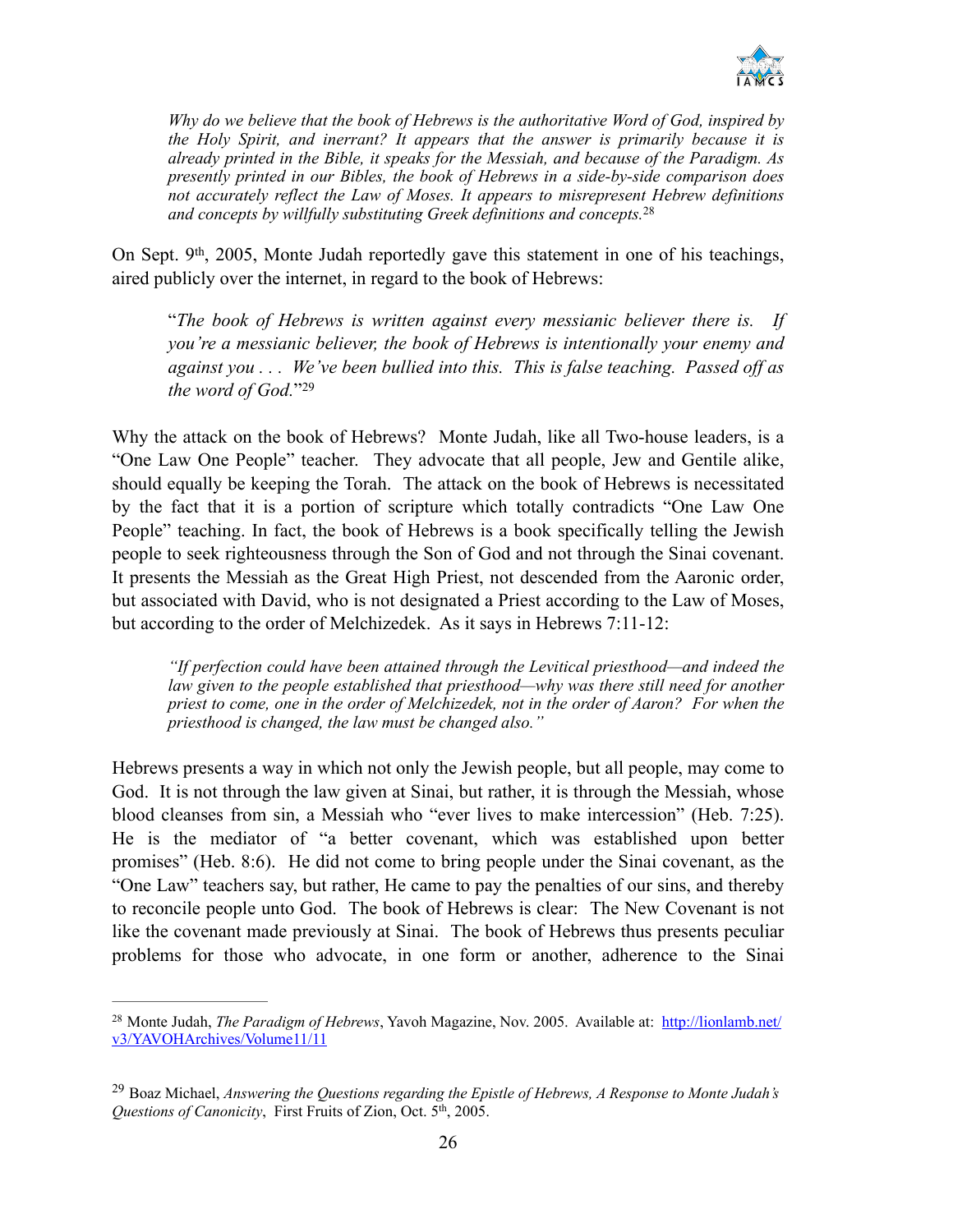

Covenant. In any case, we wish to make it clear that Monte Judah's rejection of the book of Hebrews is wrong. Needless to say, in our view, Hebrews is in fact the inerrant, authoritative word of God.

From 2007 – 2013, Monte Judah has organized an annual Feast of Tabernacles conference, held in Chandler, Oklahoma, in which the following persons have been regular speakers at the event: **Rico Cortes** and **Eddie Chumney**. 30

Recorded teachings of both Cortes and Chumney are featured on Monte Judah's website at [www.lionlamb.net](http://www.lionlamb.net) in the link called "messianic marketplace." These two seem to be Judah's closest associates in the Two-house movement, at least in terms of participating in events sponsored by him. **Brad Scott** also has appeared as a speaker at Judah's 2011 Tabernacles event, and his messages are also available on Judah's website.

#### **Scott Diffenderfer: The MIA after Koniuchowsky:**

Considering the vast amount of in-fighting and division within the Two-house camp, it is not so easy to keep up with who's who among them, nor what they are teaching from day to day.

However, soon after the split with Koniuchwosky, the Wootens brought in Scott Diffenderfer. Diffenderfer was soon identified by the MIA as their "Executive Director" and "CEO," as well as a member of what they called the "Shepherd's Council," which operated as sort of a steering committee of the organization. He also was the publisher of a magazine which he called "Messianic Home Magazine," which featured articles written by the Wootens, and other key Two-house teachers, including Diffenderfer himself. 31

Diffenderfer's commitment to Two-house doctrine goes back to the 1990's. Scott Diffenderfer was the founder of a Hebraic roots fellowship in the Nashville area in 1994, which uses the name "LAMB" (Lighthouse Assembly of Messianic Believers). Here is an excerpt from one of Diffenderfer's articles from 1998:

"*What a joyful time it will be as YHWH's redeemed people come into the fullness of who they are. As the House of Judah (Jews) and the House of Ephraim (former Gentiles) unite through the power of our Torah observant Messiah Yahshua. They will come running out* 

<sup>&</sup>lt;sup>30</sup> Available at Judah's website at: https://lionlamb.net/cgi-bin/lion/search.html? fi=products&st=db&sp=results\_b&co=1&sf=category&se=MP3- [Events&op=rm&nu=0&sf=prod\\_group&se=Audio%20Sets&op=&nu=0&ml=50&tf=description&to=r](https://lionlamb.net/cgi-bin/lion/search.html?fi=products&st=db&sp=results_b&co=1&sf=category&se=MP3-Events&op=rm&nu=0&sf=prod_group&se=Audio%2520Sets&op=&nu=0&ml=50&tf=description&to=r)

 $31$  [See, an archive of articles published by Messianic Home Magazine at: http://](http://messianichome.com/alpha.htm) messianichome.com/alpha.htm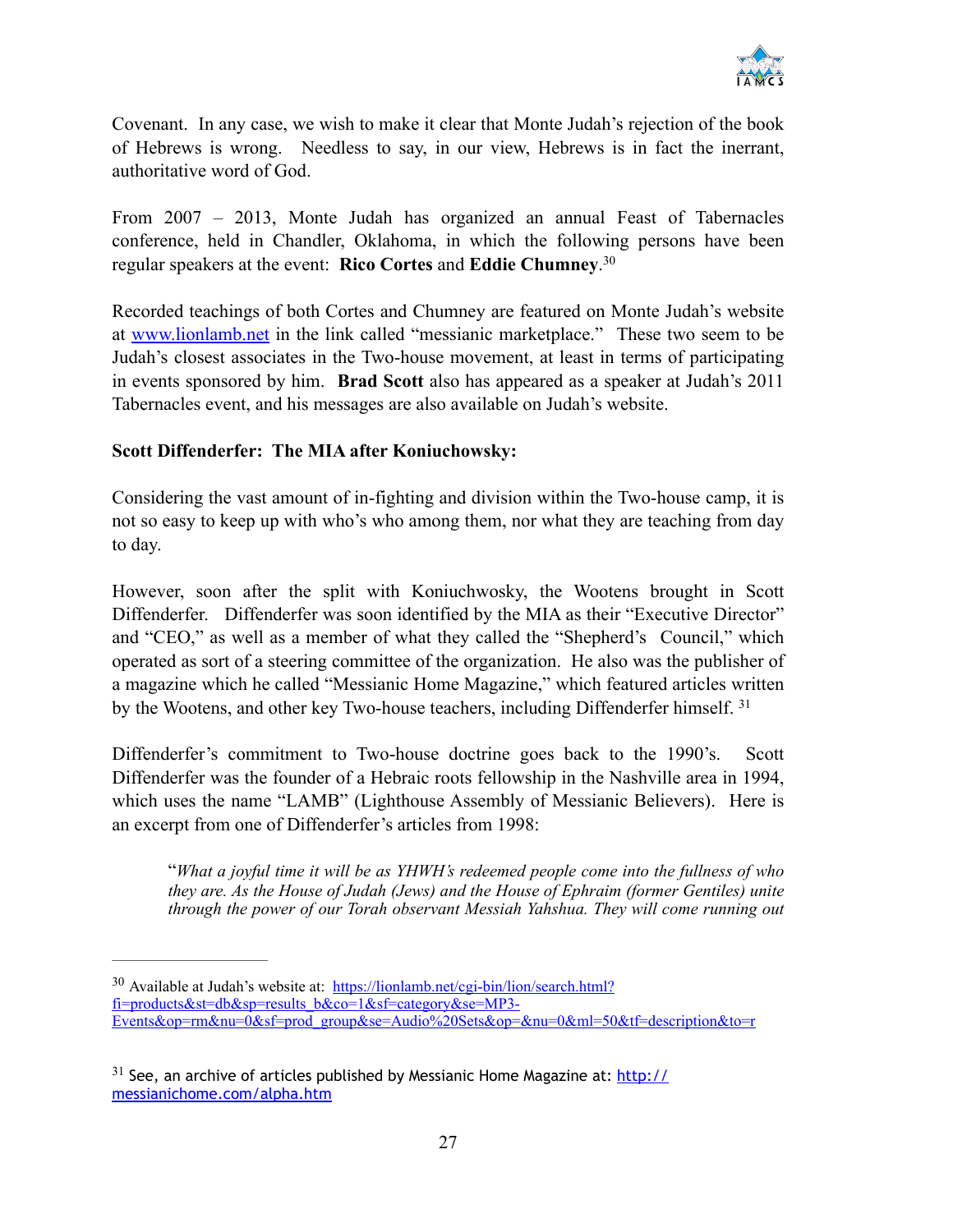

*of the Churches and Synagogues looking for a better way. A way that is unencumbered by the doctrines of man. A way that leads to the Father... Yahshua and His Torah."32*

The fact that Diffenderfer is a teacher of Two-house doctrine is well-established by his teachings and by his long history of leadership and involvement with the MIA. Along with Diffenderfer, other key MIA staff members were Daniel Botkin, who was a member of the "Shepherd's Council;" and Ed Harris, the "Director of Community Relations."

In 2012, Diffenderfer split off from the MIA, leaving the Wootens to carry on the MIA without him. Diffenderfer created his own organization, which he calls "Messianic Covenant Community." The name provides no hint of being Two-house in theology. This is a new trend among the Two-house movement, to use names and labels that don't sound Two-house at all. By no means has there been a renouncing of the Two-house doctrine.

Ed Harris and Daniel Botkin, who were Diffenderfer's co-workers in the MIA, both of whom have a long history of teaching Two-house doctrine, have joined Diffenderfer in his new endeavor as the "Messianic Covenant Community." The website lists Diffenderfer as the President and Elder; Ed Harris as Vice President of Community Relations; and Daniel Botkin as an Elder.<sup>33</sup>

Moreover, Diffenderfer is currently listed as the "Director" of an organization called "B'nai Ephraim" (children of Ephraim). The mission and vision of B'nai Ephraim is classic Two-house:

*"B'nai Ephraim International (BEI) serves as a global advocate and educational resource for the sons of Ephraim, descendants of the ancient tribes of Israel…"*

*"… to achieve global presence as the premier advocate and resource center for education and community for the returning sons of Ephraim, once dispersed to the nations but now nearing the end of their biblical punishment of exile from Israel*…

*"We believe that ultimately, this will lead to the foretold restoration of both kingdoms, Judah and Ephraim/Israel, back into the reunited House of Israel as the end of the age approaches*.*"34*

Scott Diffenderfer, *Redeemed Israel*[, Messianic Home Magazine, Fall, 1998, available at: http://](http://messianichome.com/articles/1998/fall/redeemedisrael.htm) *<sup>32</sup>* messianichome.com/articles/1998/fall/redeemedisrael.htm

See, [www.messianiccovenant.com/homepage/our-leadership](http://www.messianiccovenant.com/homepage/our-leadership) <sup>33</sup>

See, [www.bnaiephraim.com/about-us](http://www.bnaiephraim.com/about-us) *<sup>34</sup>*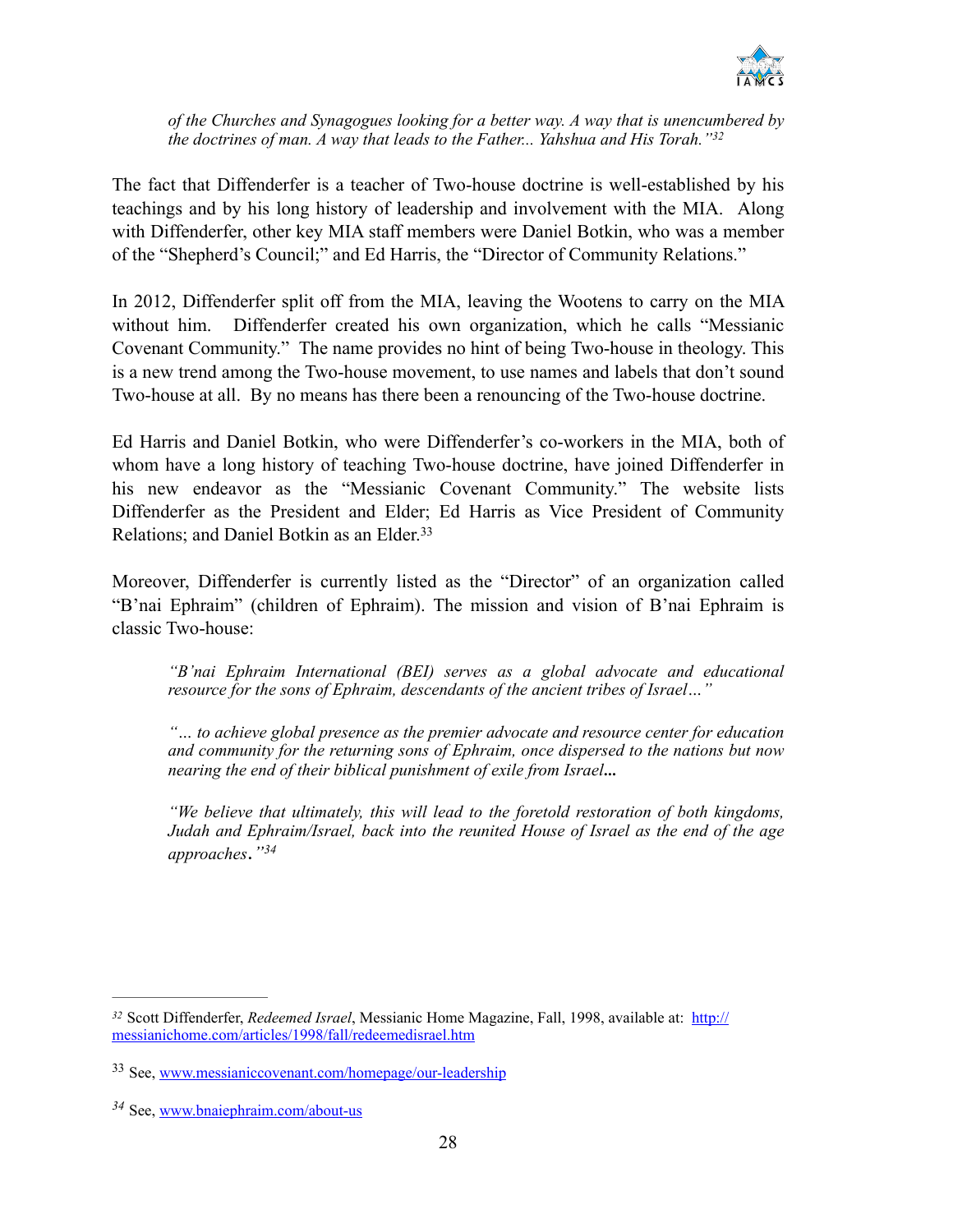

We note that B'nai Ephraim was initially a vision of the MIA, which it referred to as "the intial steps toward Ephraim's nationhood."<sup>35</sup> B'nai Ephraim lists as its President, Hale Harris, who was the General Secretary of the MIA during Diffenderfer's reign as CEO. Like Diffenderfer, and the others mentioned, Hale Harris also seems to have left the MIA at this point and is no longer listed as an officer.

#### **Another Name Change – the End of the MIA** :

With the departure of Diffenderfer and many other key staff members of the MIA, in 2013, Batya and Angus Wooten changed the name of the Messianic Israel Alliance to the "Redeemed Israel Alliance." Though the name has changed, the preaching of Two-house doctrine clearly has not. 36

Now that the Wootens are no longer the "Messianic Israel Alliance," certain questions naturally arise. What is the reason for this name change? As Batya and Angus explain it in an article posted on the homepage of their website:

"*Now is the time for a change in the Messianic Israel Alliance – it is time for a new name that will better depict our renewed call and purpose. We are changing our name to the Alliance of Redeemed Israel – because we feel a need to refocus*  on our Divine Redeemer."<sup>37</sup>

Notwithstanding the allusion to a "new call and purpose," the article then goes on to explain how this change somehow is connected to "Ephraim's jealousy of Judah." They claim that Ephraim is destined in the last days to be delivered of this jealousy when he at last "sees the truth of his own Israelite roots." <sup>38</sup> As far as the Wootens and their name changes, it's plain to see: New name, same rhetoric.

Batya Wooten, *Celebrating Ten Years of Restoration*, The Herald, July-Aug 2008, Messianic Israel 35 Alliance, available at: <http://www.messianicisrael.com/m/pdfs/herald/08julyaug.pdf>

<sup>36</sup> See, [www.redeemedisrael.com](http://www.redeemedisrael.com)

<sup>&</sup>lt;sup>37</sup> See, [www.messianicisrael.com/m/](http://www.messianicisrael.com/m/)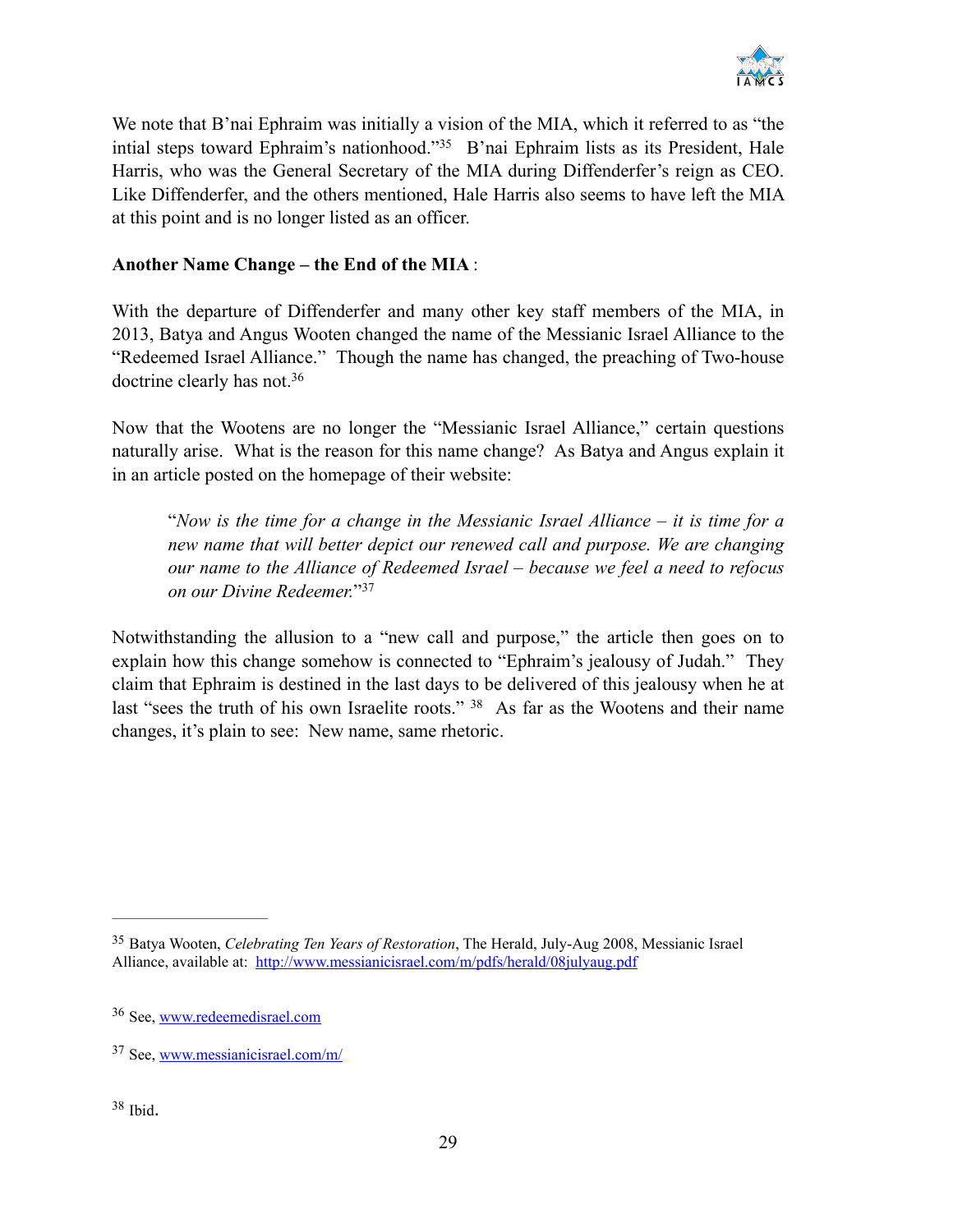

#### V. **The Hebrew Roots Movement**

### **"One Law" Carries On:**

In most recent years, with the MIA having split apart and reformed, a new movement has arisen out of the Two-house movement, which carries on the "One Law One People" tradition. This new movement calls itself "Hebrew Roots."

What has happened is that Two-house leaders seem to have made the decision to soften the emphasis on the Two-house message. Indeed, in many cases, it seems, they even try to deny or conceal their identity as Two-house teachers. Though not disavowing or renouncing the Two-house doctrine by any means, they are keeping it on the "down low," presumably in an effort to avoid the great controversy often associated with that teaching, which was the subject of Herbert W. Armstrong's ministry.

Accordingly, it is commonplace today for Two-house leaders to use names and descriptions which do not specifically designate them as Two-house. Whereas, in years past, the architects of the Two-house movement used descriptive names for what they believe such as "Messianic Israelite," Ephraimite, and even "Two-houses of Israel," now these same pioneers are specifically avoiding such overt names and labels. They have found a more subtle way to appeal to the same crowd.

Today, Two-housers are moving and operating under the broader label which they have dubbed: "Hebrew Roots." Whatever names and labels they use, there can be no mistake about it: Hebrew Roots teachers are mainly Two-housers. There has not been an ideological change, it is merely a change of strategy for promoting the same beliefs in regard to Israel identity and the need to keep the law.

#### **The Hebrew Roots Message:**

The essential, unifying message of the Hebrew Roots movement is the mistaken belief that all people everywhere – Jew and Gentile alike - should be keeping the law of Moses. This overarching message of "One Law One People" finds perfect favor among those who have an agenda concerning Israel identity issues. This is why the core leadership of the Hebrew Roots movement was formed by, and is occupied by, Two-house teachers.

The Hebrew roots movement of the  $21<sup>st</sup>$  century is the culmination of years of erroneous teaching concerning Israel's identity, combined with the "One Law" creed, that Torah observance is mandatory for the Gentiles. It is propelled by the common misconception that one law was given at Mt. Sinai for all people, and that the law is the way for people to be reconciled unto God. It holds that all people everywhere should be keeping the Torah. The idea, whether stated or implied, is that if a person keeps Torah, then this confirms their identity as Israelites.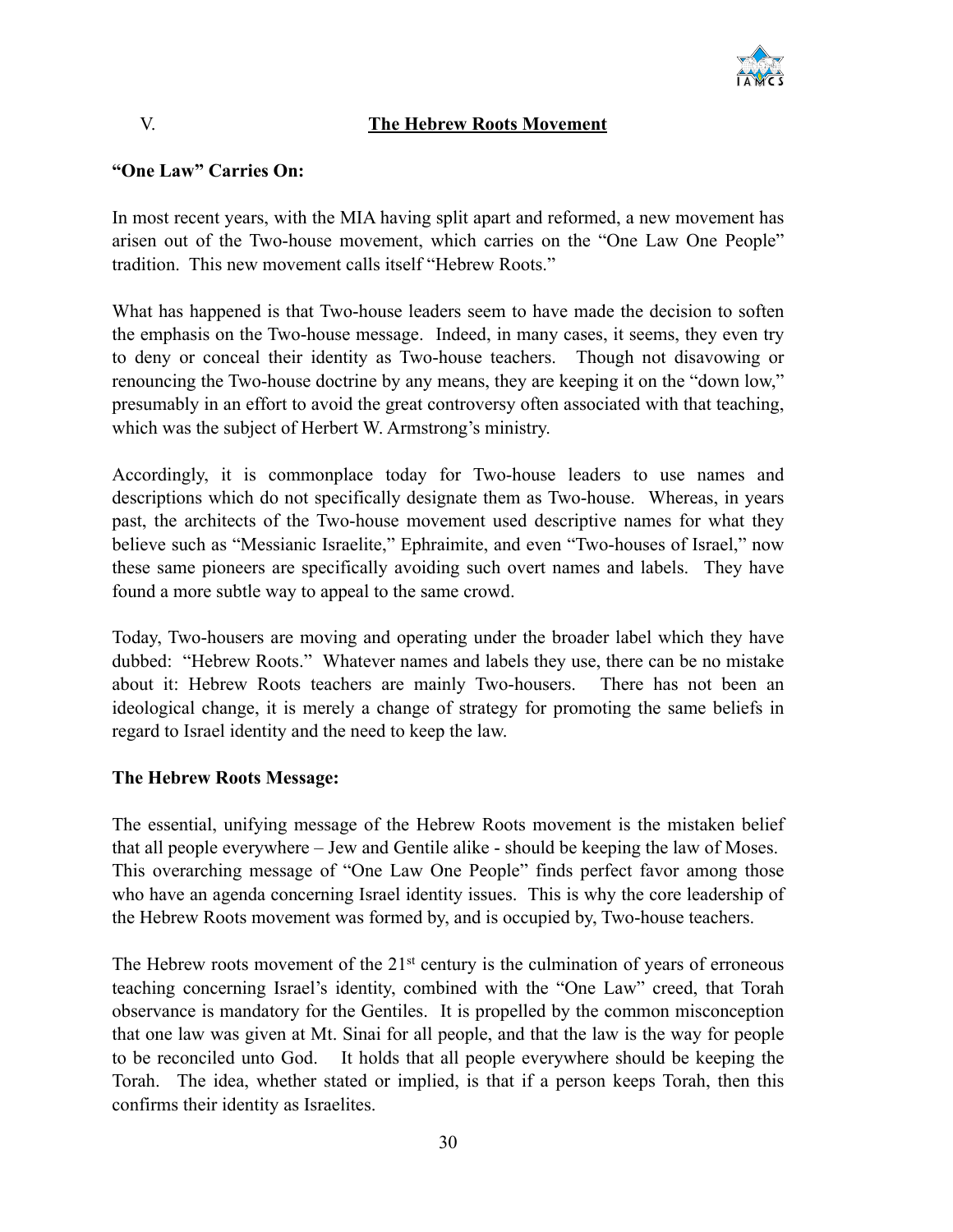

#### **A Gospel of Law, an Angry God**:

Hebrew Roots teaching suggests that the only hope for the Gentile believer is to get out of the church, and start keeping the Sabbath, the Levitical feasts, and eating kosher along with other Sabbaterean Hebrew Roots "believers." This kind of legalistic message is necessarily connected to a mistaken belief about the identity of Israel. It presumes that the Jews are either not descendants of Israel at all, or that Jews are a people who constitute just one tribe among Israel. In either case, therefore, the only way we can know if a person is Israel or not, is if they are keeping the Torah. Hence, by keeping the law, a person proves that they *are* Israel. This is the Hebrew Roots premise.

Furthermore, as opposed to the gospel of scripture which proclaims the good news of forgiveness of sin, the Hebrew Roots message is a gospel of law; to wit, that man is to be reconciled unto God not by faith in God, but by keeping the Law of Moses. Accordingly, no person can hope to be in a healthy relationship with God unless he or she is keeping the weekly Sabbath, the appointed feasts, and the dietary laws. The scriptures testify otherwise. (Col. 2:16).

In Hebrew Roots, the message is that God is supposedly angry at the Gentile church because they have not kept His law. As if, in their skewed view of the coming judgment, God is going to judge the world, not just because of inhumanity, wickedness, injustice, violence and immorality; but, rather, because the world is eating the wrong foods, and because humans are failing to gather on the correct appointed days.

From the Hebrew Roots perspective, God is presented not as a loving and forgiving God who gave His only Son to die for the sins of all people. But rather, an intolerant God, who rejects all Gentile cultures, and only loves His own Hebraic culture. As if there is no way that a person can be in good standing with God as a Gentile. As if a Gentile must become culturally Jewish in order to come into the fullness of a healthy relationship with God.

The Hebrew Roots message to the Gentiles is that the reason Messiah died on the tree was not to deliver the Gentile from sin, but to deliver the Gentile from being a Gentile. As if being a Gentile would somehow be unacceptable to God. The gospel message therefore, for the Hebrew Roots enthusiast, is that God has sent His son into the world in order to conform people to the image of a Jew. After all, Yeshua is Jewish, so all people must be like Him – not just in character, but in culture. He won't have it any other way, or so they say in Hebrew Roots. In our view, this is entirely wrong. It is the very antithesis of the gospel.

In Messianic Judaism, we believe God loves all people. We believe God accepts people from every tribe and tongue, and that He loves people as they are, and without regard to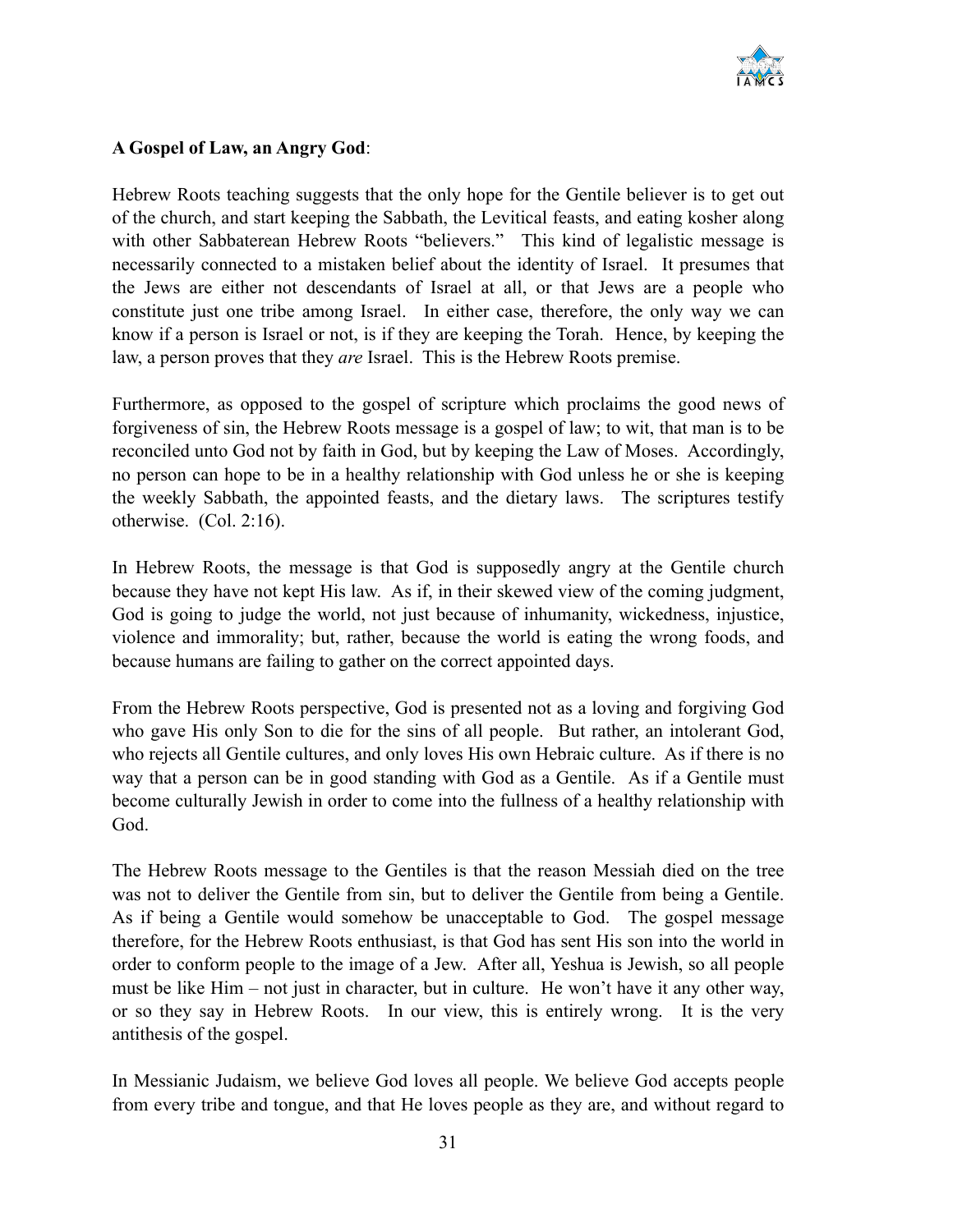

their culture. While we do welcome all people in messianic synagogues, we do not believe that everybody needs to be in a messianic synagogue, or that everybody needs to become a Messianic Jew, or become culturally Jewish, in order to please God. Nor do we see the Messianic Jewish movement as the model for all.

#### **Hebrew Roots and "One Law"**:

In Hebrew Roots, whether one is considered physically descended from Israel or not, there is a presumed duty upon every "true believer" in the Messiah, to observe Torah. And if one keeps Torah, then this verifies a person's "chosen-ness," and that means, he or she is an Israelite. In this manner, the Jews are not Israel, but rather, the Jewish people are replaced by a remnant of end-time Torah-keeping Gentiles. Any way you slice it, this is none other than replacement theology.

As in the days of the Millerites, and 19<sup>th</sup> century Sabbaterean Christianity, the Hebrew Roots movement is fueled by an obsession with end-time events concerning Israel. Much of the teaching has to do with prophecies concerning Israel in the end-time. The most popular Hebrew Roots teachers are often held out as people who have answers regarding end-time prophecy due to some exceptional knowledge or skill they possess, which enables them to reveal "mysteries" that the average Christian Pastor could never see, on account of his non-Hebraic, Greco-Roman orientation. This exceptional skill or knowledge, which is often grossly exaggerated, could be in regard to Hebrew language; Jewish liturgy, Talmud or mystical studies; training from an orthodox Rabbi; lots of trips to Israel; or some special study having to do with the secrets of the Temple.

Although Hebrew Roots groups are characterized by a certain fanaticism about Jewish *stuff*, they have little to no interest in Jewish *people*. Their "vision" is not for Jewish people to come to Messiah, but rather, to push Torah on the Gentiles. They employ Jewish cultural expression in the Hebrew Roots movement merely as a mask to bolster their claim that they are in fact Israel – which is the premise of what they believe.

As has been previously discussed, oftentimes Hebrew Roots has elements that seem anti-Semitic. This can be very subtle. How can people obsessed with Jewish things actually be prejudiced against Jews? What happens is that people who think they are Israel, see actual Jews as the threat to their core beliefs. What stands between them and their "rightful" claim to be Israelites is the Jews. Therefore, though we embrace them as brothers in the Messiah, they reject us, finding fault in us, for not acknowledging them specifically as Israel.

Hebrew Roots is rooted in legalisitic, end-time Sabbatareanism, and British Israelism. The spirit of Hebrew roots, as well as the actual meaning of their doctrine, is simply to replace Israel. That is what "One Law One People" doctrine is ultimately all about, and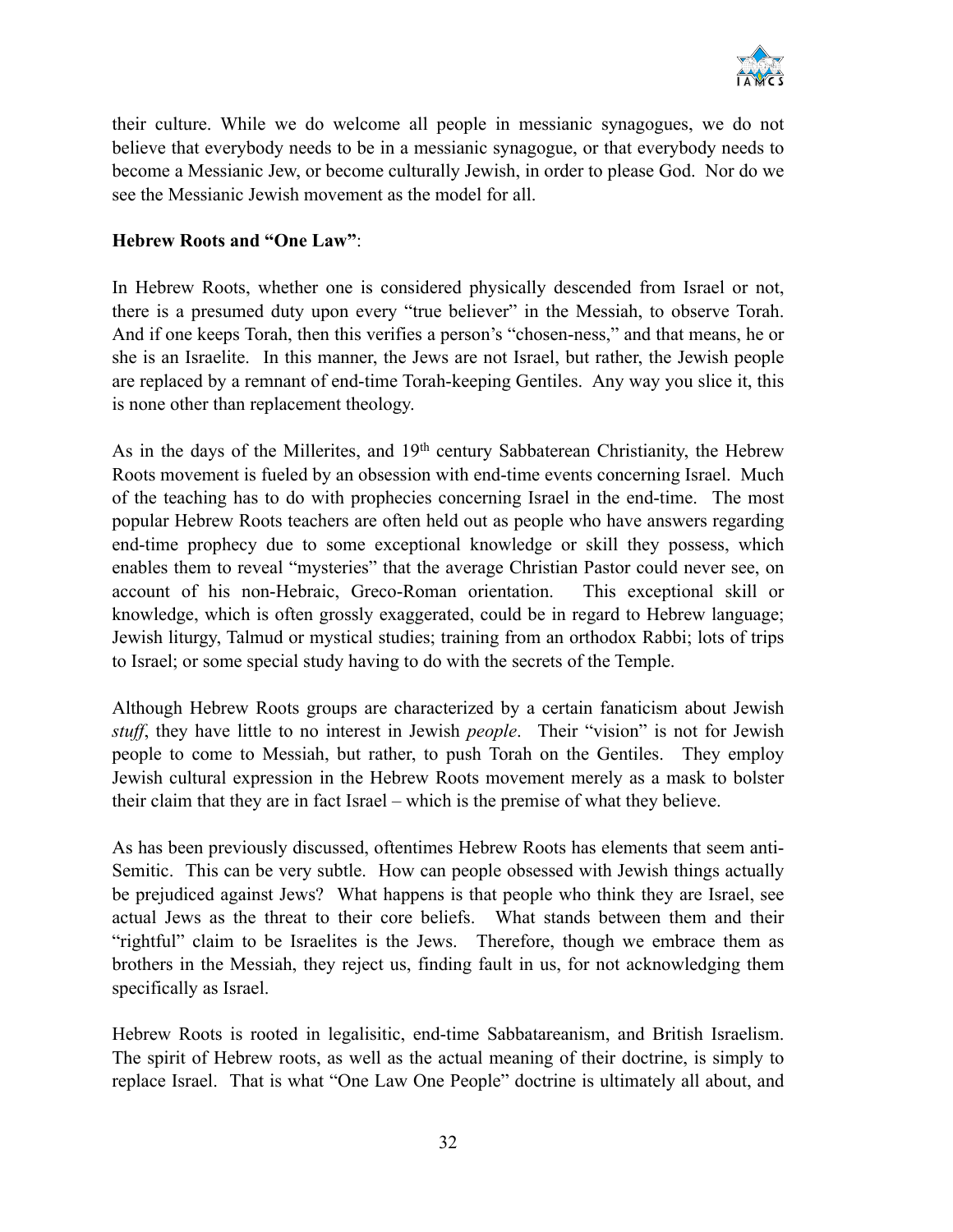

this is why Two-house and British Israel believers are necessarily associated with "One Law".

#### **The Two-House Connection**:

In the so-called "Hebrew Roots" movement, most of the key figures are in fact Twohouse teachers with a long established history of preaching that doctrine. Some of them seem to want to conceal the fact that they are Two-house teachers. But their presence is overwhelming and unmistakable. There are a few leaders who are not Two-house teachers, but they are definitely the exception.

We will discuss a few of the key players to show definitively how the Hebrew Roots movement is a legalistic, "One Law" movement which grew out of the Two-house movement, and which is both organized and led by Two-house teachers.

#### **Key Players**:

The Hebrew Roots movement of today consists of various popular teachers. It is not possible to discuss all of them. But there are a few of the key players in the Hebrew Roots movement of today that have made their presence known. Some of them have already been discussed herein in the section on Two House leaders – **Batya and Angus Wooten, Moshe Koniuchowsky, Ralph Messer, Eddie Chumney, Monte Judah, Scott Diffenderfer, Ed Harris, Daniel Botkin, and Hale Harris**.

All of these are in one way or another now using the label "Hebrew Roots" to describe themselves. None of them are any more using the once popular moniker of their movement: "Messianic Israelite." It is not to be found in their ministry names or in any of their current literature. But, rest assured, Hebrew Roots is in essence a new name for an old song. Thus many of the lead characters are the same. However, new characters have also arisen, and new organizations. Some of the people and organizations which form the mainstream of the Hebrew Roots movement will be discussed as follows:

#### **Hebraic Roots Network**:

If one is looking to find the teachings of many key leaders in the Hebrew Roots movement of today, the easiest way to do that is to connect with the Hebraic Roots Network (HRN), which is found online at their website: [www.hebraicrootsnetwork.com.](http://www.hebraicrootsnetwork.com)

HRN was founded in 2011. It is designed to be an internet TV site, where many of the popular Hebrew Roots teachers have networked together in order to broadcast their "shows" over internet TV. It features nearly 24/7 live-streaming of video programs, as well as programs on demand, which are recorded by these popular Hebrew Roots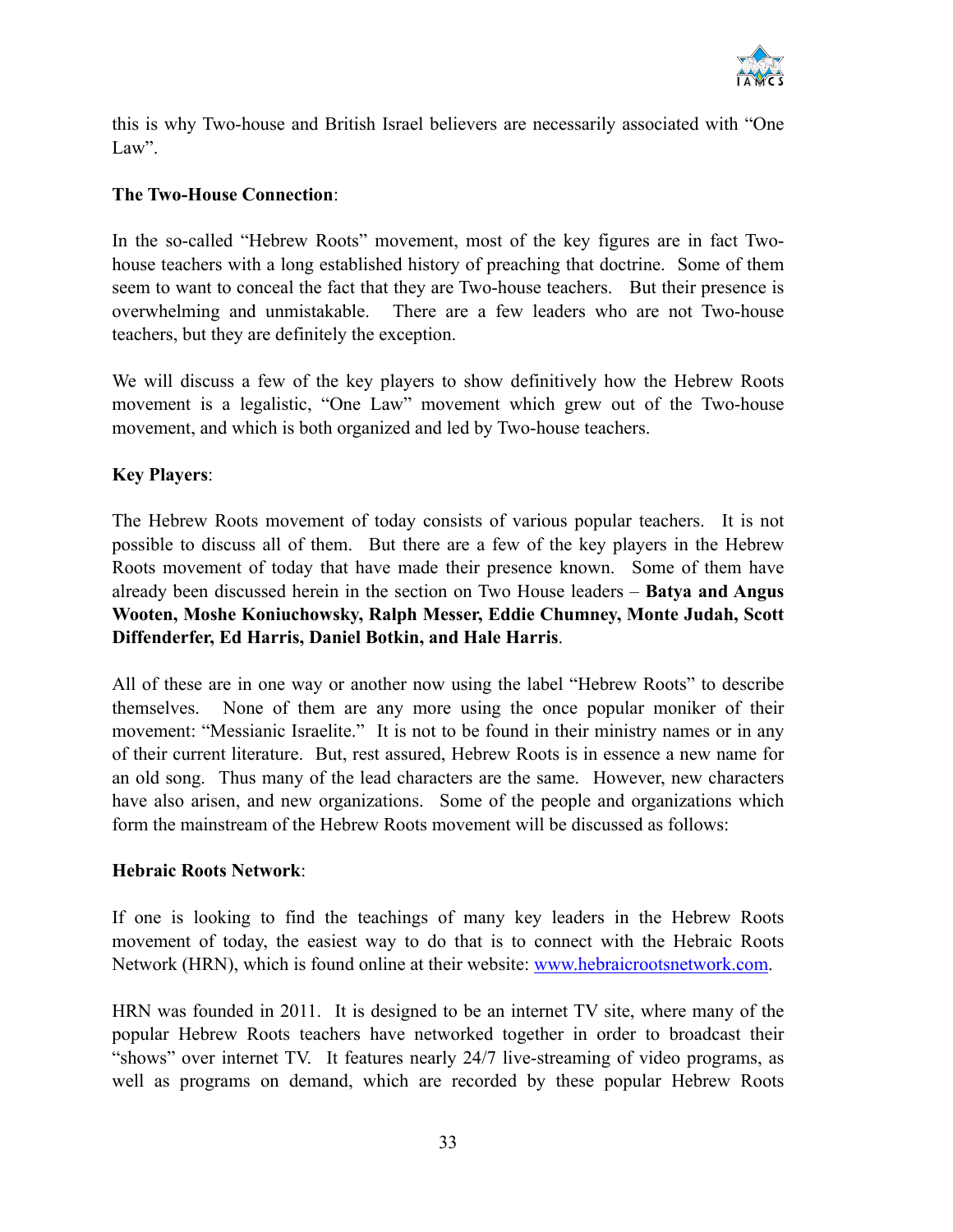

teachers. The "shows" can be viewed online just like watching television. Many of the videos seem to be produced specifically for HRN.

For example, one of the most prominently featured teachers on HRN is well-known Twohouse teacher, **Eddie Chumney**. The website features "**The Eddie Chumney Show.**"

Another popular show promoted on HRN is "**The Bill Cloud Show.**" For each of the shows, the website offers quite a smorgasbord of teachings available on demand or for purchase on DVD.

As of the date of this writing, the following are currently listed under the "Teachers" link on the Hebraic roots network website, which means their teachings are being aired by HRN, and their materials are being promoted and sold on the website:

#### **Eddie Chumney, Bill Cloud, David Rives, Mordecai Silver, Richard Rives, Brad Scott, Daniel Botkin, Ed Harris, Holissa Alewine, Diana Dye, Rico Cortes, Tony Robinson, and Valerie Moody**.

A brief bio is provided for each of the listed teachers by simply clicking on their name.

Under the "Products" link, HRN also provides for each of the featured Hebrew Roots teachers to make available their teaching materials for purchase. This includes CD's, DVD's, books and other items. In addition to the listed teachers, there are other teachers who are not necessarily producing videos to be aired on HRN, but whose materials are nonetheless promoted and made available, including **Scott Diffenderfer**. In fact, Diffenderfer was one of the founding "teachers" involved in the organization of HRN at the outset in 2011.

Most of the "teachers" whose shows are aired over the Hebraic Roots Network are wellknown figures from the Two-house movement, with a substantial, established history as teachers of the Two-houses of Israel doctrine. Eddie Chumney, for example, has been discussed already at length. We have also discussed Diffenderfer, Botkin and Harris, who are now promoted as "Hebrew Roots" teachers by HRN, and all of whom have a significant history as former officers of the Messianic Israel Alliance, and years of serving as co-laborers with Batya Wooten in the promotion of the Two-houses of Israel doctrine through the MIA.

It is not possible to evaluate and discuss every one of the individuals listed as "teachers" on HRN. Some of them will be discussed further below, though certainly not all of them. We note first, however, that nowhere on the HRN is there any mention of Two-house teachings or anything associated with it. This clearly seems to be deceptive on the part of HRN. In spite of all the Two-house teachers on board with HRN, there is no mention of the controversial doctrine which they actually teach, and have been teaching for many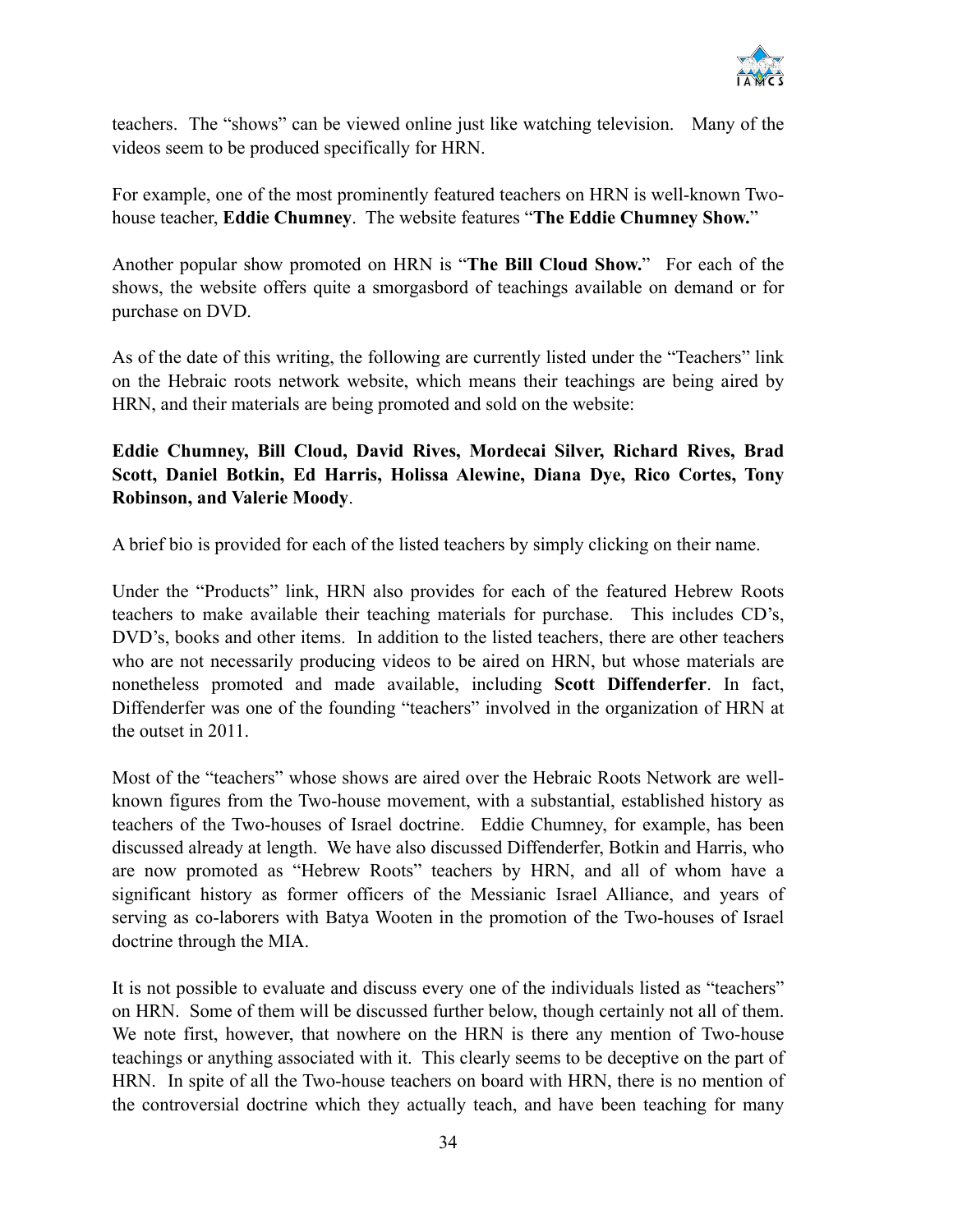

years. Even Eddie Chumney, nowhere in his bio is there a mention of the Two-house doctrine which he regularly teaches. It is difficult to imagine that this is an unintentional oversight.

The only exception to be found is in the bio of Michael "Mordecai" Silver. Silver's bio tells the story of how he came to be a teacher of Two-house theology. It says of Silver:

*"… several years back he came across the teaching of the two houses of Israel. Finally he saw some of the truth that (had) been hidden away and entered into a new phase in his spiritual walk as part of Judah and as part of Israel. God has been blessing the congregation and drawing in those who are becoming part of those who are one in Messiah and Torah observant. Mordecai views the two house teaching as that, a Biblical teaching, that speaks to the equality of all Believers in Messiah and Torah.*"

Other than this blurb about Silver, none of the other bios make any mention of the Twohouses of Israel doctrine or movement in spite of strong affiliations, if not overt teachings, associated with many, if not all, of the HRN teachers. (That is not to say that there has been any renunciation or repudiation of the Two-house doctrine by any of the individuals in question).

#### **Revive Conference**:

Another key feature of the Hebraic Roots Network website is that it promotes an annual Hebrew Roots conference called "Revive." Since the launching of HRN in 2011, the Revive conference has quickly become an important venue for Hebrew Roots followers. In fact, it is the annual main event for Hebrew Roots at this time. Many of the more prominent advocates of Two-house / Hebrew Roots teachings are at the "Revive" conference. Most of them are the same persons which are featured teachers promoted on the HRN website.

For example, the line up of speakers for the "Revive" 2012 and 2013 conferences has included as follows: **Eddie Chumney, Scott Diffenderfer, Bill Cloud, Brad Scott, Daniel Botkin, Ed Harris, Holissa Alewine, Rico Cortes, Tony Robinson, and Valerie Moody.** 

Essentially, it is the same cast as those appearing on the Hebraic Roots Network. There are a few key figures in the Revive conference who are not listed on HRN. One of them is an individual named **Ephraim Judah,** who is a family member of Monte Judah, and is on staff with his ministry. Ephraim Judah is the director of youth ministry for Revive conferences**.** 

There are certain key worship leaders at the Revive conference who have been regulars in providing the worship in the events of the Hebrew Roots movement. **Lenny and Varda Harris** have led worship at Revive conferences. The Harris' are well-known Two-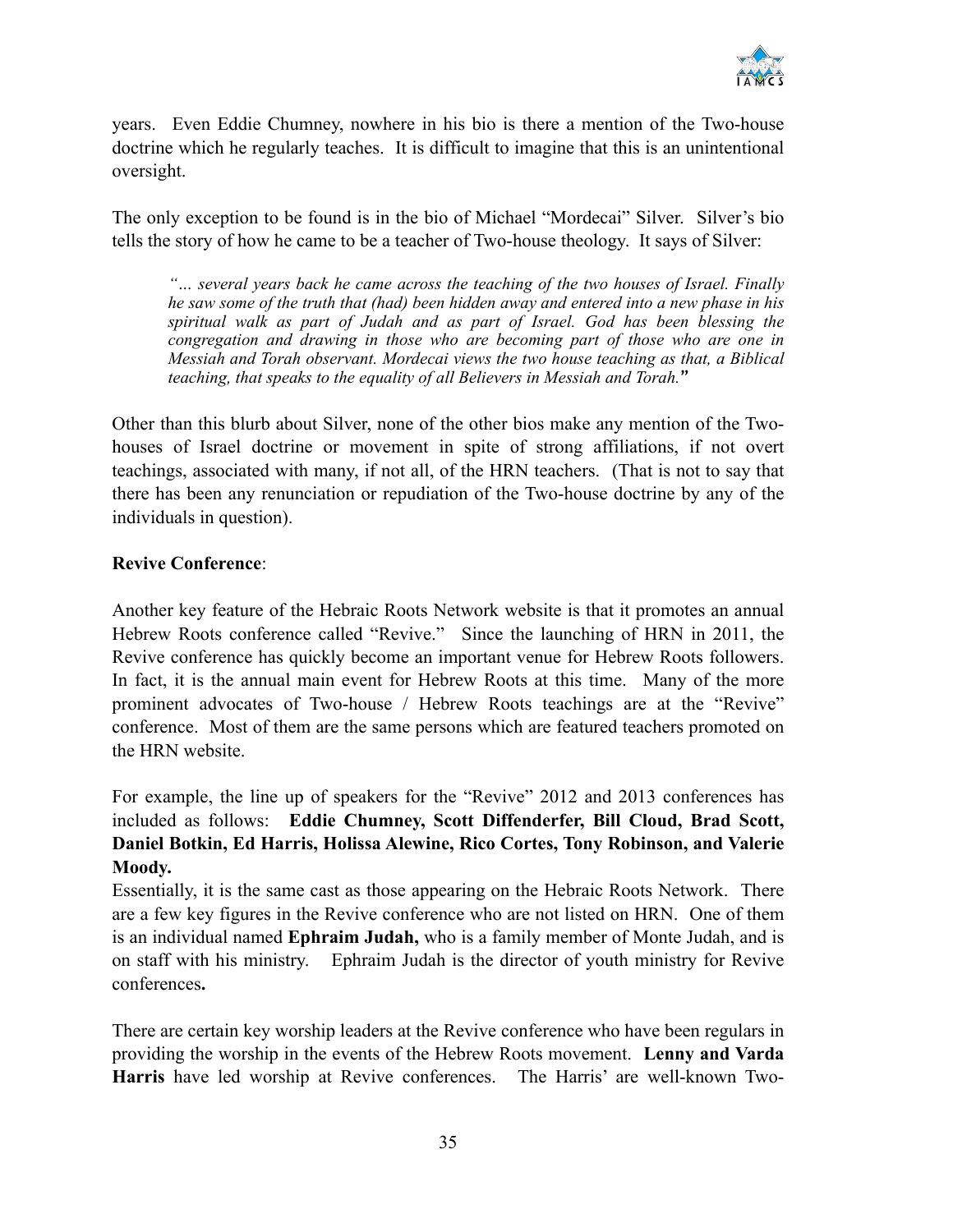

housers, as reflected by the subject matter of their music, which is heavily Two-house, not to mention their years of appearing at major events sponsored by the MIA.

Other key worship leaders at the "Revive" conferences include **Steve Manning**, who is currently the worship director for Scott Diffenderfer's Messianic Covenant Community. An emerging figure is **Mason Clover**, who was a producer and performer, along with Lenny and Varda Harris and Steve Manning, on an album recorded live at Batya Wooten's 2009 MIA conference, and has become quite a regular appearing at Revive conferences and at major Hebrew Roots gatherings over the last couple of years. Like the Harris', over many years, both Manning and Clover have regularly made appearances as worship leaders at Two-house conferences of the Messianic Israel Alliance, organized by Batya Wooten and Scott Diffenderfer. Now they have become key worship leaders at these "Revive" conferences being organized under the new label, "Hebrew Roots."

Many of the teachings, activities and events occurring at the "Revive" conferences are filmed and made available for purchase on HRN's website. Much of it is also plastered all over the internet video sites, including on YouTube. The first Revive conference was held in Jacksonville, Fl. from June  $29<sup>th</sup> - July 1<sup>st</sup>$ , 2012. The second was in Dallas, Texas, from June  $21^{st}$  – June  $23^{rd}$ ,  $2013$ . Another conference is currently scheduled for June  $27<sup>th</sup> - June 29<sup>th</sup>$ , 2014.

#### **Torah Services**:

Video footage of a "Torah service" held at Revive 2012, is a pretty good example of what the Hebrew Roots movement is about. When a Torah is displayed and processed in a non-Jewish setting, from our point of view, this raises a "yellow flag" of concern. For one thing, it can be a cause of great offense to Jewish people.

The Sefer Torah (Torah Scroll), which is typically dressed in elaborate covers and decorated with jewels, symbolizes the age-old struggle of the Jewish people to stand committed to Jewish ideals and Jewish calling, even in the face of generations of suffering and persecution. Obviously, the Bible as a whole has meaning and purpose for all people. But the Sefer Torah is a very Jewish symbol that is unique and has been cherished and guarded for generations by people who risked their lives to do so.

Processing the Sefer Torah inappropriately, for the wrong reasons, and/or in the wrong context, or even by people who don't really know what they are doing, can be a source of re-opening wounds for the Jewish people. Ralph Messer's vulgar misuse of a Torah scroll is a good example of the kind of offense that can be caused in the minds of Jewish people in the mainstream.

So why is this being done? What is the message here except to say: "You are Israel!"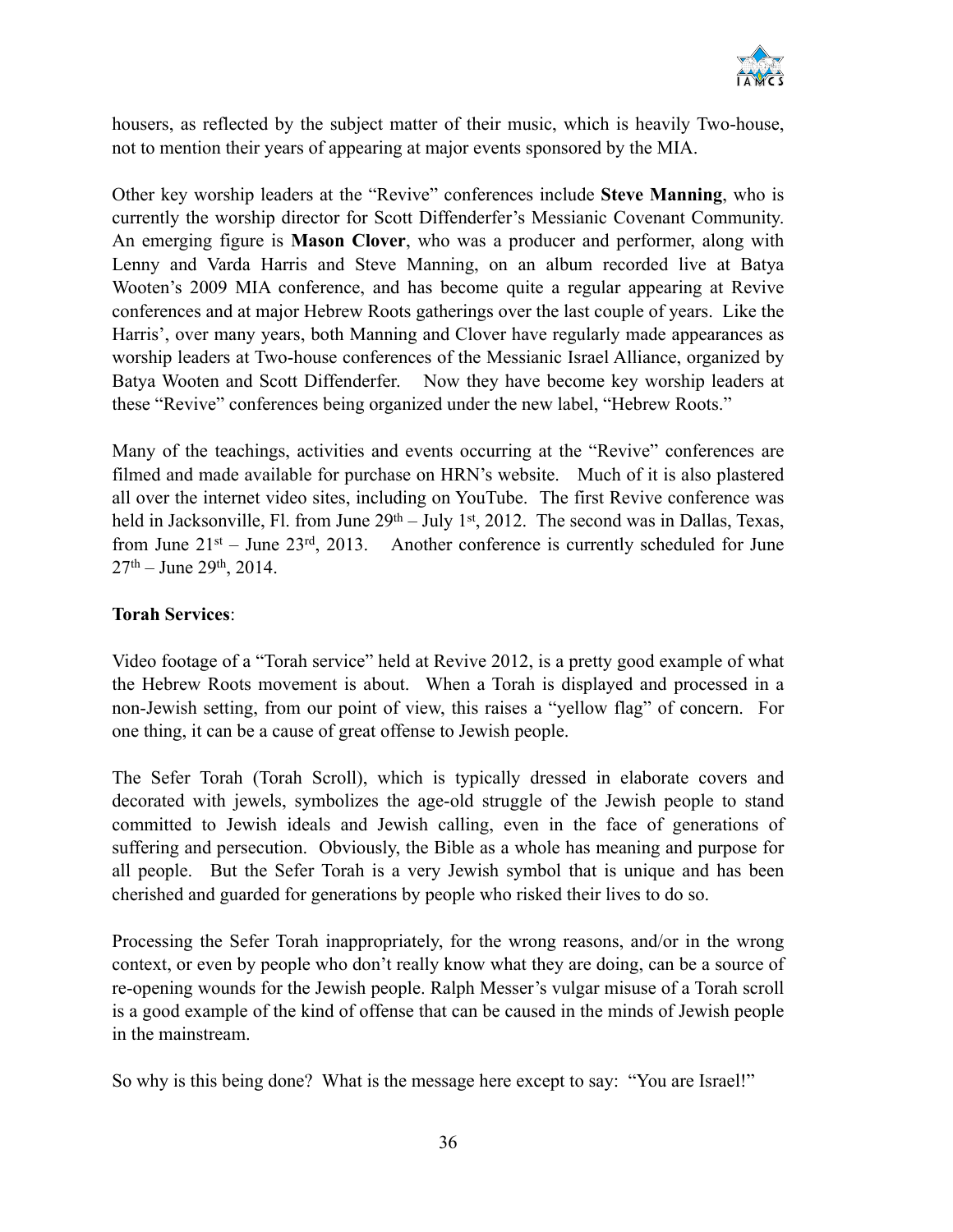

Furthermore, from a scriptural point of view, there are other warnings that come to mind, such as 1 Tim. 1:7:

"*They want to be teachers of the law, but they do not know what they are talking about or what they so confidently affirm."*

By way of comparison, Torah services have a special place in the history and tradition of the Jewish people and that is why they are to be commonly found in Messianic Judaism. In our own Messianic Synagogues and Messianic Jewish conferences, we continue to use much Jewish tradition which comes from the synagogue. We know that the Jewish community often objects to this, but we do it for one simple reason – because we are Jews. We train children to learn Jewish religious customs and we train them to have bar and bat mitzvah ceremonies, not because we believe everybody should be doing the same, but simply because we are Jewish and it is part of our heritage and culture as Jews.

In Messianic Judaism, we have no aversion or objection to Gentiles being involved in Torah services or in Jewish liturgical services. But when these things occur in the setting of a Messianic Synagogue it is an entirely different matter. A messianic synagogue consists of both Jews and Gentiles together in Messiah. Messianic Judaism is a Jewish movement, a messianic synagogue is Jewish, and the revival of Israel, is a Jewish revival. Both Jew and Gentile understand, in messianic Judaism, God is using us together, as One New Man, as a joint witness, *in a Jewish context*. Together we are a light and witness to the Jewish community, to publish the gospel to the Jewish people. That is the calling from God in Messianic Judaism. There is no agenda among us to see the rest of the world's believers holding Torah services or otherwise worshipping and behaving as Jews. It is what we do because it is who we are.

The "Revive" conference, on the other hand, is not a Jewish event. Hebrew Roots is not a Jewish movement. Therefore, when a Torah service is held in that context, in a Gentile organization, and a Gentile worship setting, certain natural questions arise: Why are they doing this? Why are they processing Torahs? Why, in a non-Jewish setting, are they performing the cherished religious traditions of Jewish people? Why are they doing things which are historically done by Jews in the synagogue? Why are they saying Hebrew liturgical prayers for which the people have no traditional relationship?

The natural answer is: Because they think themselves to be Israel. And that is exactly what is going on in Hebrew Roots. The message is: "You are Israel." It is nothing more than a continuation of the Two-house creed. People are being told to keep the law, because, after all, they are the chosen remnant; they are indeed the people Israel.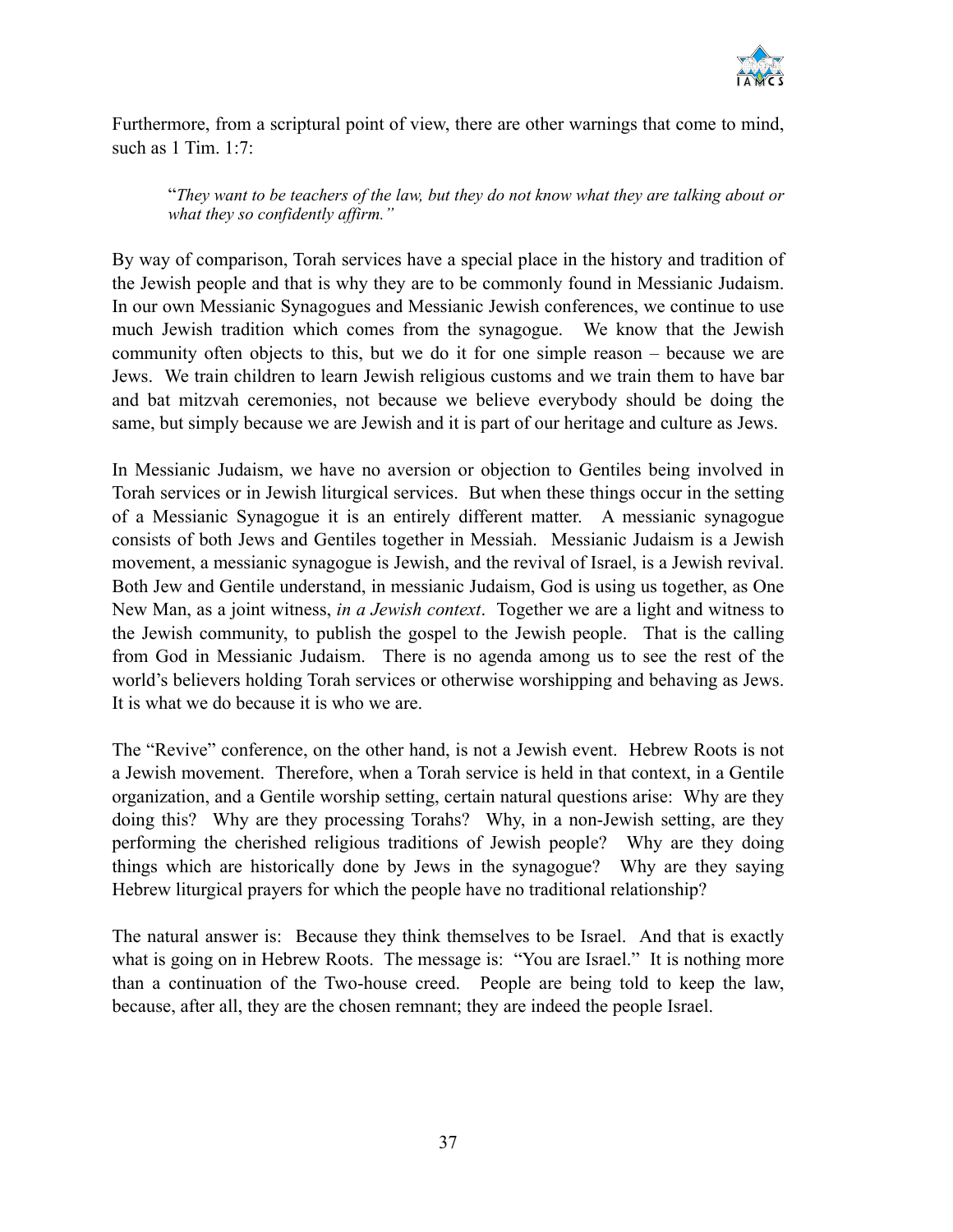

#### **Rico Cortes, Torah Reader**:

The Torah service at Revive 2012 and 2013 was led by **Rico Cortes.** As mentioned previously, Cortes was a regular speaker at conferences sponsored by Monte Judah, going back to 2007. He has also been a key speaker at conferences held by the Messianic Israel Alliance. Rico Cortes' bio, listed on HRN's website, heralds him as a Torah teacher, and a person with certain expertise on the hidden truths of the Temple, and the services in the Temple. Cortes is also held out as a person knowledgeable in Jewish liturgical worship and practices. In addition to being Two-house in ideology, he also is clearly a "One Law One People" advocate. The bio states:

*"Rico Cortes will challenge you to keep the Commandments that Yeshua/Jesus kept. He specializes in uncovering spiritual truths hidden within the Holy Temple and the services that took place there. His knowledge of the Tabernacle, Holy Temple, priests and procedures combine to bring an incredible prophetic message to us today regarding how we are to reverently approach and be true servants of our Creator YHVH!*

*… Rico's vision is to see all who believe in the God of Abraham, Isaac & Jacob return to the Torah and to be a set apart people who serve our Creator as He has instructed. He travels around the globe sharing the hidden truths that he has uncovered, encouraging believers in the Messiah to keep the Commandments that Yeshua (Jesus) kept."39*

Before processing the Torah at the "Revive" 2012 Torah service, Cortes apparently finds it necessary to address the question – "Why are we doing this?" In other words, why is a traditional Jewish Torah service being held in a non-Jewish event, hosted by a non-Jewish organization? Good question. Cortes then explains why Jewish liturgical prayers such as the Amidah are important for all people to recite. Cortes makes reference to the Jewish people as "Judah." Before processing the Torah, Cortes says:

"*I am going to do my best to try to entice you to understand why we do what we do. Are we trying to learn from our brother, Judah? Absolutely. Because he took from the essence from the Temple and he basically encapsulated it in a little prayerbook, that if you don't have any concentration or meditation on the words, it means nothing. In Hebrew it's called "kavanah." But if you put your heart and your soul and your mind and everything that you have into a prayer or a protocol or a blueprint of how to approach, how to praise, how to exalt, how to uplift, how to handle yourself in the presence of the King of the universe, ladies and gentlemen. Now today, you will have the opportunity, that as one out of seven billion people on the face of the earth, you are a remnant that the Father has* 

<http://www.hebraicrootsnetwork.com/teachers/rico-cortes> *<sup>39</sup>*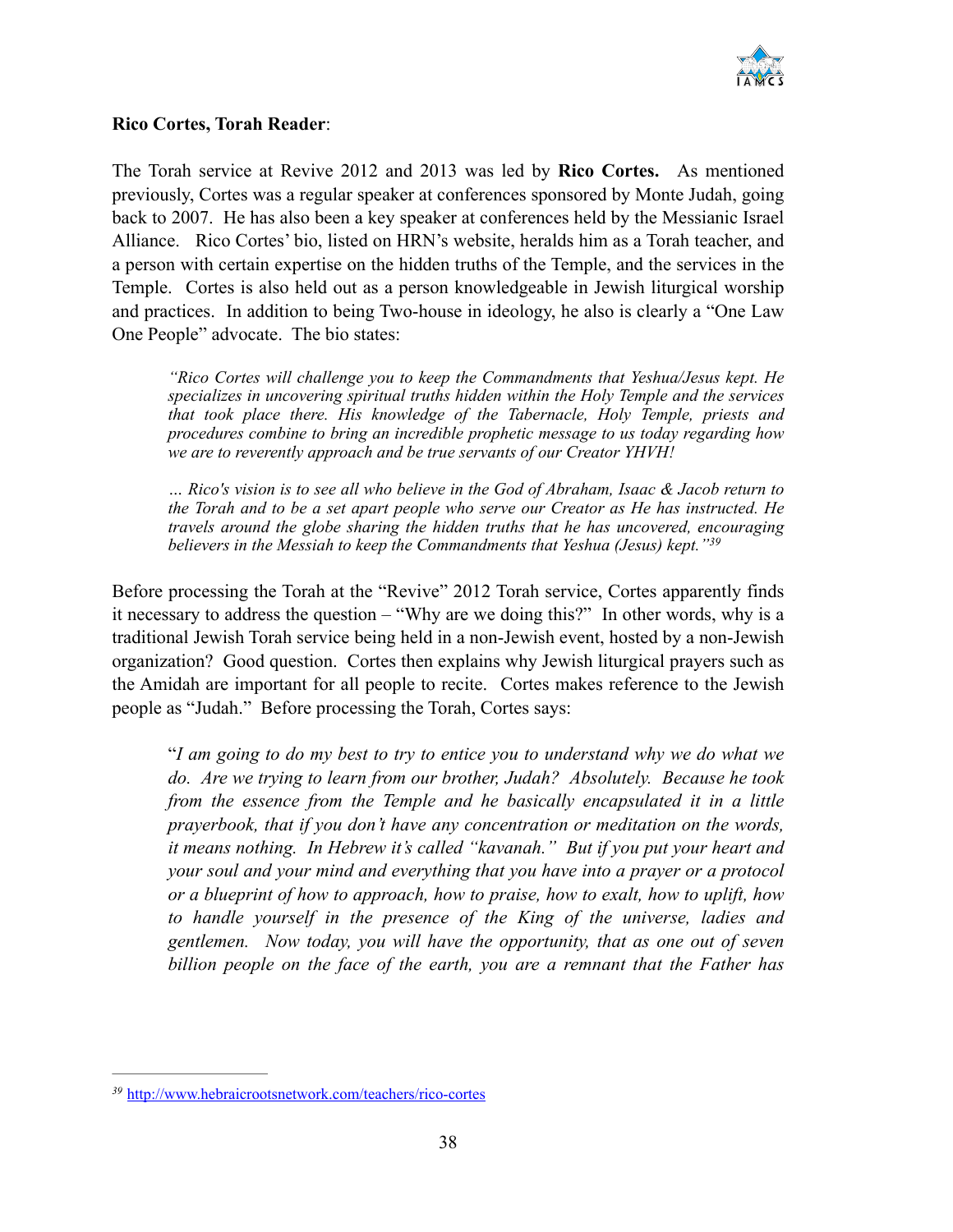

*called from among the nations to lift, to uphold, to exalt, to praise, to worship, to revere, to exalt the name of the living Elohim*."40

Obviously, Cortes wants the people to believe that they are the end-time remnant of Gentile Torah keepers, members of the northern tribes of Israel, soon to be united with their "brother Judah." Aside from the Two-houses of Israel message, what Cortes and his colleagues are doing is problematic in other ways as well. It is symptomatic of what is wrong in the Hebrew Roots movement. It is a movement based on pretense and supposition about Israel identity. It is led by teachers who assume they are Israel, and teach others to believe likewise, even though they aren't Jewish. Hebrew Roots is founded, built, and programmed by Two-house leaders who, whether they admit it or not, are teachers of replacement theology.

We note that after the procession of the Torah, the main speaker at the Revive 2012 Torah service was **Bill Cloud**. In June 2013, in Dallas, Texas, a similar Torah service was held at "Revive" 2013, led by Rico Cortes, with **Tony Robinson** as the speaker. **Bill Cloud** was the Friday evening speaker at that 2013 conference. Another "Revive" conference is currently scheduled for June 2014, in Jacksonville.

#### **MIA Conferences**:

Beginning in 1999, Batya Wooten and her colleagues in the Messianic Israel Alliance (a/ k/a Redeemed Israel Alliance) have been organizing Two-house conferences. These MIA summer conferences have been the main event for Two-housers and have served as a platform for Wooten and colleagues to promote the Two-house ideology. The MIA conferences typically have featured most of the same speakers that are now speaking at "Revive" Conferences and are listed as "teachers" on the Hebrew Roots Network. These same so-called Hebrew Roots teachers have been the regular speakers at Wooten's MIA conferences for many years.

Wooten and Diffenderfer have advertised the MIA conferences in various ways, including their own monthly MIA newsletter called "The Herald." Although these MIA annual conferences go back to 1999, and although there are regional and other specially organized conferences of the MIA, we will only go back as far as 2009, and will only discuss the annual summer conference which has been the main MIA event. We will list some, but not all, of the prominent speakers which are regular speakers for each of these MIA conferences, as advertised by "The Herald":

<sup>&</sup>lt;sup>40</sup> [Rico Cortes, Revive Conference 2012, Torah Service, at video timecode 00:30. Available at: http://](http://www.youtube.com/watch?v=mX855srWJTM) www.youtube.com/watch?v=mX855srWJTM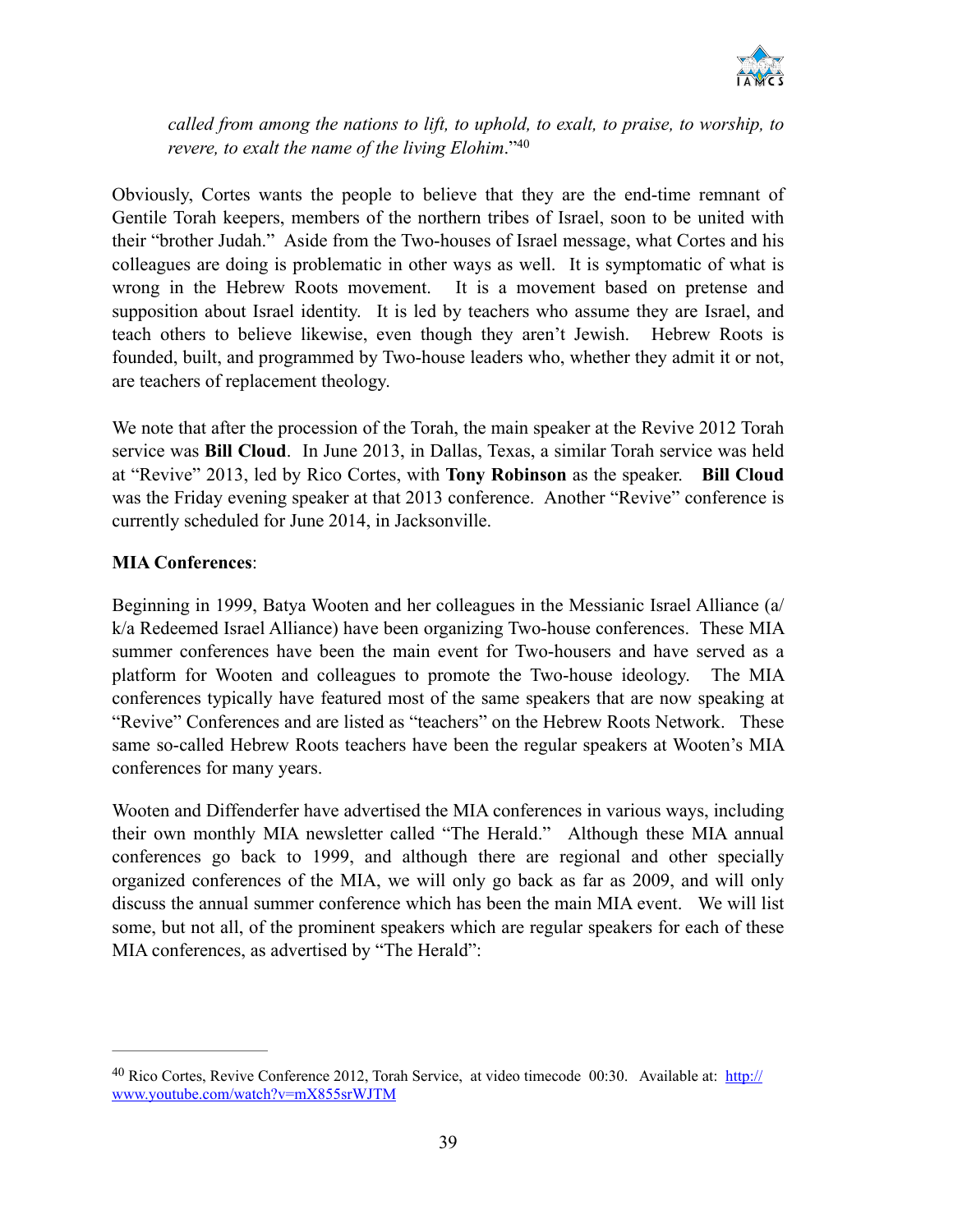

2009, MIA Tenth Anniversary conference, Orlando, Fl., Sept.  $4<sup>th</sup>$  -  $7<sup>th</sup>$ :

- Speakers: **Bill Cloud, Brad Scott, Daniel Botkin, Scott Diffenderfer, Ed Harris, Angus and Batya Wooten**. 41

2010: Maryville College, Knoxville, Tn., July 26 - Aug. 1.

- Speakers: **Bill Cloud, Brad Scott, Holissa Alewine, Rico Cortes, Daniel Botkin, Scott Diffenderfer, Ed Harris, Angus and Batya Wooten** <sup>42</sup>

2011: Maryville College, Knoxville, Tn., June  $28<sup>th</sup> - July 4<sup>th</sup>$ 

#### Speakers: **Bill Cloud, Brad Scott, Holissa Alewine, Scott Diffenderfer, Ed Harris, Angus and Batya Wooten** <sup>43</sup>

By the year of 2012, the MIA did not hold any more conferences because the organization ceased to exist. The Messianic Israel Alliance that year changed its name to the "Redeemed Israel Alliance." This name change coincided with the advent of HRN, the departure of Diffenderfer and others from the MIA, and the first "Revive" conference held in 2012.

Under the new name, Wooten has held two conferences in Orlando, one in 2012 and another in 2013. These events have actually featured onsite DNA testing, conducted by Dr. Alex and Georgina Perdomo. This is presumably to try and prove biological connection to the people Israel.

Wooten's 2012 and 2013 conferences have not featured the usual speakers, who are now appearing on HRN and in the "Revive" conferences. Has Wooten's organization been trumped in popularity by the Hebraic Roots Network? Has the "Revive" conference surpassed Wooten's annual gatherings as the main event for Two-housers / Hebrew Roots enthusiasts? It would appear so. The only HRN "teacher" to appear at Wooten's 2013

<sup>&</sup>lt;sup>41</sup> [The Messianic Israel Alliance Herald, April, 2009, available at: www.messianicisrael.com/m/pdfs/herald/](http://www.messianicisrael.com/m/pdfs/herald/09april.pdf) 09april.pdf

<sup>&</sup>lt;sup>42</sup> [The Messianic Israel Alliance Herald, July, 2010, available at: http://www.messianicisrael.com/pdfs/](http://www.messianicisrael.com/pdfs/herald/10july.pdf) herald/10july.pdf

<sup>&</sup>lt;sup>43</sup> [The Messianic Israel Alliance Herald, Jan. 2011, available at: http://www.messianicisrael.com/m/pdfs/](http://www.messianicisrael.com/m/pdfs/herald/11jan.pdf) herald/11jan.pdf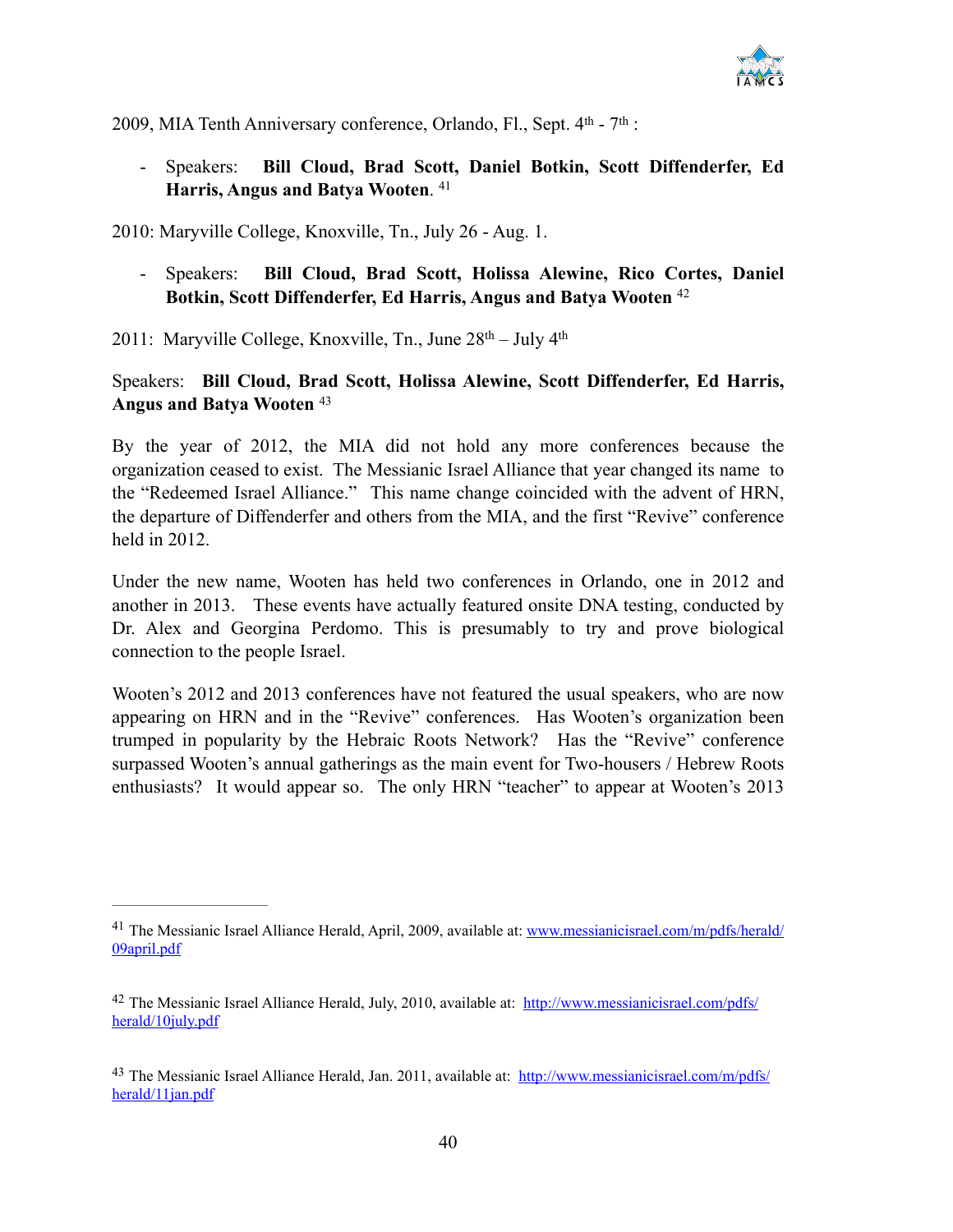

Redeemed Israel Alliance conference, held during Labor Day weekend in Orlando, was **Bill Cloud**. 44

#### **Bill Cloud:**

One of the most, if not the most, popular of the Hebrew Roots teachers currently is Bill Cloud. He is not only a featured teacher on HRN, but he seems to make his presence known at every major gathering billed under the title of Hebrew Roots or Two-houses of Israel.

Cloud calls his ministry "Shoreshim" (Roots). The idea is that he is bringing people back to their Hebrew Roots. Cloud, who hails from south Georgia, claims to have studied under a Rabbi, through which Cloud claims to have become an expert on Hebrew language. Whether or not Cloud has actual expertise in Hebrew language is indeed arguable. He is known, however, for using a few key words and phrases in Hebrew in order to build upon in his teachings.

Cloud's claim to have "prolific" Hebrew skills, is a major part of Cloud's teaching style in terms of understanding prophecy. He holds himself out as a revealer of prophetic mysteries in the Bible, which the average English-speaking Christian wouldn't be able to see on his own, due to lack of Hebrew skills. His bio on HRN, which is posted verbatim on his own website as well, states:

*"Bill began studying Hebrew under the tutelage of a local rabbi and has since become quite prolific at reading and writing the Holy Tongue. He has spent many hours studying, not only the Hebrew text, but the Hebraic roots of Christianity as well. This research has been rewarded with a keen insight into Biblical Judaism and its relationship to Christianity.*

*This interest is tied to Bill's desire to unlock the deep secrets of the Word of God and to teach them, along with our Hebraic roots, to believers in Messiah. Furthermore, this insight has allowed Bill to better understand the prophetic element of Scripture. As a result of this study, Bill has developed a variety of media resources dealing with prophetic themes as well as teachings related to our lost Hebraic heritage."*<sup>45</sup>

As far as what Bill Cloud believes and teaches, one of the popular episodes of the Bill Cloud Show currently promoted and made available for purchase on DVD at the HRN website, and also at Bill Cloud's own ministry website, [www.shoreshim.org,](http://www.shoreshim.org) is a two-part

<http://www.redeemedisrael.com/events-2/> <sup>44</sup>

<sup>&</sup>lt;sup>45</sup> At HRN website: http://www.hebraicrootsnetwork.com/teachers/bill-cloud, also at Shoreshim Ministries website: <http://billcloud.org/about-bill>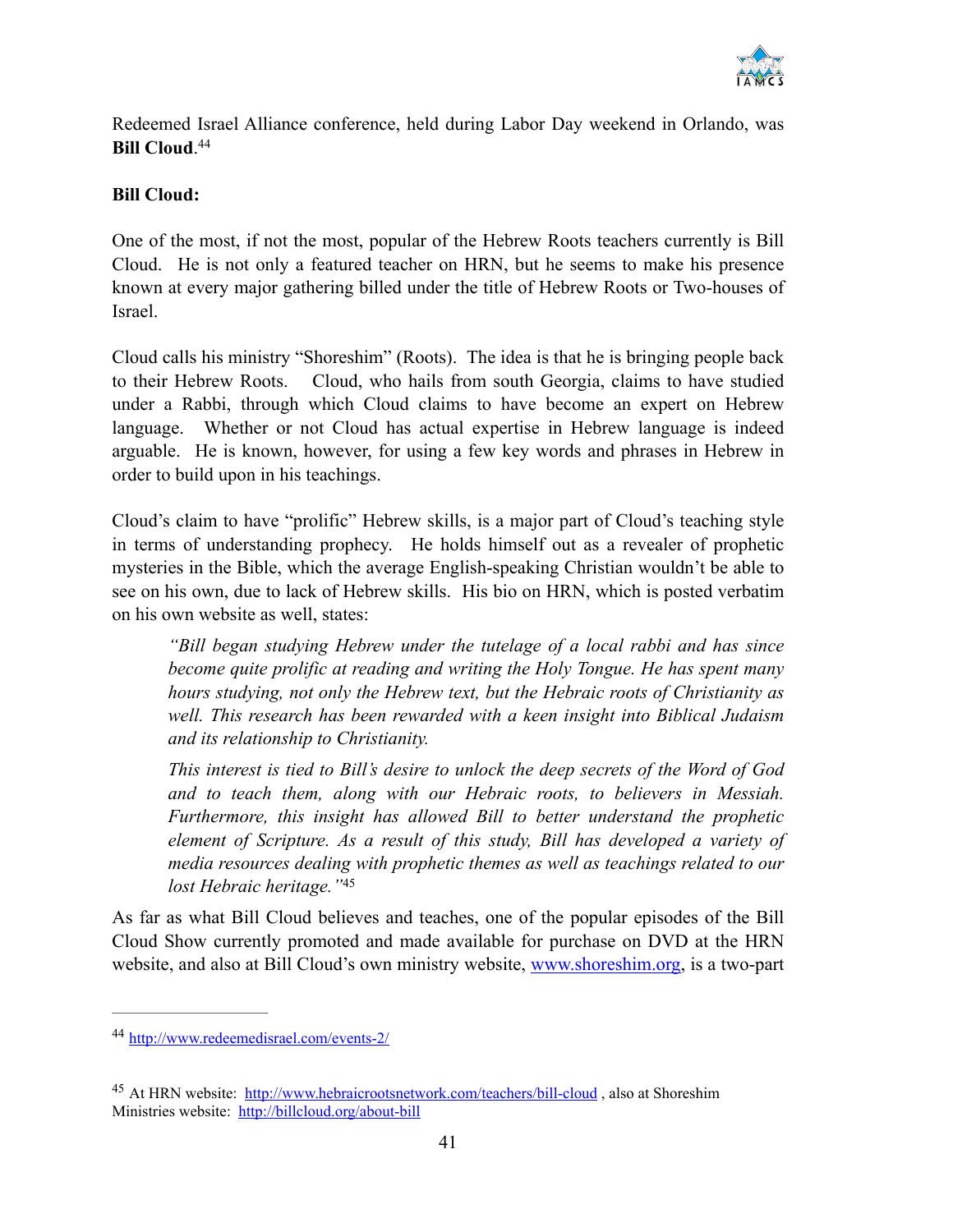

teaching called *The Joseph Factor*.<sup>46</sup> This video consists of about 80 min. of teaching from Bill Cloud, and provides a good example of what Bill Cloud is about.

In *The Joseph Factor* teaching part I, Bill Cloud addresses the meaning of Gen. 48:19, in which Jacob blesses the two sons of Joseph. That verse is typically a key subject matter in Two-house teachings.<sup>47</sup> It is also typical to do what Cloud does here, which is to try and connect that verse to Paul's words concerning the salvation of Israel in Rom. 11:25-26. Cloud says:

*"And he places his right hand on Ephraim's head, and he says, and in you, Ephraim, shall be the multitude of nations. The Hebrew phrase is 'm'lo hagoyim', and it, what that means, 'm'lo' – completion or fullness. 'Hagoyim' – the nations, or the Gentiles. In other words, it's the same phrasing that Paul uses*  in Romans 11. He says, in essence, that in you shall be the fullness of the *Gentiles. In other words, when you who have come to Israel looking like pagans, if you will, those of you who have been outside of this family, but who now have* been adopted in this family, when you come into the realization that you are part *of this family, and consequently should begin to act like part of this family, and you begin to understand that, and how did we come into this family? Because the Messiah made it possible. When you begin to see the fullness of these things, then, it says, that's the completion of the Gentiles, that's that fullness of the Gentiles, that is the key that leads to all Israel being saved."48*

So, according to Cloud, Ephraim becoming a multitude does not refer to the Jewish people multiplying, it refers to Gentile believers being the descendants of Israel. This is the premise of British Israelism and Two-houses of Israel theology. Cloud continues, making clear his view that Joseph in prophecy is the Gentiles, and Judah is the Jews:

*"You and I who are believers in Messiah, perhaps some of us are coming into trying to understand the Hebraic roots of our faith, perhaps asking why is it that just now I am beginning to see these things. Why is it that I didn't see these things* 

<sup>&</sup>lt;sup>46</sup> At HRN website: http://www.hebraicrootsnetwork.com/shop/teachings/bill-cloud, and at Bill Cloud's website: http://www.goestores.com/catalog.aspx? [storename=shoreshimministries&DeptID=243301&ItemID=10053419&detail=1](http://www.goestores.com/catalog.aspx?storename=shoreshimministries&DeptID=243301&ItemID=10053419&detail=1)

Kay Silberling Smith, Ph.D., *The Ephraimite Error,* p. 2,[www.mjaa.org/site/DocServer/](http://www.mjaa.org/site/DocServer/EphraimiteError.pdf) <sup>47</sup> EphraimiteError.pdf

Bill Cloud, *the Joseph Factor part I*[, Time code 35:25 - 36:31, available at: http://www.youtube.com/](http://www.youtube.com/watch?v=Yv53zui4o5A) *<sup>48</sup>* watch?v=Yv53zui4o5A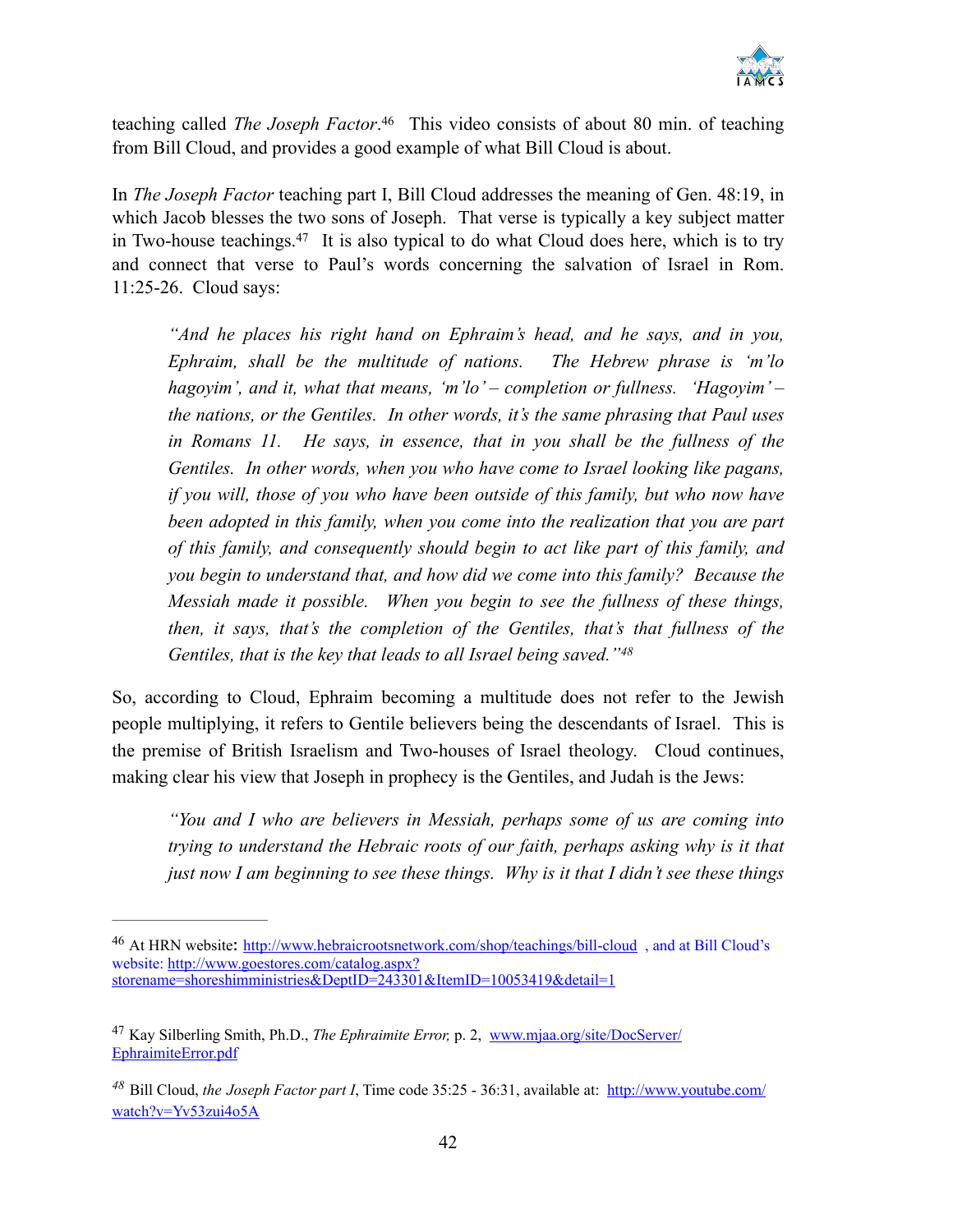

*long ago, or why is it that generations before me didn't see these things? Because ultimately ladies and gentlemen, it's all part of God's plan. Because there has to be a Joseph. There has to be a Joseph whose Hebraic identity is concealed, for such a time as this. And what is the purpose of it all? So that all Israel might be saved. Because there is coming a day when Joseph - who I believe represents the body of Messiah at large. And Judah - the Jewish people at large. There is coming a day when these two trees, these two groups, are gonna be reconciled and are going to become one, and thus, all Israel shall be saved."* <sup>49</sup>

Cloud's teaching here is classic Two-house teaching. The whole context of Romans 11 is about the salvation of the Jewish people. It foretells how the gospel will go to the whole Gentile world, and Israel will be provoked to jealousy. If the Gentiles coming to faith are actually Israel, then is Israel to provoke Israel? Obviously not. The whole world will hear the gospel, and as Gentiles come to faith, at an appointed time, the Lord will turn his face back to Israel. The Jews brought the gospel to the world, yet, blindness has come upon Israel until the designated time, in which that blindness shall be removed. Messianic Judaism is the living truth and the fulfillment of that scriptural promise of the salvation of Jewish people found in Romans 11.

Yet, Cloud's teaching here tows the party-line for the Two-house movement: He teaches that the salvation of "Israel" spoken of by Paul in Romans 11 is not about Jewish salvation, but it is about the restoration of the houses of Judah and Joseph (Ephraim). He suggests that the salvation of Israel can only occur when the house "Joseph" (Ephraim) at last realizes its hidden identity among the nations where they have become a "multitude," not as Jews, but as Gentiles. Only then can Israel be saved. So, it isn't about the Jewish people coming to Messiah, it is about Gentiles discovering that they are Israel. This is Two-house doctrine. The hope of the Gentiles is in discovering at last what has otherwise been "hidden" – that they are Israelites. And having discovered it, as Cloud says, they must stop being pagan and start "behaving" as Israelites, which means keeping the law.

In part 2 of *The Joseph Factor*, Bill Cloud elaborates on his view that Americans are actually the house of Joseph:

*"I'm going to suggest to you that the reason that you and I, and Americans, enjoy so much luxury, so much wealth, is not for the sake of the wealth itself, it's not because we're Americans. It's because all these different nations, this multicolored coat, is congregated, by and large, in this country, and God is blessing Joseph, because Joseph has a role to play as it relates to our brethren, who are* 

 $49$  Ibid, time code  $38:00 - 39:00$ .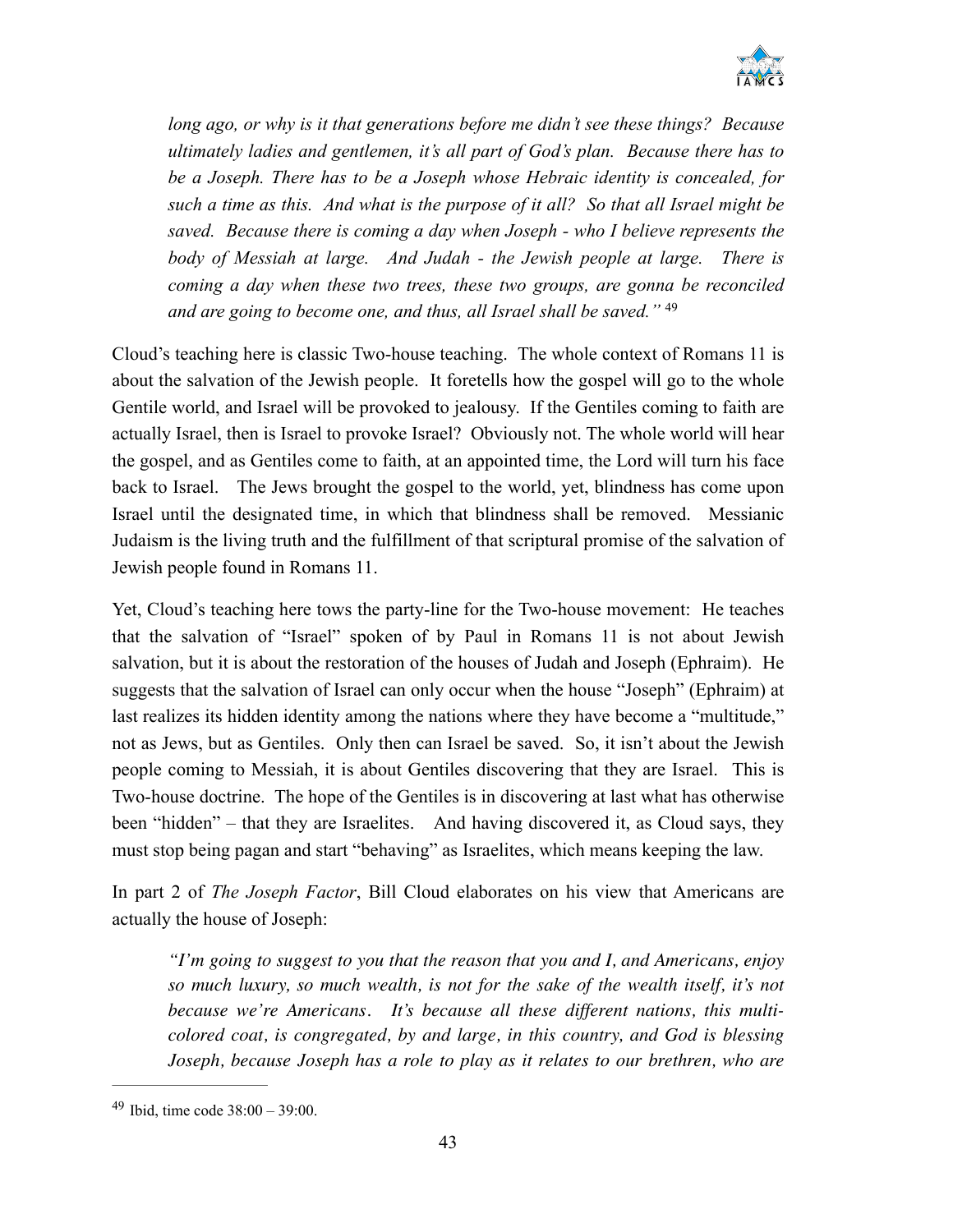

*living in the land of Canaan, and who, along with all of us, are one day going to be threatened with something that is going to originate in the deserts of Saudi Arabia."* <sup>50</sup>

So, America is Joseph? How can Gentile believers in America constitute the northern kingdom of Israel? This teaching is straight off the pages of Herbert W. Armstrong and British Israelism. But Bill Cloud builds on it. He continues with his claim that America is Joseph, citing a verse from the book of Obadiah which says:

 "*And the house of Jacob shall be a fire, and the house of Joseph a flame, and the house of Esau for stubble, and they shall kindle in them, and devour them; and there shall not be any remaining of the house of Esau; for the LORD has spoken it."* (Obadiah v. 18)

So according to Cloud, American Gentile believers are actually the "house of Joseph," which will ultimately consume the "house of Esau" on behalf of all of Jacob. He continues:

"*And so who is God going to use primarily to bring about the destruction of the house of Esau? According to His word, the house of Joseph. Now who is the house of Joseph? If we put all these things together, ladies and gentleman, that we've been discussing, I have to come to this conclusion, the house of Joseph is referring to people like you and me. And if I'm correct, if the largest portion of Joseph is living in this nation, perhaps this is an allusion to the United States.*"51

As Cloud continues, as further evidence for his claim of America as Joseph, Cloud turns to his Hebrew skills. He claims that the Hebrew word "busha" (bet, vav, shin, hey) found in Obadiah v. 10, which is translated into English as "shame," is in fact a prophetic allusion to America. Cloud claims that since the masculine form of "busha," is "bush," that this word is a prophetic allusion to President Bush. He offers this to make the point that America is the house of Joseph in prophecy, which is destined, according to Cloud, to destroy Israel's enemy, the house of Esau.<sup>52</sup> Of course, all of this reeks of British Israelism and Two-house theology.

Bill Cloud, *the Joseph Factor part II*[, Time code 32:20 - 32:60, available at: http://www.youtube.com/](http://www.youtube.com/watch?v=InNCeS4tXmM) 50 watch?v=InNCeS4tXmM

 $51$  Ibid, at timecode:  $36:15 - 36:44$ 

 $52$  Ibid, at timecode:  $37:55 - 38:48$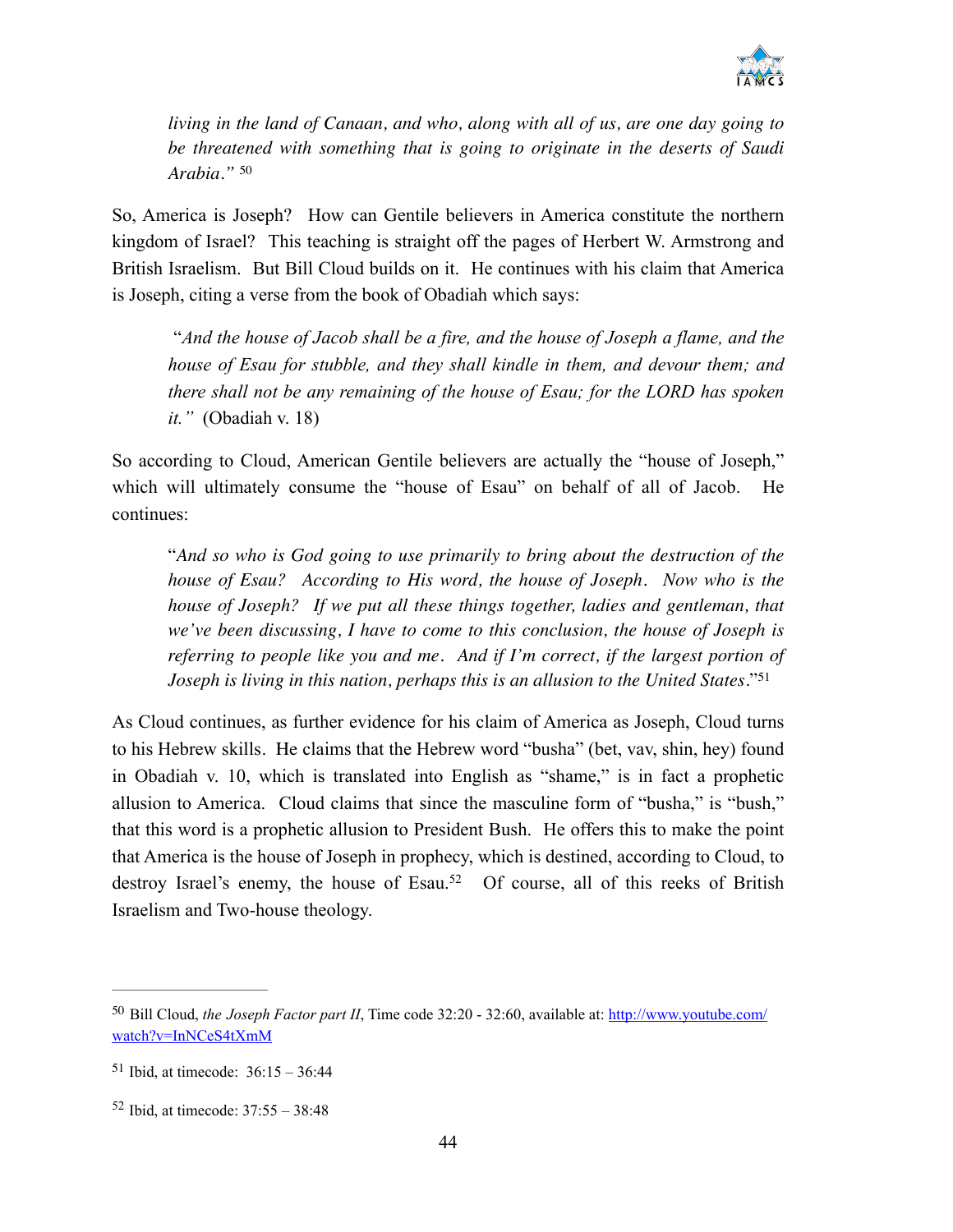

Cloud wraps up part 2 of the Joseph Factor with a summation that hammers his point home. According to Cloud, American Gentile believers, being the house of Joseph, can look forward to the promise of being united with the Jews in the land:

*"You and I have been hidden among the nations. You and I, we've been hidden so*  well, we didn't even know we were hidden. The reason we were, is so that *somebody would come looking for us. And by that I mean our brethren who live in the land of Canaan, because one day there is going to be this restoration of all things that Peter describes in Acts chapter three. There one day is going to be this great reconciliation where these two become one, in the land."53*

#### **Jim Staley**:

Though Jim Staley is not one of the teachers promoted by HRN, he has made his presence known through the internet, and is clearly one of the most prominent Hebrew Roots teachers at present. Staley's ministry, headquartered in St. Charles, Missouri, he calls "Passion for Truth Ministries."<sup>54</sup> Staley has organized Hebrew Roots conferences of his own, which he called "Final Return" in 2010, and "Final Restoration" in 2011. These events have featured as speakers some of the usual Hebrew roots teachers, including: **Bill Cloud, Rico Cortes,** and **Tony Robinson**. 55

In addition to using livestream internet videos to promote himself, Staley is quite savvy at marketing his recorded teachings through DVD's and CD's. Staley's website is replete with materials carrying the "One Law" and Two-house message, authored by both Staley and others whom he promotes. Staley makes clear in most of his teachings that he believes every Gentile believer ought to consider it their obligation to keep Torah, especially the Shabbat, the feasts, and the dietary laws.

Not only is Staley an avid "One Law" teacher, but he is also a Two-houser. We note that similar to the current trend of most Hebrew Roots teachers, Staley does not describe himself or his ministry with any labels that might indicate his Two-house doctrinal beliefs. However, even a cursory glance at some of his teaching materials indicates quite plainly that he is in fact a devoted Two-house teacher.

Ibid, at timecode: 38:52 - 39:21 *53*

<sup>54</sup> See Staley's website at: [www.passionfortruth.com](http://www.passionfortruth.com)

<sup>55</sup> Promo for conference available at: [www.youtube.com/watch?v=-EWjUe4McNw](http://www.youtube.com/watch?v=-EWjUe4McNw)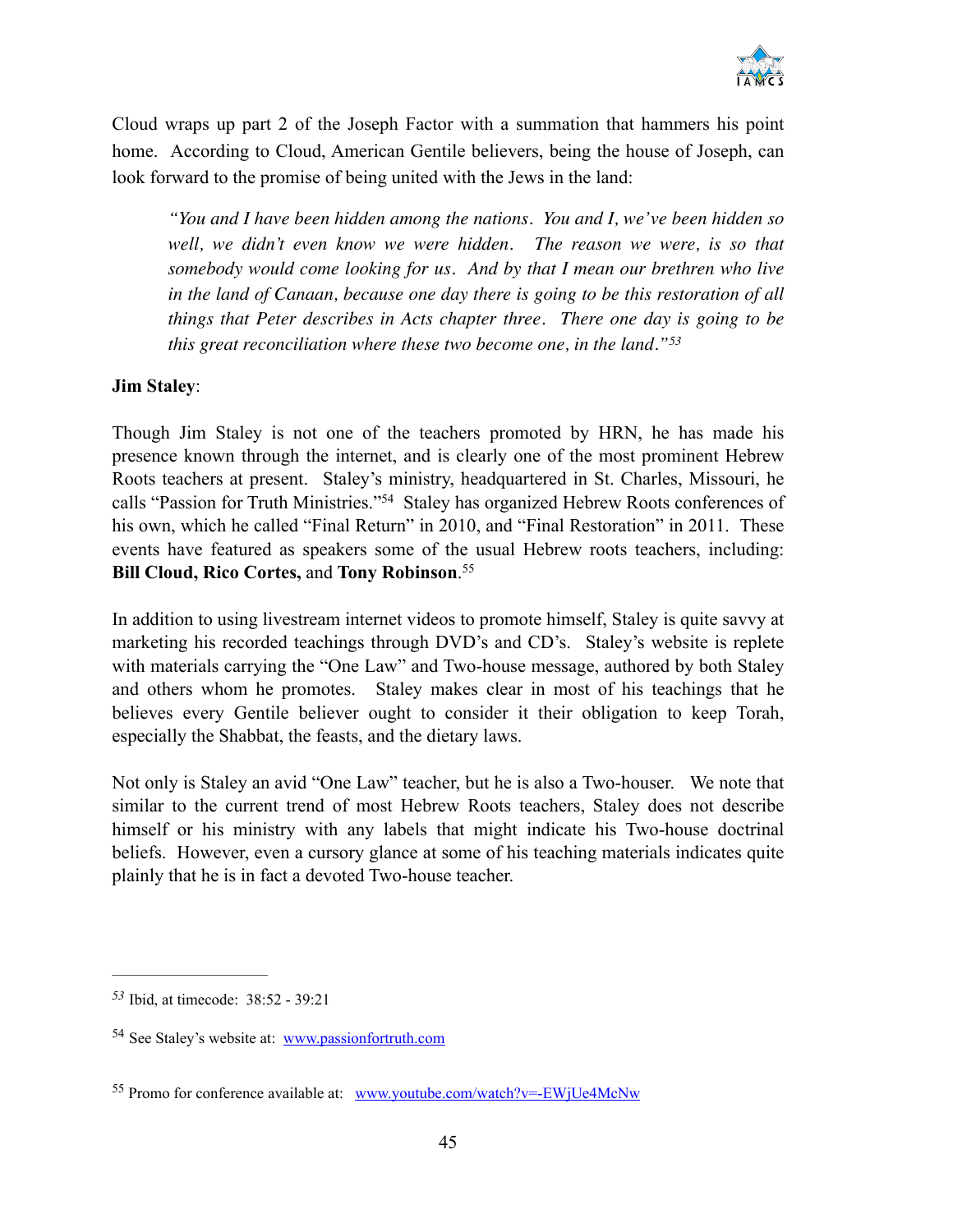

The best example of what Staley teaches is found in one of his popular DVD teachings called "*Identity Crisis – Discovering Your True Identity.*"<sup>56</sup> Having been produced in 2011, as of the date of this writing, Staley's website lists the *Identity Crisis* DVD under the subheading "number one teaching."

Hence, it's pretty clear that "*Identity Crisis*" quite vividly represents the heart of what Staley and his ministry stand for. The teaching is 120 minutes long, so this short review is not intended to be a full rebuttal by any means. In any case, there is nothing new in it that hasn't already been addressed in *The Ephraimite Error*. Staley in essence has made his mark by preaching the same points that Batya Wooten has written, the difference being that it's a different medium. What Wooten put in books, Staley is preaching in front of the camera, as Herbert W. Armstrong did.

For our purposes here, we will review a short portion of the *Identity Crisis* DVD, not as a full rebuttal, but simply to reference it, and record it herein, as proof positive of what Staley believes and teaches. Staley is undeniably a part of the Hebrew Roots crowd which in fact is an extension of the Two-houses of Israel movement. While the entire Two-house position is anti-Semitic in nature, many of the Hebrew Roots teachers have tried to tone down the anti-Semitic rhetoric that inheres in the Two-house position. Not so with Staley. Jim Staley, in particular, stands out as one who comes across, quite unabashedly, as anti-Jewish. The promo on the jacket of the DVD states:

*"For two thousand years we have all been taught that Israel is the Jewish people and the Jewish people are Israel. This misunderstanding has crippled our ability to truly glean from the scriptures all that was originally intended."* 

As the promo makes clear, the entire "Identity Crisis" teaching is about the identity of Gentile believers as Israel. It is typical Two-house teaching. Staley, who delivers the entire message standing at a pulpit flanked by two tall banners – one of Judah, the other of Ephraim - begins by listing what he claims are "myths" about the Jewish people. Two of those "common myths" according to Staley are:

- The Jewish people were the chosen people in the Old Testament
- The Torah and the law was given to the  $Jews^{57}$

These are actually "myths" about the Jews. According to Staley, another misconception is that the Jews were the people at Mt. Sinai. Staley says:

<sup>56</sup> Jim Staley, *Identity Crisis,* available at:<http://www.youtube.com/watch?v=BTx5tjNQEvw>

 $57$  Ibid, at time code 8:44.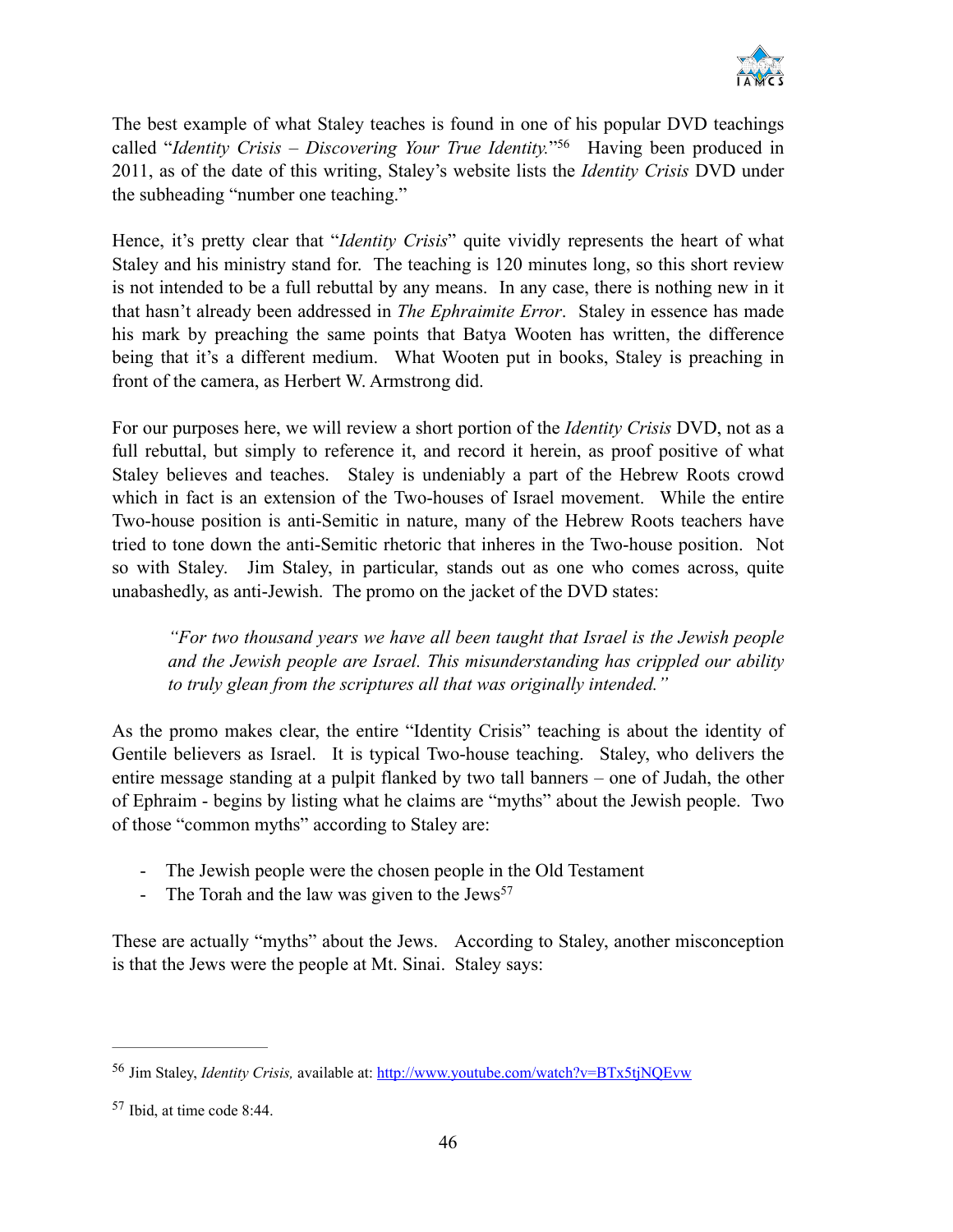

"*How many tribes were at the base of Mt. Sinai when the commandments were given? All twelve tribes. Next question, logical to be asked, is how many were Jewish? One tribe. One tribe was Jewish, which begs the question, where are the other ones? Because if they were given to all of Israel, all the twelve tribes, then they can't possibly be Jewish, or that's just not fair. The Jewish people cannot own the holidays. They're just one tribe."58*

True to form as a Two-house teacher, Staley makes a big deal about the reference in Genesis 48:19 to Ephraim as a "multitude of nations." He argues just like Bill Cloud, and Batya Wooten, and all other Two-house teachers, that the Hebrew from that verse, "m'lo hagoyim," actually means "fullness of the Gentiles," and therefore it is a reference not to the Jews, but to the Gentile believers. Staley says:

"*So the ten tribes were taken into captivity and disbursed all across Assyria, over time they assimilated into the nations and became exactly what the prophecy said of Ephraim, the m'lo hagoyim, the fullness of the nations, they became as Gentiles.*"59

The "m'lo hagoyim" teaching, which cites Gen. 48:19 as supposed evidence that the Gentiles are physical descendants of the ten northern tribes, is classic Two-house. Whether British Israelite, Herbert W. Armstrong, Batya Wooten, or Jim Staley, the teaching is the same. As expected, Staley goes on to try and connect it to Romans 11:26, which, according to their view is a reference to the salvation of the Gentile descendants of Israel.

*"That blindness in part has happened to Israel, speaking of the local Israel of that day, in context, the only Israel that existed, the house of Judah, until the fullness of the Gentiles comes in. I told you I would come back to this verse. Do you think that Paul is just making this up by some stroke of genius? He's quoting from the Tanakh. The blessing that went on Ephraim. The fullness of the house of, excuse me, the fullness of the Gentiles. This is what he's talking about. The northern kingdom coming home. Until they all come home. This is what he's talking about. Continuing, and so all Israel will be saved. How many, like me, have always thought at some point all those Jewish people will finally understand, and they'll all get saved? Cause we've defined Israel as the Jewish people. But the reality is that it's all Israel, ladies and gentleman, all twelve tribes will eventually come* 

 $58$  Ibid, at time code  $9:32 - 10:08$ 

 $59$  Ibid, at time code  $28:00 - 28:15$ .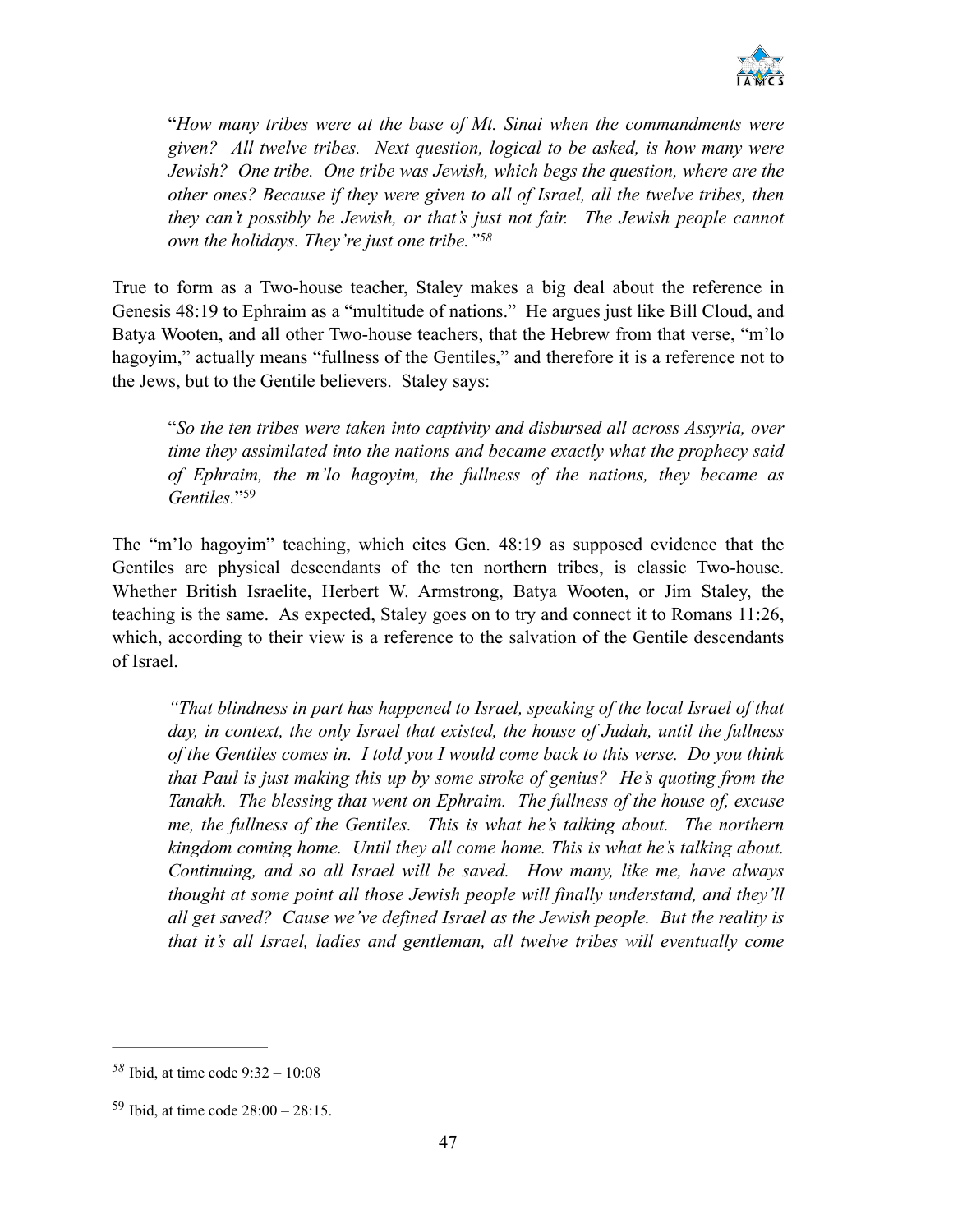

back, that's what he's talking about. (applause). When the fullness of the Gentiles *comes home, that's when all Israel will be saved." 60*

Like most every other major figures in the Hebrew Roots movement, obviously Staley is a Two-house teacher, whose message to the Gentile believer is loud and clear: You are the true Israel. Therefore, you should be keeping the Torah.

#### **Michael Rood**:

Of all the figures currently operating under the label of "Hebrew Roots", Michael Rood is in a class of his own. Although Rood does not presently appear to be connected with any of the major figures or events in the Hebrew Roots movement, yet he has made quite a significant impact on the Hebrew Roots movement on his own behalf. He has done this mainly through the use of the internet. In particular, he has used video and internet television.

Based in Charlotte, N.C., Rood's teachings are currently aired, promoted, and marketed through his website at: [www.aroodawakening.tv.](http://www.aroodawakening.tv) Similar to the Hebraic Roots Network, Rood also uses a 24/7 internet TV site of his own which he calls "Messianic TV." That site, which is linked to his main website, is found at [www.messianic.tv](http://www.messianic.tv) .

Michael Rood's preaching appeals to the typical Sabbaterean Christian in America. Sporting a long, white beard, Rood commonly dresses in robes and head pieces which resemble the garments of Israelite priests in Temple times. The way he dresses, though comical indeed, does not appear to be in jest. It is very much a part of the character which Rood has created for himself. He has cast himself into the role of a doomsday prophet, who has come to decry the sins of the Gentile church in America. To be a Moses or Elijah, one must look and act the part, and Michael Rood does exactly that.

Nearly all of Rood's teachings, which he often refers to as "A Rood Awakening," are about end-time prophecy. His teachings seem to always focus upon inevitable thermonuclear war with Russia, impending judgment upon America, the anti-christ, economic collapse, the beast of Revelation, global conspiracies, the New World Order, etc.. These are all topics of interest to believers today, and many preachers, at times, delve into the same. But in Rood's case, end-time prophecy provides the basis for his urging Gentiles to believe there is a need for them to be keeping the law of Moses, in order to escape God's wrath. In particular, the feasts, the Sabbath, and the dietary laws are promoted by Rood - because God is angry with the "pagan" church, which has failed to keep these things. Rood's style of playing on people's fears concerning real issues such as nuclear war, terrorism, Arab-Israeli conflicts, recession, and global politics, as a backdrop for promoting legalism, is highly reminiscent of Herbert W. Armstrong.

Ibid, at time code*:* 50:36 - 51:41 *<sup>60</sup>*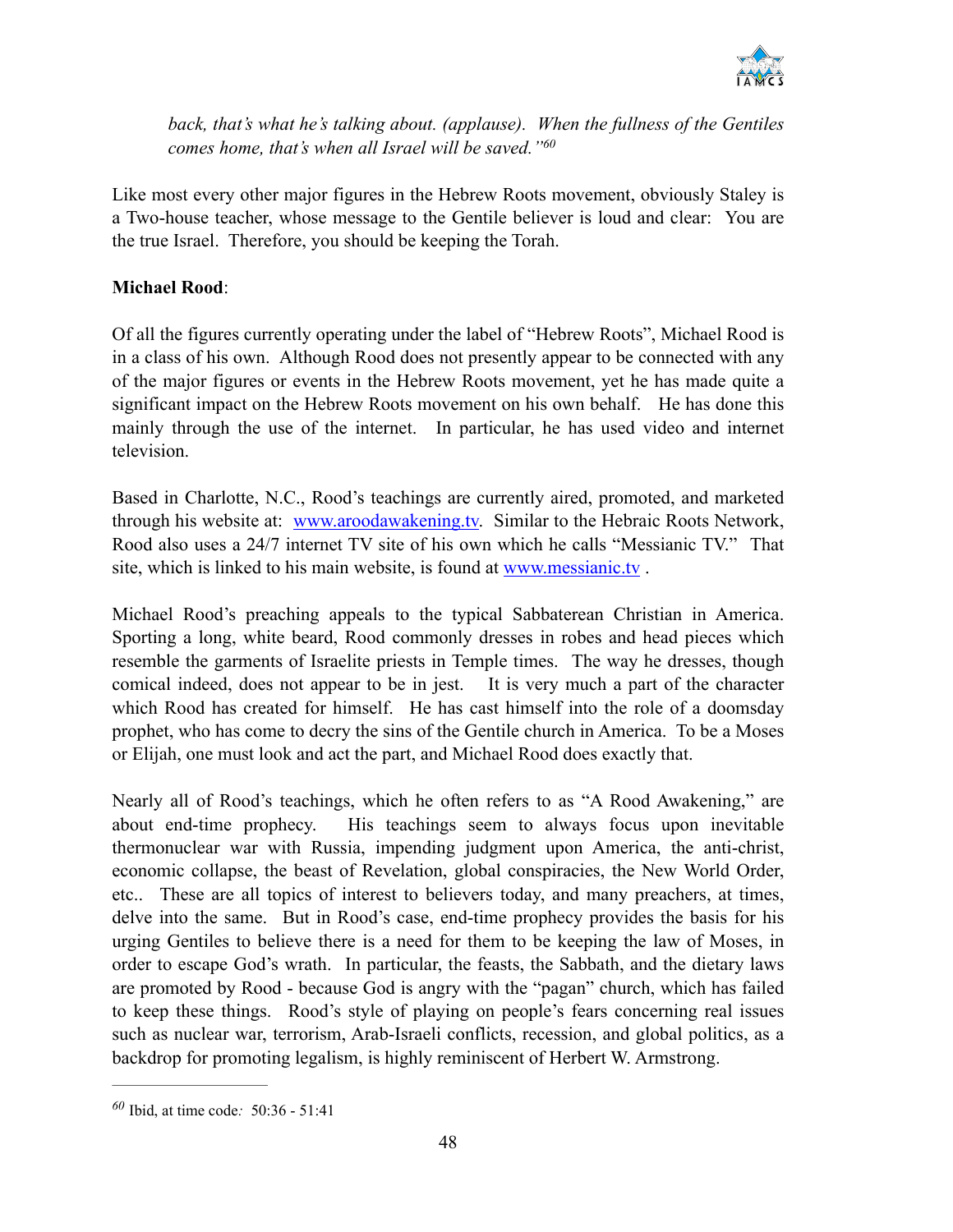

Rood makes lots of trips to Israel, and many of his videos are shot on location there. He clearly endeavors to produce his videos in a way which associates himself with the land of Israel, and which implies to his followers that he is an Israelite, and so too are they if only they follow his teachings.

Rood insists upon a Karaite version of the biblical calendar which he calls the "*Astronomically and Agriculturally Corrected Biblical Hebrew Calendar.* Rood makes a big issue about the correct calendar being connected to the ripening of the barley harvest in the Spring. He suggests that those who keep Passover at the "wrong" time, following the mainstream, modern Jewish calendar, are not keeping the commandments of God concerning appointed feast days.

Rood's impact upon the Hebrew Roots movement is quite significant, as is his name recognition all over the internet. Unfortunately for the messianic Jewish movement, Rood often refers to himself as a "Rabbi" or even a "Messianic Rabbi," though he is not Jewish by birth, and has absolutely zero history with Messianic Judaism.

Although Rood has mainly used video to make himself known, he has also written books which document his teachings. One of Michael Rood's key writings is a book called, *The Mystery of Iniquity*. This book is in essence the Michael Rood manifesto. It documents the bulk of what he teaches concerning end-time prophecy. The *Mystery of Iniquity* is promoted for sale on his website as of this date. <sup> $61$ </sup> One of the issues Rood presents in that book is his theory of Israel identity. He refers to the end-time remnant of 144,000 from each tribe of Israel, as described in Revelation 7. Who are these 144,000? According to Rood:

*"These are not 144,000 Jews. The tribe of Judah comprises only one twelfth of those who will be sealed by God. There are 11 other tribes, ten of which have been lost since the carrying away of the northern tribes by Shalmanessar the Assyrian Emperor. That carrying away and dispersal helped to fulfill the prophecy of God to Abraham that from his loins would come many nations. The prophecy of Israel over his twelve sons was also expedited by this dispersion. The lost tribes of Israel have been traced all over northern Asia and Europe. Modern archaeological finds in Europe show the migration of the Hebrew people throughout the continent. Many of the royal families of Europe can still trace their roots back to their forefather, Israel. The ten lost tribes of Israel may not have* 

<sup>&</sup>lt;sup>61</sup> Michael Rood, *The Mystery of Iniquity*, Bridge-Logos (2001)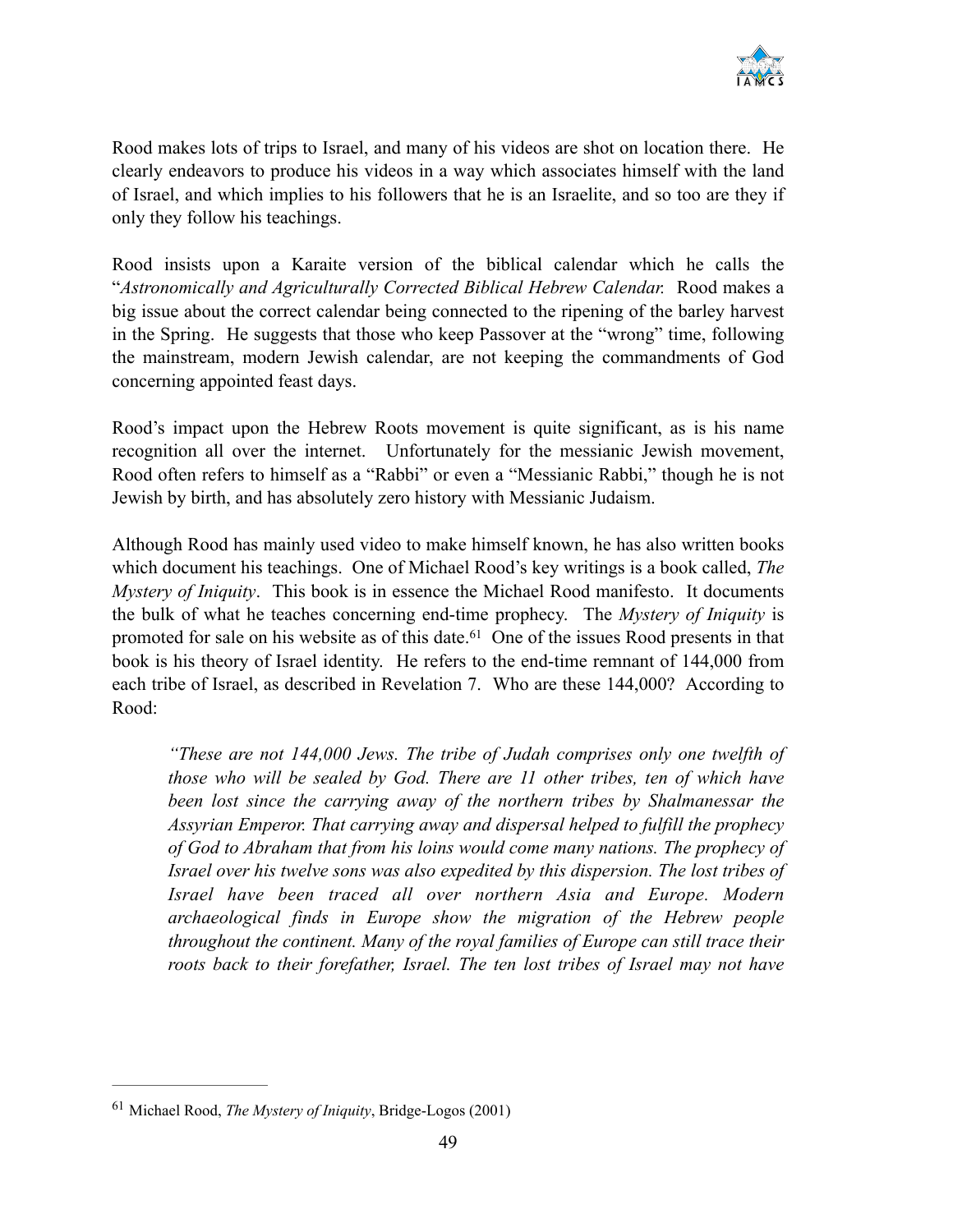

much, if any, pure blood left in their families. The vast majority of them do not *even know who they are. Yet!"62*

It's plain to see from his book that Michael Rood is a believer and teacher of Two-house theology. The claims about the Royal families of Europe and the supposed "modern archeological finds" about Israelite tribes settling in Europe are unmistakable evidence of Rood's British Israel ideology. Rood's orientation in British Israelism is further delineated as he drones on about Britain and America:

*"When one analyzes the prophecies that were spoken over Joseph's two sons, Ephraim and Mannaseh, there are only two nations that fulfill any of these prophecies. In fact, those two nations fulfill every prophecy concerning the promises to those tribes in the last days. The two nations are Great Britain and the United States. When one realizes that the Oracles (Words) of God were committed to his people Israel, one can understand why the Bible houses of England and America have published over 90% of all the Bibles in the world. The promises of God have been fulfilled right under the noses of those who do not even know their ancient origins."63*

When one reads these words in his book, there can be no doubt that Michael Rood is a proponent of British Israel / Two House theology.

Another example of what Rood teaches is a teaching he calls "*Israel, Judaism and Christianity: Apostasy in the Church, and the Time of Jacob's Trouble.*" Here we get a pretty good idea of what Rood is about. In this video, Rood discusses his belief that the "time of Jacob's trouble" (Jer. 30:7) is an historical event, still yet to come, which ultimately causes both Jew and Gentile to return to the land of Israel.

Rood begins the video by appearing in costume at the Kotel (Western Wall) in Jerusalem. Then he cuts to Yad Vashem (one can only wonder how he got permission to film there), where he claims that Islamic nations which hate the Jews are going to start a thermonuclear war, which will destroy the world's economy, and then, this will somehow result in "Israel" at last returning to the land. Rood says:

*Jeremiah speaks of the day when the Lord God will bring Israel back into the land that he gave unto our fathers. Even though the nation of Israel was born in one*  day, May 15<sup>th</sup>, 1948, in fulfillment of Isaiah's prophecy, the multitude of the *dispersed Israelites has not even considered returning to the land. Zachariah said* 

 $\frac{62 \text{ Ibid, p. 213. Note - an earlier edition, pdf version of this book is available at : <http://markswatson.com/>$ moi.pdf, p. 128.

Ibid. *<sup>63</sup>*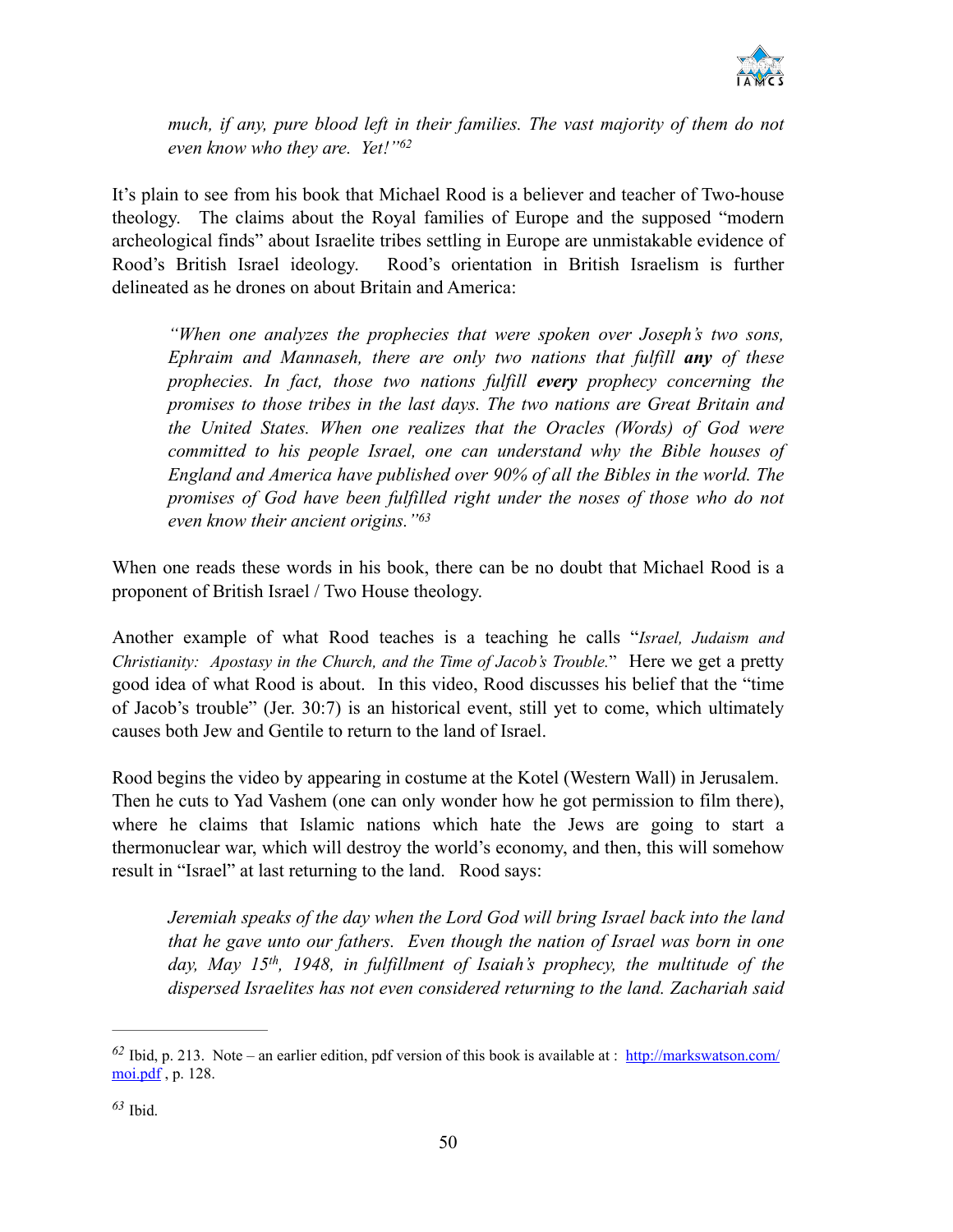

*(*quoting Zech. 1:17*) that because of prosperity, the tribes would be dispersed for an extended period. But the time of Jacob's trouble will put an end to that prosperity, and force the return of the dispersed sons of Israel. 64*

Rood then continues, with a background of still photos depicting graphic holocaust images. He cuts from one image to the next, explaining how the atrocities which the Nazis committed against the Jews in Europe were actually done in fulfillment of God's word in Jer. 16:16, regarding fishers and hunters, which he claims were the Nazis. The video goes on to show an array of holocaust images: As we see Hitler and the Nazis, scenes of Jewish businesses destroyed, and pathetic figures of Jews in the death camps, etc., a caption suddenly appears at the bottom of the screen which says: "*please consider donating at michaelrood.tv*".

Then, as we see scenes of the crematoriums, and piles of starved Jewish bodies being tossed into mass graves, Rood explains why all this had to happen. He says:

*In the end, the modern state of Israel was born out of the labor pains of Judah's great tribulation….65*

Hence, the suffering of the Jews in the holocaust, which resulted in the Jews returning to the land of Israel as a consequence, was an event involving only the one tribe of Judah? Not the rest of Israel? Ok, so where was the rest of Israel, who apparently escaped suffering in the holocaust?

Like nearly every other Two-house teacher who operates under the label "Hebrew Roots," Rood teaches that the Jews are Judah, and the Gentiles are Israel. In this skewed view, it was the Judah alone, the "Jewish tribe," which suffered the holocaust. The rest of Israel was living in the cushy empires of America or England, unaware of their descent from the lost tribes – but soon to rediscover their heritage as Israelites.

In fact, according to Rood, Judah is going to have to go through yet another holocaust before being reunited to the Gentile Israelites. Yes, says Rood, the "Time of Jacob's Trouble" (Jer. 30:7), as if the holocaust wasn't enough, is coming again, but to Judah's consolation, this time it will happen to all Israel. Rood continues:

<sup>&</sup>lt;sup>64</sup> Michael Rood, *Israel, Judaism and Christianity: Apostasy in the Church, and the Time of Jacob's Trouble*, at timecode : 3:07-3:43. Available at: http://www.youtube.com/watch? [v=CWZeEnuHHPQ&list=PL3Oc6f4BdE5D4seUz-6EOtL7EPVCHDXB6](http://www.youtube.com/watch?v=CWZeEnuHHPQ&list=PL3Oc6f4BdE5D4seUz-6EOtL7EPVCHDXB6) Also available at : <http://natzrim.blogspot.com/2010/12/time-of-jacobs-trouble.html>

 $^{65}$  Ibid, at timecode:  $4:32 - 4:39$ .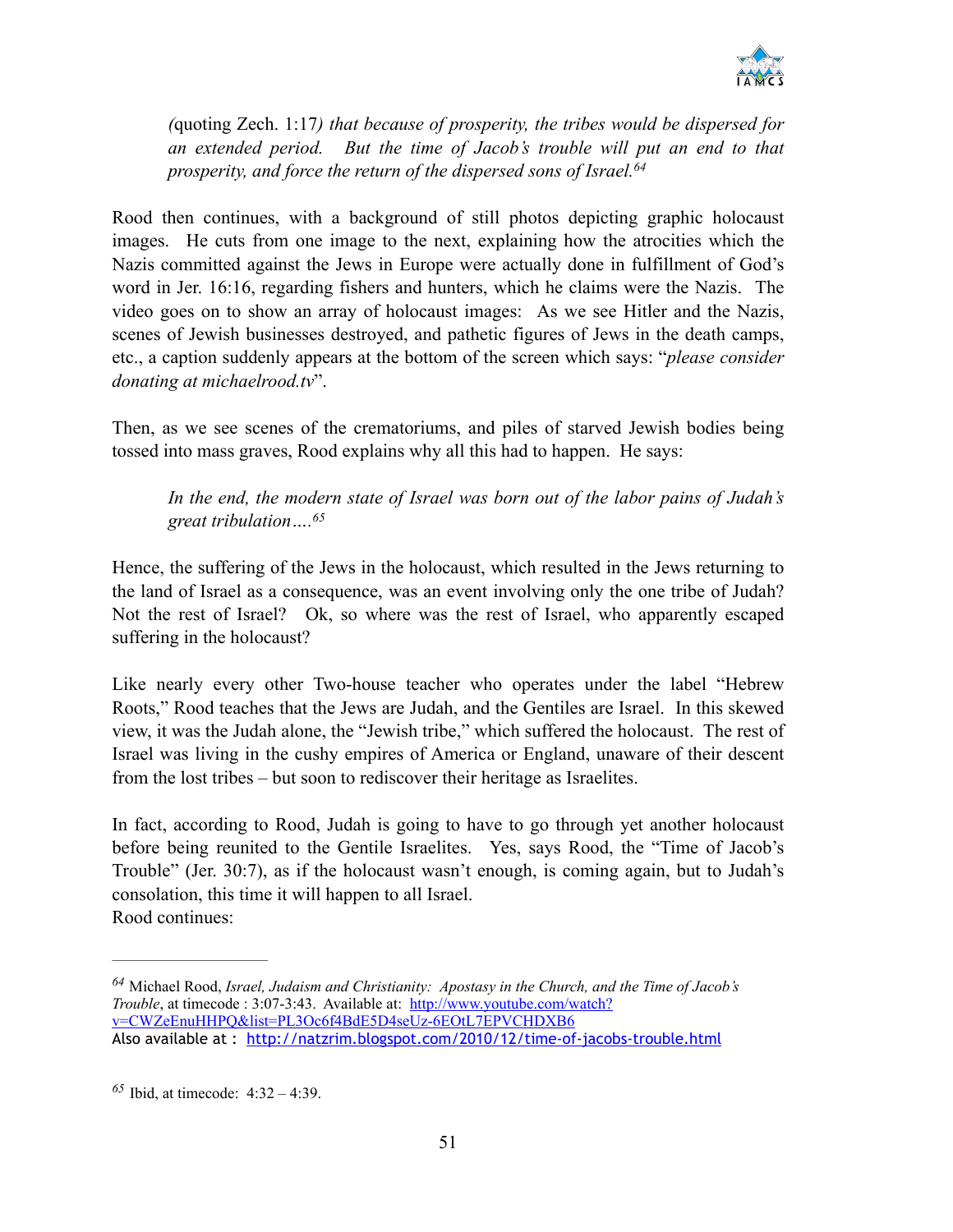

*…in the last days it will not be just the time of Judah's trouble, but all of Israel will be tried in the crucible of tribulation, in the time of Jacob's trouble. And just as in days of long past, all of Israel will be saved by the hand of the Almighty."66*

Rood's teaching resonates of all the same theories which are typical of Two-house teachers who claim that the only way "all Israel will be saved" (from Romans 11:26), is when the Gentile believers reconnect with their heritage by keeping the law. Only then will they be reunited to their "brother Judah." But in Rood's case, it will take global thermonuclear war to at last cause Gentile believers to wake up to their Israelite descent and come back to their Hebrew Roots. The ones who follow Rood's teachings are ahead of the gang, and getting a jump on the preparations.

#### **Christian Zionism – True Friends of Israel:**

As mentioned in the introductory comments of this paper, it is unfortunate that the label "Hebrew Roots" has been used by proponents of the "One Law" message. We wish to make it clear that "Hebrew Roots," "Hebraic Roots," "Jewish Roots," and similar labels do not always mean what is meant by "One Law" proponents. We wish to make this clear because it is not our intent to discourage any believer in Yeshua from searching out and discovering the Jewish character and culture of the Lord.

Hebrew Roots is not to be confused with the growing number of Christians in the world today who have a sincere heart for Israel. Though not really an organized movement, there is a modern-day phenomenon of Gentile Christians who love Israel, often-referred to as "Christian Zionism." This is a work of the Lord.

Whatever it is to be called, there is in fact a biblical, prophetic, Spirit-led response happening today among millions of Gentile Christians worldwide who see Israel's restoration as a promise of God. These are Christians who believe in the right of Jewish people to possess the land of Israel, and who believe in promoting the salvation of the Jewish people. These are Christians who love Israel and want to see Jewish people come to know Yeshua. Many go on tours to Israel, visit Messianic Synagogues, join in prayer for the peace of Jerusalem, and encourage their respective national political leaders to stand with Israel.

Individually, many Christians who support Zionism also seek to enrich their own personal faith by learning the culturally Jewish roots of Christianity. Such Christians, even though planted firmly in evangelical churches, are great friends of Messianic Judaism, and faithful supporters of Messianic Jewish ministries.

Ibid, at 4:39-4:56 *<sup>66</sup>*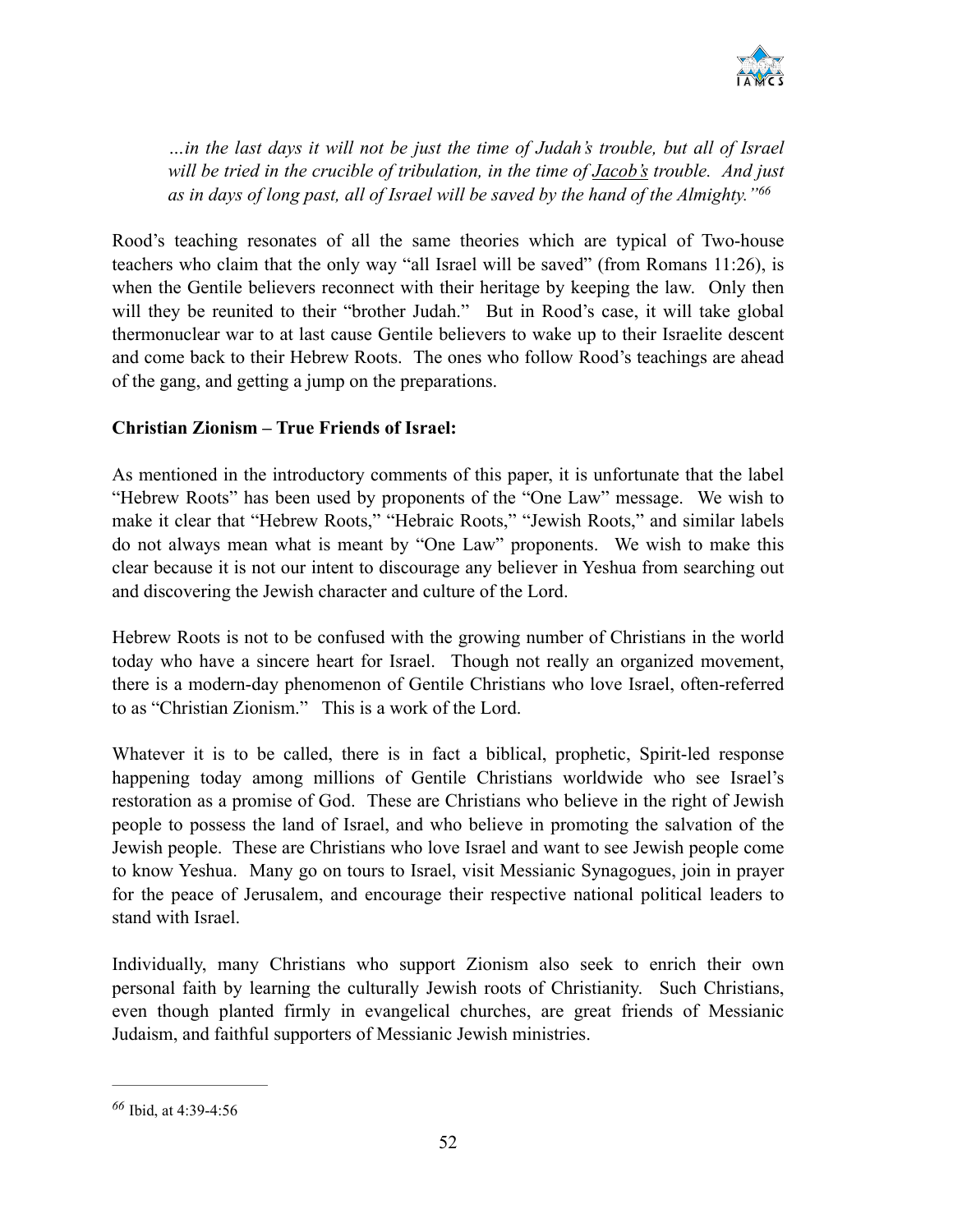

By comparison to what calls itself "Hebrew Roots," Christian Zionism has no agenda to bring anyone under the law, nor cause division in the church. The agenda is to enrich the Gentile Christian's understanding of the Jewish Messiah, and to unite the body into a common bond of support in order to advance the salvation and restoration of Israel.

We note also that some Gentile believers identify with Messianic Jews, and see their congregational home in a messianic synagogue, which we welcome and encourage. These precious brethren who come to us from among the masses of Gentile believers in the world are the exception, not the rule. We do not see Messianic Judaism as the final destiny for all believers in Messiah. We are not the model for the whole world to follow. We are simply who we are in the Body because of the unique calling. Among the masses of Gentile believers in the world, though many are devoted friends of Israel, most do not belong to a Messianic Synagogue, nor do they identify with the calling of Messianic Jews to orient our lives in a Jewish expression of faith in Messiah. Nor do we believe that they necessarily should.

Indeed, many Christians who love Israel simply see their home in the evangelical church. They do not think it necessary to become Torah observant in order to perfect any calling they may have to connect with Israel. Many Christians see God's biblical plan for Israel, and therefore support Messianic Jewish ministries, but they do not necessarily identify the messianic synagogue as a congregational home for themselves and their families. They are perfectly content to be Gentile Christians, serving God as Gentiles, in a Gentile Christian setting. They are confident in who they are, and feel they have the freedom to be whom God created them to be in the Lord. We agree.

By comparison, the Hebrew Roots movement is full of criticism toward non-Torah keeping Gentiles, and demonstrates little to no desire to see Jews come to know Messiah. Rather, their "Israel-obsession" is driven by the common idea, whether stated or implied, that they ARE Israel. The idea is based on replacing the Jews as the true Israel, through the keeping of the law given at Sinai.

#### **VI. "One Law" Theology and First Fruits of Zion**

#### **FFOZ**:

First Fruits of Zion (FFOZ). FFOZ is a publishing ministry, which has developed a significant network of customers who purchase their materials through the internet. The organization's founder is Boaz Michael, who started FFOZ in 1992. From the outset, Michael has used FFOZ to mass distribute books, CD's, DVD's, newsletters, study programs for children and adults, and other materials.

FFOZ sees itself mainly as an outreach to Gentiles that have an interest in learning the Torah. At times FFOZ has worked in harmony with the Messianic Jewish movement.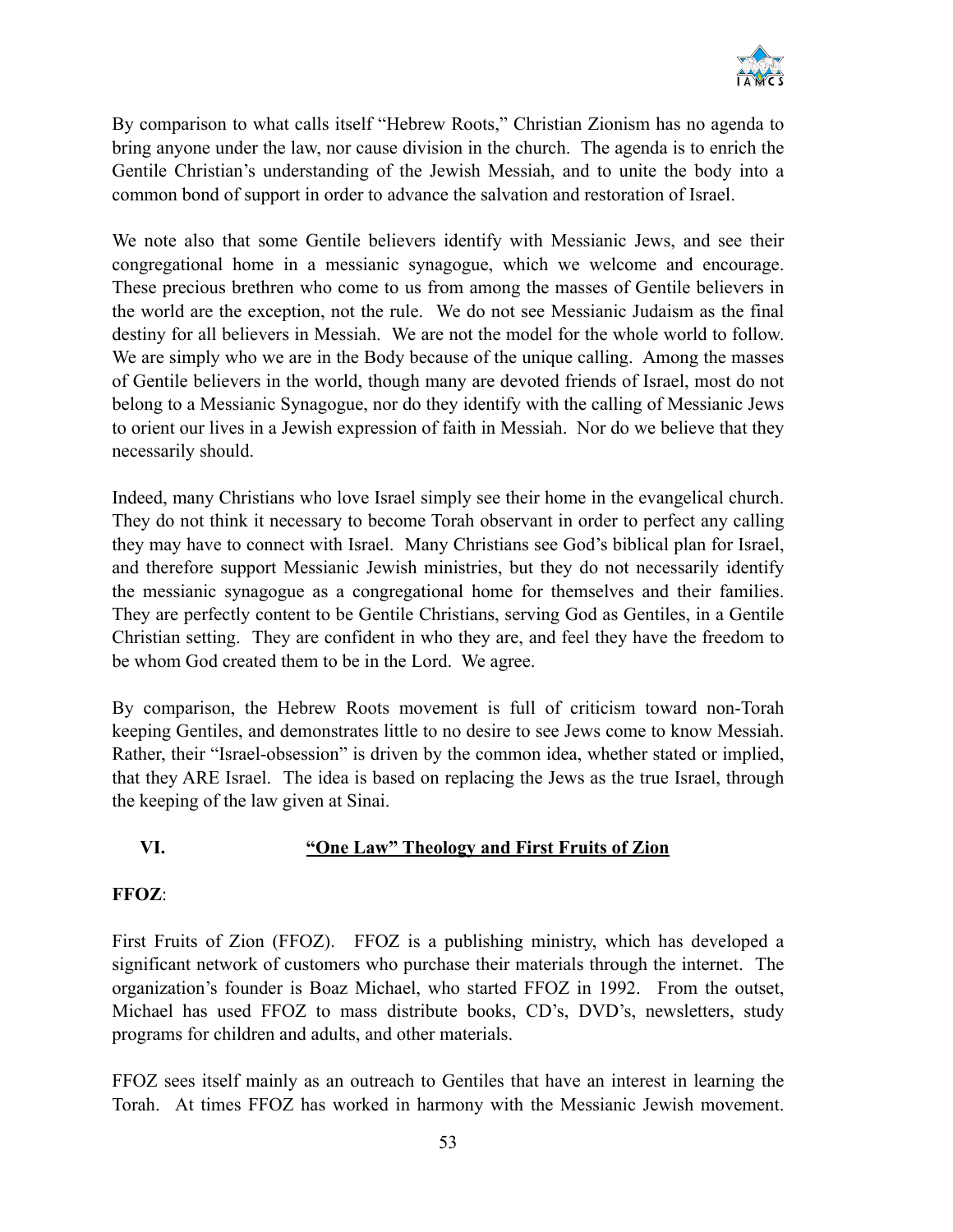

However, from about 2003 – 2009, FFOZ was a major promoter of "One Law One People" teachings. We note that FFOZ was not a promoter of Two-house doctrine, not directly, anyway. FFOZ was a proponent of "One Law One People" teachings which advocate Gentile Torah observance. That approach, as we have seen, almost inevitably results in promoting Two-house beliefs, even if unintended.

In any case, to the credit of FFOZ, after initially promoting and publishing "One Law" teachings on a wide scale, leadership at FFOZ had a change of heart. This change came in 2009, after witnessing the fruit of "One Law" teaching. Consequently, under Boaz Michael's leadership, FFOZ eventually rejected and recanted "One Law" theology.

Therefore, it is an interesting and persuasive case study indeed to review what happened with FFOZ, and examine how and why Boaz Michael came to the conclusion, based on personal experience, that "One Law One People" theology is erroneous. It is our hope that there will be other groups that recant and renounce both "One Law", and the related Two-house theology as well.

It should also be mentioned that Boaz Michael and FFOZ as a ministry, as of the date of this writing, have formally reconciled and re-established a relationship of good standing within the Messianic Jewish movement, including with both the MJAA and UMJC.

As far as what led to the recantation, the following is what we know based on FFOZ's own reports:

#### **FFOZ and Tim Hegg**:

In about 2003, FFOZ became allied with outspoken "One Law" advocate Tim Hegg. Although Hegg is no longer much of a voice today, during the time that he was allied with FFOZ, he was given a broad platform to publish his "One Law" teachings. In 2003, as FFOZ started broadly publishing Hegg's materials, almost immediately FFOZ met the resistance of Messianic Jewish leadership, who voiced strong objections to "One Law" theology. The Union of Messianic Jewish Congregations (UMJC) published a paper which confronted Hegg's teachings and refuted "One Law" theology.<sup>67</sup>

Tim Hegg's teachings so strongly stressed the need for Gentiles to observe the Torah, that it often sounded as if Hegg actually equates Torah observance to the gospel itself. To give an example of Hegg's teaching, Hegg argues based on a comparison of two

Daniel Juster and Russ Resnik, *One Law Movements*, 2005. Available at: http://www.mjstudies.com/ <sup>67</sup> [storage/Juster\\_Resnik\\_One\\_Law\\_Movements.pdf](http://www.mjstudies.com/storage/Juster_Resnik_One_Law_Movements.pdf)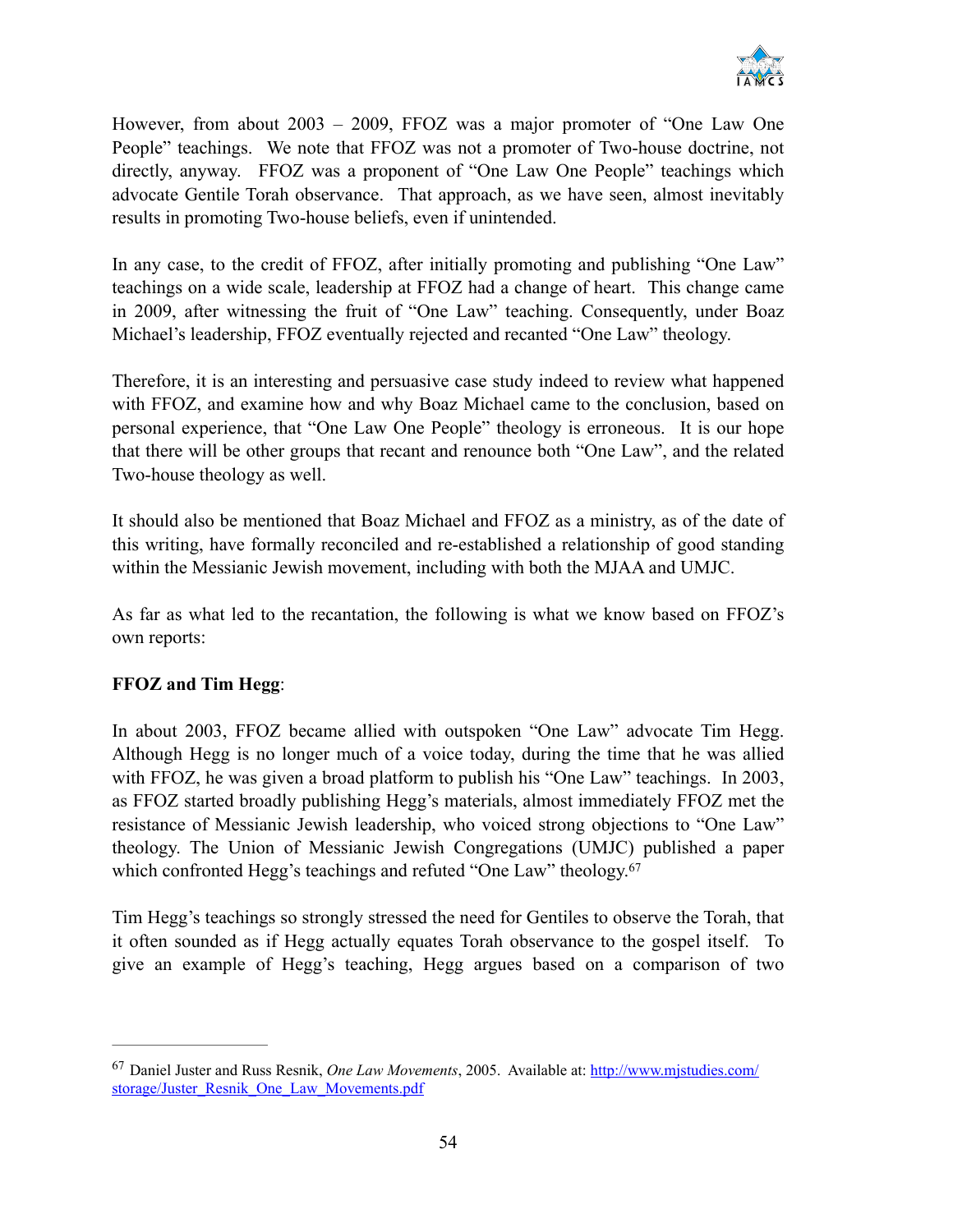

scriptures, Mat. 5:20 and Mat. 28:19-20 that the purpose of the Great Commission was to bring Torah to the Gentiles.<sup>68</sup> The two scriptures Hegg refers to are as follows:

"*For I say unto you that unless your righteousness surpasses that of the scribes and Pharisees, you will not enter the kingdom of heaven.*" Mat. 5:20.

And:

"*Go therefore and make disciples of all the nations, baptizing them in the name of the Father and the Son and the Holy Spirit, teaching them to observe all that I commanded you, and lo I am with you always, even unto the end of the age*." Mat. 28:19-20.

Putting those two scriptures together, Hegg arrives at the following analysis:

"The phrase '**teaching them to observe all that I commanded you'** makes it clear that Yeshua's teaching in Matt. 5:17-20 was to form a core aspect of the curriculum the disciples were commissioned to teach the Gentiles."

Thus, according to Hegg, the Great Commission is to bring the world into Torah observance. This is the major error of the "One Law" teachers. They preach a "gospel" of obedience to law, the very antithesis of the true gospel.

#### **The Break with Hegg**:

From about 2003 – 2009, FFOZ published the message of "One Law" far and wide. Then, in its Summer 2009 edition of its quarterly publication called *Messiah Journal*, FFOZ suddenly announced its formal recantation of "One Law" theology in an article entitled *One Law and the Messianic Gentile*. <sup>69</sup> This effectively ended the working relationship between FFOZ and Hegg.

In its Summer, 2009 magazine, *Messiah Journal*, in an article written by Boaz Michael and D. Thomas Lancaster, FFOZ tells the story of what went wrong with "One Law" theology.

After years of publishing Hegg and mass distributing "One Law" materials, FFOZ soon began to take notice of not only the theological problems with "One Law" teachings but the real-time mess which they had created. As Michael and Lancaster describe it:

<sup>&</sup>lt;sup>68</sup> Tim Hegg, *An Assessment of Divine Invitation Teaching* (Aug. 2009), p.6, available at: http:// [www.torahresource.com/EnglishArticles/DivineInvitation\\_Response.pdf](http://www.torahresource.com/EnglishArticles/DivineInvitation_Response.pdf)

Boaz Michael and D. Thomas Lancaster, *One Law and the Messianic Gentile (Summer 2009),* pp. 46-70*.* <sup>69</sup>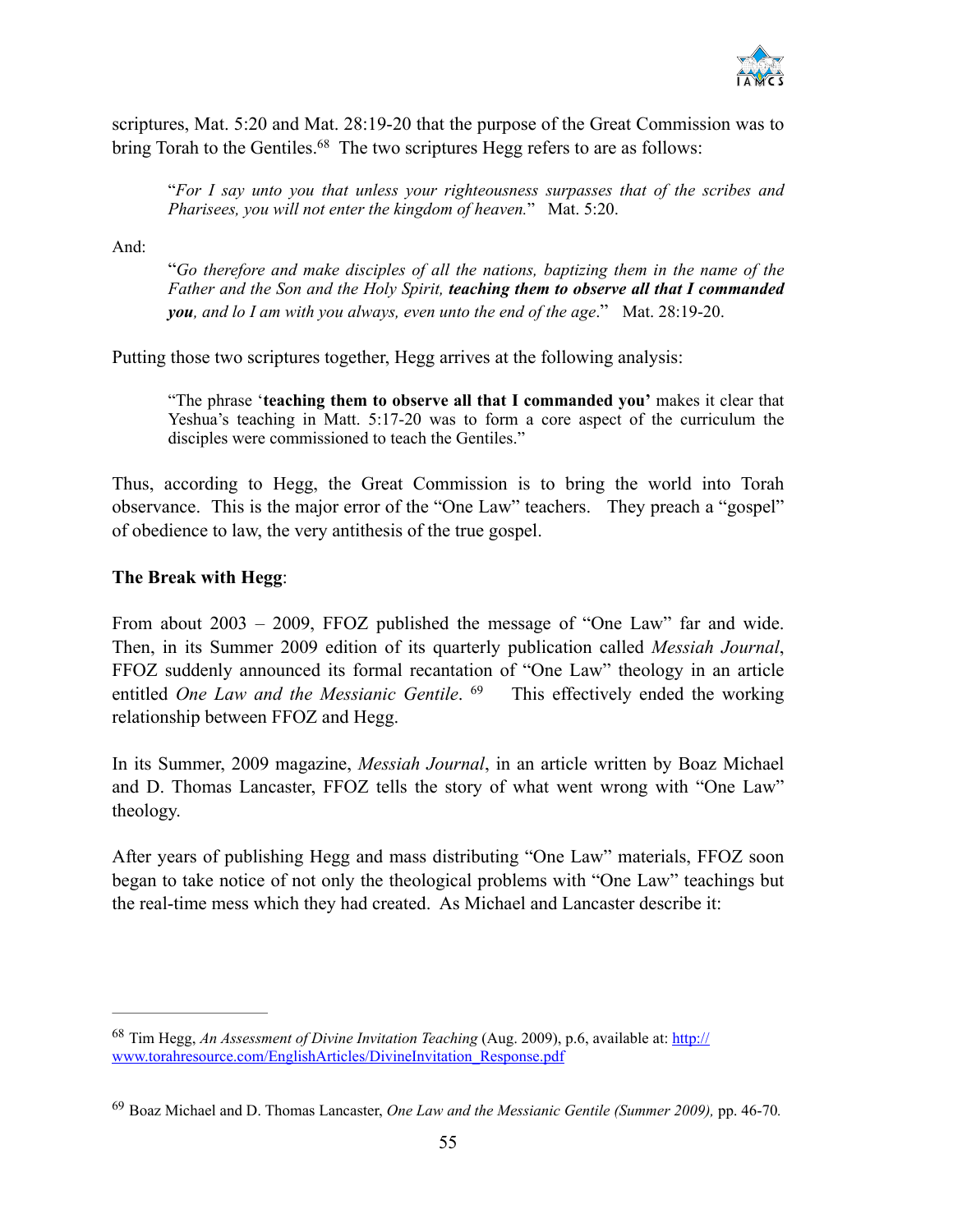

"Not only do the One-Law Torah observant Gentiles find it difficult to maintain relationships with other Christians, they also find it virtually impossible to maintain relationship with one another."70

One of the key claims that "One Law" teachers often make is that Torah Observance will bring about the final unity between Jew and Gentile. But in fact, what happens is precisely the opposite. The fruit of "One Law" teaching, as mass-promoted by FFOZ and Tim Hegg, was further described by Michael and Lancaster as follows:

"The result is a state of anarchy disguised under the name of Law. Congregations split over calendar arguments. People are embittered toward one another. Close friends are separated. Communities shrink . . . there are no other Messianic believers in the area with whom they can sustain a relationship. The program is not working . . . they reject Judaism and Jewish tradition, and they reject Christianity and Christian tradition. As romantic as such a hyper-protestant, sola scritura purity may sound, it breeds arrogance and is unsustainable." $71$ 

Going back to the days of the early Sabbatereans and the Millerites, it is well-proven by now that those who teach there is some urgent need for Gentile Torah observance always seems to breed a spirit of arrogance, legalism, and basic weirdness. In that regard, today's Hebrew roots movement is no exception.

#### **Gentile Torah Observance, Our View**:

Paul circumcised Timothy, whose mother was Jewish, (Acts 16:3); but did not circumcise Titus, who was Greek. (Gal. 2:3). Paul saw that circumcision was right and good for the Jewish believer in Yeshua, but made no sense for the Gentile. The fact is, Paul did not see the Torah as having the same application to Gentiles as to Jews under the New Covenant. Paul was the Apostle to the Gentiles. If One Law One People had any doctrinal validity, Paul would have been the one to preach it. He preached no such thing.

We do not believe the Gentile church is called necessarily to observe Shabbat, the Levitical feasts, the laws of kashrut, and other Mosaic laws that are specific to Israel. We don't forbid anyone from doing those things, but we do not fault the church for not keeping them. Nor do we believe in urging Gentile believers worldwide to observe commandments other than the ones the Apostles commanded in Acts 15.

Indeed the Apostles in Acts 15 dealt with the issue of Gentile Torah observance squarely on point. As Peter said to the "One Law" proponents of his day in Acts 15:10:

"*Why do you test God by putting a yoke upon the neck of the (Gentile) disciples, which neither our fathers nor we were able to bear*?"

<sup>&</sup>lt;sup>70</sup> Boaz Michael and D. Thomas Lancaster, *One Law and the Messianic Gentile*, (Summer 2009) p. 52.

 $71$  Ibid.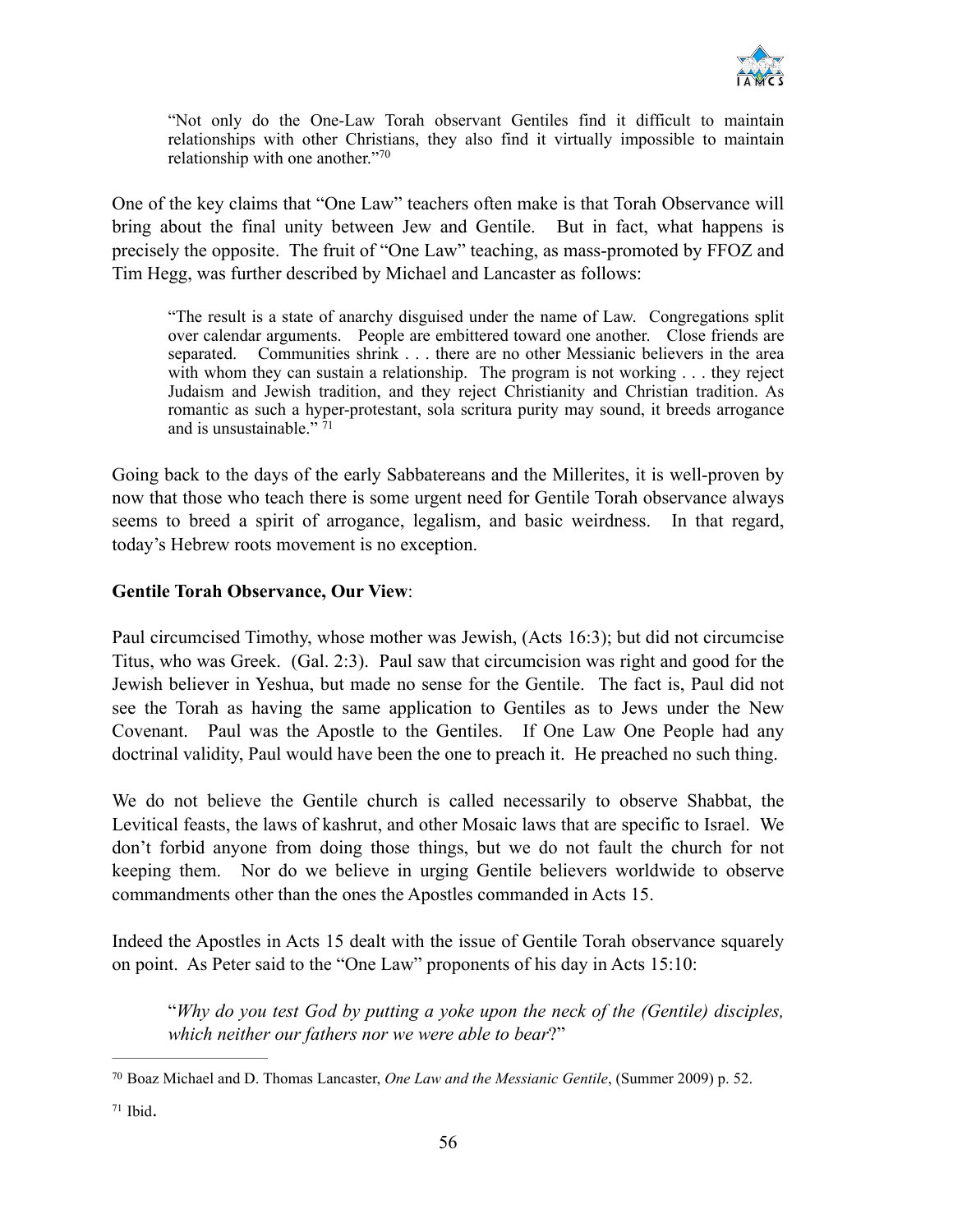

When it comes to the issue of Gentile Torah observance, our approach is simply to follow the advice of the Apostles. They determined not to put a yoke of law upon the Gentiles. Neither would we. And like the Apostles, we would oppose those who do.

#### **Acts 15 and the Jerusalem Council**:

The controversy over Gentile Torah observance in our time is exactly the same one addressed by the Apostles. As Paul preached the gospel among the Gentiles, certain men were insisting that the Gentiles must be instructed to keep the law. For this very reason, "*It was determined that Paul and Barnabas and certain others should go up to Jerusalem unto the Apostles and Elders about this question.*" (Acts 15:2)

When they came to Jerusalem, and declared all the wonderful things that God was doing among the Gentiles, there were certain Jews who were believers in Yeshua, who were Pharisees, that rose up saying: "*It is necessary to circumcise them and command them to keep the law of Moses,*" (Acts 15:5). Peter was the first to dispute the point, having already seen how God poured out His Spirit upon non-Torah observant Gentiles. (Acts 10:44-45).

For the Apostles, though the laws of Moses were an important part of their Jewish way of life, they knew that the power of the gospel was not based in legal observance, it was based upon faith in the Messiah, and was as equally available to the uncircumcised Gentile as to the circumcised Jew. This at first seemed to contradict the law given at Sinai.

Yet, the Apostles were quite clear on answering the question brought before them. The Gentiles need not be instructed to be circumcised, nor do they need to be instructed to keep the law of Moses. They determined that "*we trouble them not which from among the Gentiles are turned unto God*" (Acts 15:19). As today's Messianic Jewish leaders, we fully agree. It is not our calling to bring the Gentile world into Torah observance.

As the Apostles said later, referring to their own decision recorded in Acts 15:

"*As touching the Gentiles which believe, we have written and concluded that they observe no such thing, except that they keep themselves from things offered to idols, and from blood, and from strangled, and from fornication.*" (Acts 21:25)

The decision which the Apostles made as recorded in the scriptures is perfectly applicable to the issue of Gentile Torah observance today. And we choose to honor and abide by it.